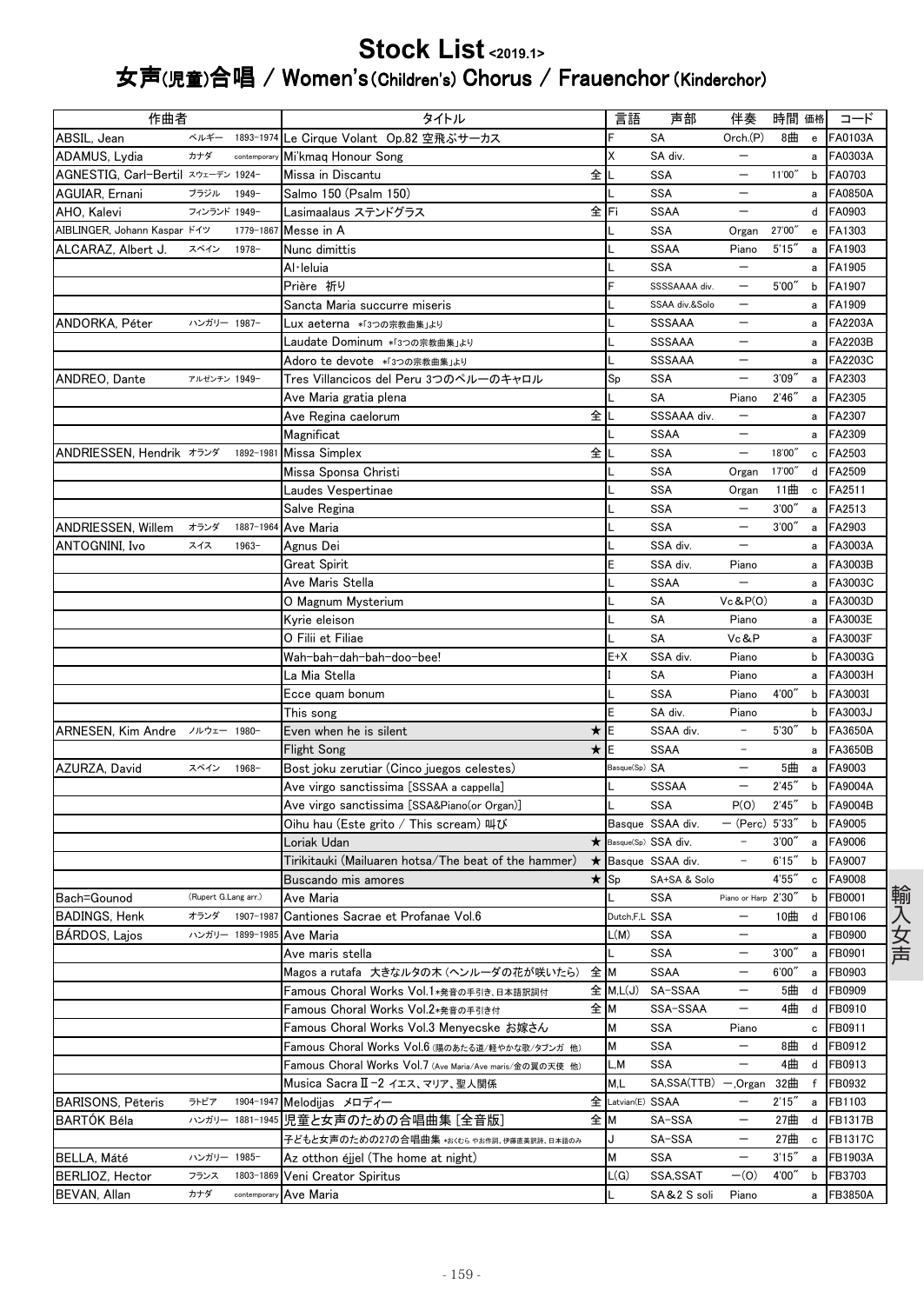| 作曲者                                   |             |                  | タイトル                                                                       | 言語              | 声部                  | 伴奏                       | 時間 価格  |              | コード            |
|---------------------------------------|-------------|------------------|----------------------------------------------------------------------------|-----------------|---------------------|--------------------------|--------|--------------|----------------|
| (BEVAN, Allan)                        |             |                  | To Morning 朝に                                                              | E               | <b>SSA</b>          | Piano                    | 3'40'  | a            | FB3850B        |
|                                       |             |                  | Parlez-Moi 聞かせて                                                            |                 | SSA div.            | Piano                    |        | a            | FB3850C        |
| BIEBL, Franz                          | ドイツ         | 1906-2001        | Ave Maria (Angelus Domini)                                                 |                 | SSA+SSAA            | $\overline{\phantom{0}}$ | 6'30'  | a            | FB3903         |
| <b>BINGHAM. Judith</b>                | イギリス        | $1952 -$         | 全IE<br>Lace Making レース編み                                                   |                 | <b>SSAA</b>         | $\overline{\phantom{0}}$ | 5'00'' | b            | FB4003A        |
|                                       | カナダ         |                  |                                                                            |                 |                     |                          |        |              | <b>FB4080A</b> |
| <b>BLAKE, Penny</b>                   |             | contemporar      | Beauty is Before Me                                                        |                 | <b>SSAA</b>         | Piano                    |        | a            |                |
| BLOCH, Wakdemar                       |             | オーストリア 1906-1984 | 全<br><b>Missa Brevis</b>                                                   |                 | <b>SSAA</b>         |                          | 12'00" | e            | FB4503         |
| <b>BOJESEN, Michael</b>               | デンマーク 1960- |                  | 全<br>Gloria                                                                |                 | <b>SSAA</b>         |                          | 4'30'' | c            | FB4801         |
|                                       |             |                  | Pater Noster                                                               |                 | -*Nr(Sw,Dn) SA+SSAA | $\overline{\phantom{0}}$ |        | $\mathbf{e}$ | FB4803         |
|                                       |             |                  | When I am afraid                                                           | E               | SSA div.            |                          |        | b            | FB4805         |
|                                       |             |                  | Spring                                                                     | E               | <b>SSA</b>          |                          |        | b            | FB4807         |
| BONNAL, Ermend                        | フランス        |                  | 全<br>1880-1944 7 Chœurs                                                    | F               | SSA                 |                          | 7曲     |              | d FB5303       |
| <b>BOSSI, Marco Enrico</b>            | イタリア        |                  | 1861-1925 Hymn of Glory (Cantate Domino)                                   | L(E)            | SSAA                | Organ                    |        | a            | FB5503         |
| <b>BRAHMS, Johannes</b>               | ドイツ         | 1833-1897        | 全<br>Ave Maria Op.12                                                       |                 | <b>SSAA</b>         | Organ                    | 5'00'' | b            | FB5703A        |
|                                       |             |                  | 4 Gesänge Op.17                                                            | G(E)            | <b>SSA</b>          | 2Hr&Harp(P)              | 4曲     | c            | <b>FB5705A</b> |
|                                       |             |                  | Psalm 13 Op.27                                                             | 全 G(E)          | <b>SSA</b>          | Organ                    | 6'00'' | a            | <b>FB5707A</b> |
|                                       |             |                  | 3 Geistliche Chöre Op.37 3つの宗教合唱曲<br>全儿                                    |                 | <b>SSAA</b>         | $\overline{\phantom{m}}$ | 3曲     |              | FB5709B        |
|                                       |             |                  |                                                                            |                 |                     |                          |        | a            |                |
|                                       |             |                  | 12 Lieder und Romanzen Op.44                                               | G               | <b>SSAA</b>         | $-(P)$                   | 12曲    | f            | FB5711         |
|                                       |             |                  | Kanons Op.113                                                              | G               | SSA-SSSSAA          | $\overline{\phantom{m}}$ | 13曲    | c            | FB5717         |
|                                       |             |                  | Volksliedbearbeitungen für Frauenchor 女声のための民謡集<br>全lG                     |                 | SSA-SSAA            | $\overline{\phantom{0}}$ | 27曲    | d            | FB5725         |
|                                       |             |                  | Schlaf' mein Kindelein *Sandmännchen/Waltz/Wiegenliedのメドレー(永友博信編曲)         | G               | <b>SSA</b>          | Piano4H                  |        | b            | FB5728         |
| BREWER, Mike (arr.)                   | イギリス        | Contemporary     | Hamba Lulu (5 African Songs) 5つのアフリカの歌                                     | Zulu,Soto他 SSAA |                     | — (Perc.)                | 5曲     | b            | FB5903         |
| <b>BRITTEN, Benjamin</b>              | イギリス        | 1913-1976        | 全<br>Missa Brevis in D Op.63                                               |                 | SSA                 | Organ                    | 10'00" | f            | FB6103         |
|                                       |             |                  | A Ceremony of Carols キャロルの祭典                                               | E(G)            | <b>SSA</b>          | Harp(P)                  | 23'00" | e            | FB6105A        |
|                                       |             |                  | 3 Carols for Upper Voices (Sweet Was The Song / A Wealden Trio / The Oxen) | Ε               | SA-SSAA             | - Piano                  | 3曲     | c            | FB6113         |
|                                       |             |                  | 3 Two-part Songs (The Ride-by-nights / The Rainbow / The Ship of Rio)      | Е               | SA                  | Piano                    | 3曲     | b            | FB6115         |
| <b>BRUCK, Arnold von</b>              | ベルギー        | 1490?-1554       | Ave Maria                                                                  |                 | <b>SSSA</b>         |                          | 1'00'' | a            | FB6303         |
| BUCHENBERG, Wolfram ドイツ               |             | $1963-$          | 7 Zaubersprüche 7つの呪文                                                      | Χ               | SSSSAAAA            | $\overline{\phantom{m}}$ | 16'00" | $\mathbf{e}$ | FB7103         |
|                                       | ドイツ         |                  |                                                                            |                 |                     |                          |        |              |                |
| <b>BURKHART, Franz</b>                |             | 1902-1978        | 6 Motetten                                                                 |                 | <b>SSA</b>          |                          | 6曲     | d            | FB7303         |
| <b>BUSSER, Henri</b>                  | フランス        |                  | 1872-1974 3 Antiennes a la St. Vierge Marie Op.115                         |                 | SSAA or TTBB        |                          | 3曲     | c            | FB7703         |
| BUSTO, Javier                         | スペイン        | $1949 -$         | 全<br>Ave Maria Gratia Plena                                                |                 | <b>SSAA</b>         | $\overline{\phantom{0}}$ | 1'45'' | a            | FB7901         |
|                                       |             |                  | 全<br>Alma Redemptoris Mater *平成15年度全日本合唱コンクール課題曲                           |                 | SSAA div.           | $\overline{\phantom{m}}$ | 2'45'' | a            | FB7902         |
|                                       |             |                  | Alleluia                                                                   |                 | <b>SSAA</b>         |                          | 4'00"  | b            | FB7903         |
|                                       |             |                  | 全∥<br>Salve Regina                                                         |                 | <b>SSAA</b>         |                          | 3'00'' | a            | FB7904         |
|                                       |             |                  | Popule meus                                                                |                 | SAA div.            | $\overline{\phantom{m}}$ | 2'00'' | a            | FB7905         |
|                                       |             |                  | Laudate Dominum                                                            |                 | <b>SSAA</b>         | $\overline{\phantom{m}}$ | 3'00'' | a            | FB7906         |
|                                       |             |                  | 全E<br>The Lord is my Shepherd                                              |                 | <b>SSAA</b>         |                          | 3'00'' | b            | FB7907         |
|                                       |             |                  | 全<br>Magnificat                                                            |                 | <b>SSAA</b>         | $\overline{\phantom{0}}$ | 5'00'' | b            | FB7908         |
|                                       |             |                  | Gauaren zergatiaren bila (Zai itxoiten他3曲)                                 | 全 Basque SAA    |                     | $\overline{\phantom{m}}$ | 9'20'  | b            | FB7909         |
|                                       |             |                  | La noche en la isla                                                        | Sp              | <b>SSAA</b>         |                          | 6'00'' | b            | FB7911         |
|                                       |             |                  | Hiru Eguberri kanta (Zapata txuriak他2曲) 3つのクリスマスの歌                         | Basque SAA      |                     |                          | 5'20'' | b            | FB7914         |
|                                       |             |                  | Lafa−lafa                                                                  |                 | 全 Basque SSAA div.  | $\overline{\phantom{0}}$ | 3'00'' | a            | FB7915         |
|                                       |             |                  | Responsorio de Navidad                                                     |                 | SSA                 | $\overline{\phantom{0}}$ | 3'00'' | a            | FB7916         |
|                                       |             |                  |                                                                            |                 |                     |                          |        |              |                |
|                                       |             |                  | Amodioa 愛                                                                  | Basque SSAA     |                     | $\overline{\phantom{m}}$ | 3,00   |              | a FB7917       |
|                                       |             |                  | Bustapi ブスタピ                                                               | Χ               | <b>SSAA</b>         |                          | 4'00"  |              | a FB7918       |
|                                       |             |                  | Maritxu nora zoaz マリチューどこ行くの?                                              | Basque SSA      |                     | $\qquad \qquad -$        | 3'15'' |              | a FB7919       |
|                                       |             |                  | Kaia barrenean 港にて                                                         |                 | Basque SA div.      | $\overline{\phantom{m}}$ | 2'45'' | a            | FB7920         |
|                                       |             |                  | 全<br>Missa Augusta *女声合唱団はづき委嘱初演                                           | L               | SSAA div.           |                          | 9'15'' | b            | FB7921         |
|                                       |             |                  | Mila Begi (35 Songs)                                                       |                 | Basque SA-SSAA      | $\overline{\phantom{0}}$ | 35曲    | g            | FB7922         |
|                                       |             |                  | Gizon on bat                                                               | Basque SAA      |                     | $\qquad \qquad -$        | 4'00"  | b            | FB7923         |
|                                       |             |                  | A tu lado あなたのそばに                                                          | Sp              | <b>SSAA</b>         | $\overline{\phantom{m}}$ | 3'00'' | a            | FB7924         |
|                                       |             |                  | For us                                                                     | X               | <b>SSAA</b>         |                          | 3'20'' | $\mathsf{a}$ | FB7925         |
|                                       |             |                  | Agur Maria アヴェ・マリア                                                         |                 | Basque SSA div.     | $\overline{\phantom{0}}$ | 2'00'' | a            | FB7926         |
|                                       |             |                  | Agur jaunak<br>$\star$                                                     |                 | Basque SSA div.     | $\qquad \qquad -$        |        |              | FB7927         |
| BYRD, William                         | イギリス        | 1543?-1623       | 全儿<br>Missa III vocum for SSA                                              |                 | <b>SSA</b>          | $\overline{\phantom{m}}$ | 16'00" | c            | FB8103D        |
| CACCINI, Giulio                       | イタリア        |                  |                                                                            |                 | SA                  |                          |        |              | a FC0001A      |
|                                       |             | 1545-1618        | Ave Maria                                                                  |                 |                     | Piano & FI 4'00"         |        |              |                |
|                                       |             |                  | Ave Maria (千龍和真編曲) *無伴奏でもピアノ伴奏でも演奏可                                        |                 | <b>SSA</b>          | $-(P)$                   | 3'00'' |              | a FC0001B      |
| CAMPANINI, Simone                     | イタリア        | $1977-$          | $\star$<br>Sanctus                                                         |                 | <b>SSAA</b>         | $\overline{\phantom{m}}$ | 3'20'' |              | b FC0050A      |
| CAPLET, André                         | フランス        |                  | 全儿<br>1878-1925 Messe a 3 Voix                                             |                 | SSA or TBB          |                          |        |              | d FC0103A      |
| CARRILLO, César Alejandro ベネズエラ 1957- |             |                  | Ave Maria                                                                  |                 | <b>SSAA</b>         | $\qquad \qquad -$        |        |              | a FC0303A      |
| CASALS, Pablo                         | スペイン        | 1876-1973        | Nigra Sum わたしは色黒い                                                          | $\star$ L(E)    | SSA                 | Piano                    | 5'00'' |              | a FC1003A      |
| CEDERBERG-ORRETEG, Anna スウェーデン 1958-  |             |                  | Dona nobis pacem                                                           |                 | SSSSAAAA            |                          |        |              | b FC1203       |
| CHAO, Ching-Wen                       | 台湾          |                  | $\star$<br>蒔田(田植え)                                                         | Hakka(ローマ字) SA  |                     | Piano                    |        |              | b FC1220       |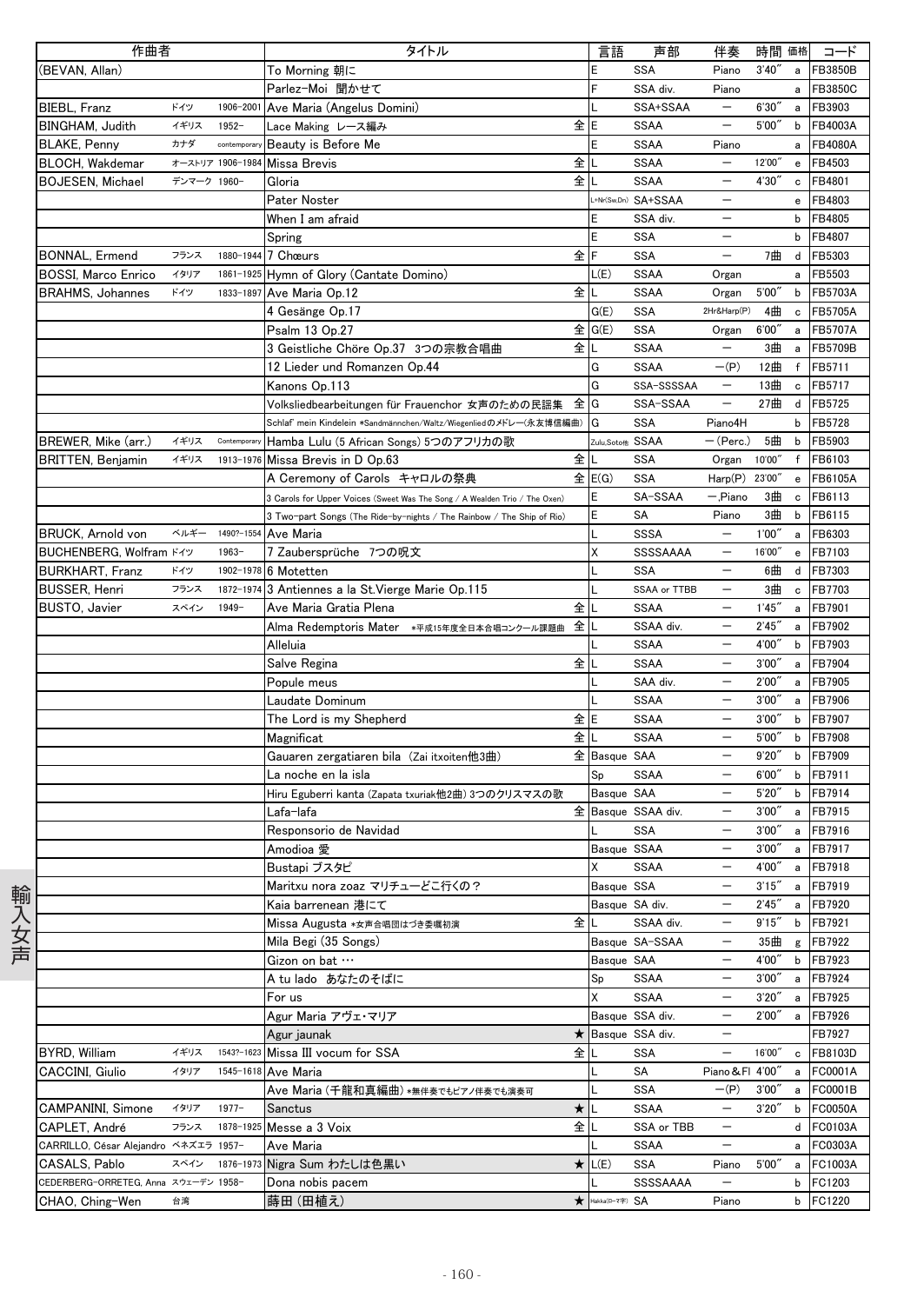| 作曲者                                   |              |           | タイトル                                                                      | 言語             | 声部                 | 伴奏                                | 時間 価格  |   | コード            |
|---------------------------------------|--------------|-----------|---------------------------------------------------------------------------|----------------|--------------------|-----------------------------------|--------|---|----------------|
| (CHAO, Ching-Wen)                     |              |           | 蕃薯 (さつまいも)<br>$\star$                                                     | Hakka(ローマ字) SA |                    | Piano                             |        | b | FC1221         |
|                                       |              |           | 草むしり<br>$\star$                                                           | Hakka(ローマ字) SA |                    | Piano                             |        | b | FC1222         |
| CHAPPLE, Brian                        | イギリス         | $1945 -$  | Beautiful Soup すてきなスープ(ウミガメのスープ)                                          | Ε              | SSA                | Piano                             | 2'00'  | a | <b>FC1250A</b> |
| CHILCOTT, Bob                         | イギリス         | $1955 -$  | Look to this day !                                                        | E              | <b>SSAA</b>        | Piano                             | 3'10'' | b | FC1550         |
|                                       |              |           | Can You Hear Me ? *手話付の合唱曲                                                | E              | SS                 | Piano                             | 4'40'' | a | FC1551         |
|                                       |              |           | Swansongs                                                                 | E              | <b>SSAA</b>        |                                   | 2曲     | a | FC1552         |
|                                       |              |           | Like a Rainbow                                                            | E              | SSA                | Piano                             | 3'00'  | b | FC1553         |
|                                       |              |           | Friends                                                                   | E              | <b>SSA</b>         | Piano                             | 4'00'  | b | FC1554         |
|                                       |              |           | Mid-Winter                                                                | E              | SA                 | Piano                             | 4'00'  | a | FC1555         |
|                                       |              |           | This Joy                                                                  | E              | S-SSA              | Piano(0)                          | 3'00'' | a | FC1557         |
|                                       |              |           | Peace Mass                                                                | L+E            | SA div.            |                                   | 13'00" | d | FC1558         |
|                                       |              |           |                                                                           | E              | SS                 | Organ<br>Piano                    | 6'00'' | b | FC1559         |
|                                       |              |           | <b>City Songs</b>                                                         | E              |                    |                                   |        |   |                |
|                                       |              |           | The Lily and The Rose                                                     |                | SS                 | Piano                             | 4'00"  | b | FC1560         |
|                                       |              |           | A Little Jazz Mass                                                        | L              | SSA                | P(Bass.Drum) 12'00"               |        | d | FC1561         |
|                                       |              |           | Gifts                                                                     | E              | Unison             | Piano(O)                          |        | a | FC1562         |
|                                       |              |           | This Day                                                                  | E              | SA                 | Piano                             | 5曲     | d | FC1563         |
|                                       |              |           | 5 Songs for Upper Voices                                                  | E              | SA                 | Piano                             | 5曲     | c | FC1564         |
|                                       |              |           | Like A Singing Bird                                                       | E              | SA div.            | Piano                             | 4'00'  | b | FC1565         |
|                                       |              |           | <b>Making Waves</b>                                                       | E              | SSA div.           |                                   | 7'00'  | b | FC1566         |
|                                       |              |           | I lift my eyes                                                            | E              | <b>SSAA</b>        | Piano                             | 4'10'' | b | FC1567         |
|                                       |              |           | Lullaby in Blue                                                           | E              | SA                 | Piano                             | 4'03'' | a | FC1568         |
|                                       |              |           | A Sporting Chance *スポーツをテーマにした組曲                                          | E              | S(S)(A)            | Brass(P) 15'00"                   |        | e | FC1569         |
|                                       |              |           | Jazz Songs of Innocence                                                   | E              | <b>SSA</b>         | P(Bass.Drum) 16'00"               |        |   | d FC1570A      |
|                                       |              |           | Nidaros Jazz Mass                                                         | E              | <b>SSAA</b>        | P(Bass.Drum) 15'00"               |        | d | FC1571A        |
|                                       |              |           | Furusato 故郷~ 5 Arrangements of Japanese Songs                             | J(E)           | <b>SSAA</b>        | $Piano, -$                        | 5曲     | c | FC1572A        |
|                                       |              |           | The Swallow                                                               | E              | SS                 | Piano                             |        | a | FC1573         |
|                                       |              |           | Music to hear                                                             | E              | <b>SSA</b>         | Piano                             |        | a | FC1574         |
|                                       |              |           | Mouse Tales (Beneath the Mat / The Trial)                                 | E              | SA div.            | Piano                             | 2曲     | b | FC1576         |
|                                       |              |           | Tomorrow shall be my dancing day                                          | E              | SA div.            | Piano                             |        | b | FC1577         |
|                                       |              |           | Remember Me                                                               | E              | <b>SSA</b>         | Piano                             |        | b | FC1578         |
|                                       |              |           |                                                                           | E              | SSAA div.&SA       | $\overline{\phantom{m}}$          | 4'00'' | b | FC1579         |
|                                       |              |           | The Song of the Stars                                                     |                |                    |                                   |        |   |                |
|                                       |              |           | The Midnight of your Birth (5 Carols for Upper Voices)<br>$\star$         | E              | Unison, SA div.    | Piano<br>$\overline{\phantom{m}}$ | 5曲     | c | FC1580         |
|                                       |              |           | ★lE<br>A Tree of Song                                                     |                | <b>SSAA</b>        |                                   | 3'00'' | b | FC1581         |
|                                       |              |           | $\star$<br>Evening Hymn                                                   | E              | <b>SSAA</b>        | Piano                             | 3'30'' | b | FC1582         |
| CHYDENIUS, Jussi                      | フィンランド 1972- |           | The Kiss                                                                  | E              | SSA                | Piano                             |        | a | FC1598A        |
|                                       |              |           | The Look まなざし                                                             | E              | SSA                | Piano                             |        | b | FC1598B        |
| COBB, Nancy Hill                      | アメリカ         | $1951 -$  | Hodie                                                                     |                | SA div.            | Piano                             | 2'30'' | a | FH3650A        |
| COLDING-JORGENSEN, Henrik デンマーク 1944- |              |           | Osanna! / Requeim Aeternam                                                |                | SSAA / SA          | $\overline{\phantom{m}}$          | 2'/3'  | d | FC1600A        |
| CONTE, David                          | アメリカ         | $1955 -$  | Hosanna                                                                   |                | <b>SSAA</b>        | $\overline{\phantom{m}}$          | 4'00'' | a | FC1603         |
|                                       |              |           | In Praise of Music                                                        | E              | <b>SSAA</b>        | Piano                             | 12'00" | c | FC1605         |
| ČOPI, Ambrež                          | スロベニア 1973-  |           | Due pezzi sacri (Ave Maria / Pater Noster)                                |                | <b>SSAA</b>        | $\qquad \qquad -$                 | 2曲     | b | FC1670         |
| COPLAND, Aaron                        | アメリカ         |           | 1900-1990 What Do We Plant?                                               | E              | SA                 | Piano                             | 3'00'' | b | FC1703         |
|                                       |              |           | The Little Horses                                                         | E              | SSA                | Piano                             | 3,00   | b | FC1709         |
|                                       |              |           | Ching-A-Ring-Chaw                                                         | E              | SA-SSAA            | Piano                             | 4'30"  | a | FC1711         |
|                                       |              |           | Bought Me a Cat                                                           | E              | <b>SSA</b>         | Piano                             | 5'00'' | b | FC1713         |
| <b>CORNELIUS, Peter</b>               | ドイツ          | 1824-1874 | Messe in d CWV91 * 3声とピアノ伴奏に永友博信が編曲                                       |                | <b>SSA</b>         | Piano                             | 40'00" | e | FC2303B        |
| <b>CRESTANI, Marco</b>                | イタリア         | 1926-2010 | L'Angelo                                                                  |                | <b>SSAA</b>        |                                   | 4'47'' | b | FC5003         |
| CROCE, Giovanni                       | イタリア         | 1557-1609 | Cantate Domino                                                            |                | <b>SSAA</b>        |                                   |        | a | FC5303         |
| CSEMICZKY, Miklós                     | ハンガリー 1954-  |           | Missa brevis                                                              |                | SSA div., SSAA     | $\overline{\phantom{m}}$          | 4曲     | c | FC5950A        |
|                                       |              |           | Ave Maria                                                                 |                | <b>SSA</b>         | $\overline{\phantom{m}}$          |        | а | FC5950B        |
| CSENGERY, Dániel                      | ハンガリー 1974-  |           | Négy karácsonyi ének (4 Christmas Songs)                                  |                | M,I,G,L Unizon-SSA | Piano                             | 4曲     | b | FC6003         |
| DALEY, Eleanor                        | カナダ          | $1955 -$  | Ave Maria →平成16年度全日本合唱コンクール課題曲                                            |                | <b>SSAA</b>        | $\overline{\phantom{m}}$          |        |   | FD0050         |
|                                       |              |           |                                                                           |                |                    | $\overline{\phantom{m}}$          |        | а |                |
|                                       |              |           | Ave Verum Corpus                                                          |                | <b>SSAA</b>        |                                   |        | a | FD0051         |
|                                       |              |           | Os Justi                                                                  | L              | <b>SSAA</b>        | $\overline{\phantom{0}}$          |        | a | FD0052         |
|                                       |              |           | What Sweeter Music                                                        | E              | <b>SSA</b>         | Piano                             |        | a | FD0053         |
|                                       |              |           | Rise Up, My Love                                                          | E              | <b>SSAA</b>        | $\qquad \qquad -$                 |        | a | FD0054         |
| DARÓCI BÁRDOS, Tamás ハンガリー 1931-      |              |           | Famous Choral Works of Tamas Dadoci Bardos vol.1 Üszküdárá *発音、逐語訳、対訳、解説付 | M              | SSA or TTB         | Piano                             |        | c | FD0203         |
| DA ROLD, Manolo                       | イタリア         | $1976 -$  | Laudate Dominum                                                           |                | SSA div.           |                                   |        | a | <b>FD0250A</b> |
|                                       |              |           | Ave Regina Caelorum                                                       |                | SSA div.           |                                   |        | а | FD0250B        |
|                                       |              |           | Puer Natus *SSA or TTBどちらでも演奏可能<br>$\star$                                |                | SSA or TTB         | $\overline{\phantom{0}}$          |        | a | <b>FD0250C</b> |
|                                       |              |           | $\star$<br>Angel Fly                                                      |                | SA div.            | Piano                             |        | а | FD0250D        |
| DEBUSSY, Claude                       | フランス         | 1862-1918 | Sirènes (Nocturnes III)                                                   | Χ              | SSAA div.          | Orch.(P)                          |        | d | FD0507         |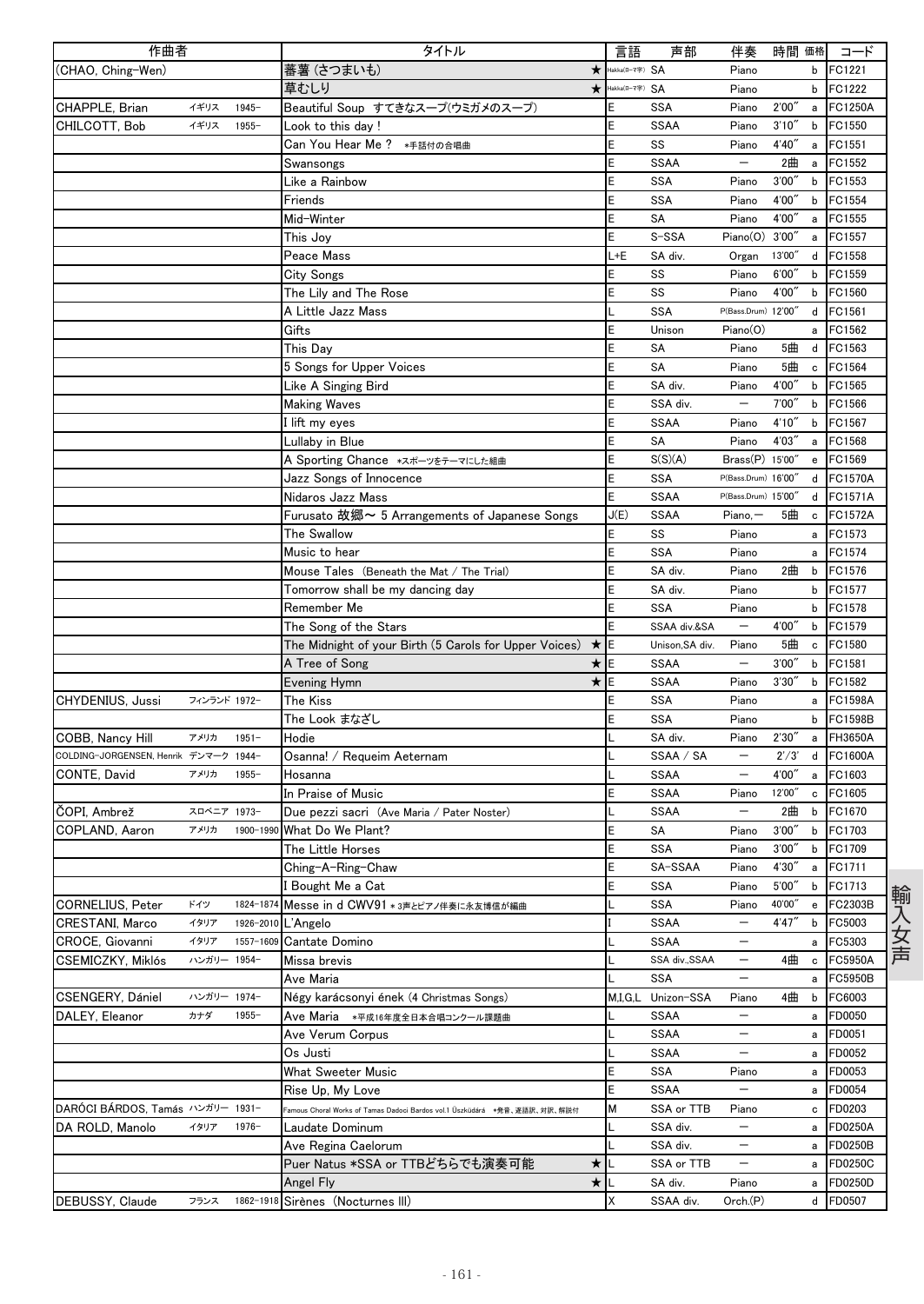| 作曲者                          |                |                 | タイトル                                                               | 言語     | 声部                                          | 伴奏                       | 時間 価格  |              | コード            |
|------------------------------|----------------|-----------------|--------------------------------------------------------------------|--------|---------------------------------------------|--------------------------|--------|--------------|----------------|
| (DEBUSSY, Claude)            |                |                 | Salut Printemps 春のあいさつ                                             | F      | <b>SSA</b>                                  | Piano                    |        | b            | <b>FD0509A</b> |
| DOBROGOSZ, Steve             | *→スウェーデン 1956- |                 | Choir Songs Vol.6                                                  | E,L    | SSA, Unison                                 | $Org, -$                 | 5曲     | f            | FD0950         |
|                              |                |                 | White Birds and others                                             | E      | SSA div.                                    |                          | 4曲     |              | d FD0955       |
| DOMINGUEZ, Julio             | スペイン           | $1965 -$        | Pater noster                                                       |        | <b>SSAA</b>                                 | $\overline{\phantom{0}}$ | 3'12'' | $\mathsf{a}$ | FD1001A        |
| DONKIN, Christine            | カナダ            | contemporar     | Dawn is Not Distant 夜明けは近づき                                        | E      | SSAA&S solo                                 | Piano                    |        | a            | FD1030A        |
| DOVE, Jonathan               | イギリス           | $1959 -$        | It sounded as if the Streets were running (I saw no Way他)          | E      | <b>SSAA</b>                                 | $\qquad \qquad -$        | 3曲     | c            | <b>FD1120A</b> |
| DUBRA, Rihards               | ラトビア           | 1964-           | Ave Maria II                                                       |        | <b>SSA</b>                                  |                          |        | a            | FD1201         |
|                              |                |                 | Venite Omnes                                                       |        | <b>SSAA</b>                                 |                          |        | c            | FD1203         |
|                              |                |                 | Missa De Spiritu Sancto                                            |        | <b>SSAA</b>                                 | Organ                    | 16'29" | d            | FD1205         |
|                              |                |                 | 全<br>Laudate Dominum                                               |        | SAA                                         | $\overline{\phantom{0}}$ |        | b            | FD1206         |
|                              |                |                 | 全<br>Ave regina caelorum II                                        |        | <b>SSAAAA</b>                               |                          |        | a            | FD1207         |
|                              |                |                 | 全<br>Lauda anima mea dominum                                       |        | <b>SSAAAA</b>                               | $\qquad \qquad -$        | 5'00'' | c            | FD1208         |
|                              |                |                 | Rosa vernans caritatis                                             |        | SSSAA                                       | $\overline{\phantom{0}}$ |        | a            | FD1209         |
|                              |                |                 | Salve mater                                                        |        | SSSAA                                       |                          |        | c            | FD1210         |
|                              |                |                 | Ave Maria V                                                        |        | SSSAAA                                      |                          |        | b            | FD1211         |
|                              |                |                 | Domine dominus noster                                              |        | SSSAA                                       | $\qquad \qquad -$        |        | c            | FD1212         |
|                              |                |                 | Totus tuus                                                         |        | SSSAA                                       | —                        |        | c            | FD1213         |
|                              |                |                 | Laudate…                                                           |        | <b>SSAA</b>                                 |                          |        | a            | FD1214         |
|                              |                |                 | Dominus regit me                                                   |        | <b>SSA</b>                                  | $\qquad \qquad -$        | 5'30'' | b            | FD1215         |
| DUNSTABLE, John              | イギリス           | 1380?-1453      | 全<br>Magnificat secundi toni                                       |        | SSA or TBB                                  | $\qquad \qquad -$        | 12'00" | $\mathsf b$  | FD1303         |
| DURUFLÉ-CHEVALIER, M.M. フランス |                |                 | 1921-2000 6 Fables de la Fontaine ラ・フォンテーヌの6つの寓話                   |        | SA-SSA                                      | —                        | 9'00'' | d            | FD1703         |
| DURUFLÉ, Maurice             | フランス           | 1902-1986       | Tota Pulchra es                                                    |        | SAA                                         | $\equiv$                 | 2'00'' | $\mathsf b$  | FD2103         |
| DVOŘAK, Antonin              | チェコ            | 1841-1904       | Goin' Home 家路                                                      | E      | SSA div.                                    | Piano or Org.            |        | b            | FD2505         |
| EBEN, Petr                   | チェコ            | 1929-2007       | Medicamina sempiterna 永遠の化粧                                        | 全 L(G) | <b>SSA</b>                                  | $\qquad \qquad -$        | 4曲     | $\mathbf c$  | FE0103         |
|                              |                |                 | Von Schwalben und Mädchen ツバメと少女(ドイツ語版)                            | G      | <b>SSA</b>                                  |                          | 9曲     |              | d FE0107B      |
|                              |                |                 | Psalmus 8                                                          |        | <b>SSA</b>                                  | $\overline{\phantom{0}}$ | 3'00'' | a            | FE0109         |
|                              |                |                 | De angelis                                                         |        | <b>SSA</b>                                  | $\overline{\phantom{a}}$ | 4'00'' | a            | FE0110         |
|                              |                |                 | Mater cantans filio                                                |        | SA                                          | $\qquad \qquad -$        | 3'00'' | a            | FE0111         |
|                              |                |                 | Catonis moralia (Barock Suite) バロック組曲<br>全                         |        | SSA-SSAA                                    |                          | 6曲     | g            | FE0112         |
|                              |                |                 | De Spiritu Sancto                                                  |        | <b>SSA</b>                                  | $\overline{\phantom{0}}$ | 3'00'' | a            | FE0114         |
| EIELSEN, Steinar             | ノルウェー 1948-    |                 | 全<br>Vandrestjerner さすらう星々                                         | Nor    | SSSAAA div.                                 | $\qquad \qquad -$        |        | e            | FE0403         |
|                              |                |                 | Shout with joy to God                                              | E      | SSAA div.                                   |                          |        | b            | FE0404         |
| ELBERDIN, Josu               | スペイン           | $1976 -$        | Salve Regina                                                       |        | SSA div.                                    | $\overline{\phantom{m}}$ | 3'45'' | $\mathsf{a}$ | <b>FE0870A</b> |
| ELDER, Daniel                | アメリカ           | 1986-           | Lullaby [from Three Nocturnes]                                     | E      | <b>SSA</b>                                  | Piano                    |        | a            | <b>FE0890C</b> |
| ELGAR, Edward                | イギリス           | 1857-1934       | The Snow Op.26-1                                                   | E      | <b>SSA</b>                                  | 2VI&Piano                |        | $\mathsf b$  | FE0903         |
|                              |                |                 | Fly, Singing Bird Op.26-2                                          | E      | <b>SSA</b>                                  | 2VI&Piano 7'00"          |        | $\mathsf b$  | FE0905         |
|                              |                |                 | My Love Dwelt in a Northern Land わが愛は、北の地にあり                       | E      | <b>SSA</b>                                  | Piano                    |        | b            | FE0909         |
| ENNS, Jeff                   | カナダ            | contemporary    | Da Pacem 平和をください                                                   |        | <b>SSAA</b>                                 | $\qquad \qquad -$        |        | a            | FE1503         |
| ERNESAKS, Gustav             |                | エストニア 1908-1993 | Sireli, kas mul õnne? ライラックよ、幸せはどこに?                               | 全Es    | <b>SSAA</b>                                 |                          |        | b            | FE4503         |
| <b>ESENVALDS, Eriks</b>      | ラトビア           | $1977 -$        | 全<br>Eriks Ešenvalds Choral Anthology 3 (Northern Lights / Stars他) |        | E. L. Latvia SSAA div.他 -Glass harp. Piano  |                          | 8曲     | $\mathbf{e}$ | FE5300A        |
|                              |                |                 | O salutaris Hostia                                                 |        | SSAA&SS solo                                |                          |        | a            | FE5303         |
|                              |                |                 | Benedictus es                                                      |        | SSSAAA                                      | $\overline{\phantom{m}}$ |        | a            | FE5304         |
|                              |                |                 | Ubi Caritas et Amor                                                |        | SSSAAA                                      |                          |        |              | a FE5305       |
|                              |                |                 | Astoņas Japāņu Haikas (8 Japanese Haiku) *小林一茶など                   |        | Latvian SSSSSSAAAAAA                        | Tibetan singing          |        | c            | FE5306         |
|                              |                |                 | Stars                                                              |        | SSAA div.                                   | bowls, glasses           |        | b            | FE5307         |
|                              |                |                 | 全<br>Northern Lights                                               |        | E, Latvian SSAA div. + solo chimes, glasses |                          |        | c            | FE5308         |
| FAJARDO, Javier              | スペイン           | 1992-           | Ave Maria                                                          |        | <b>SSAA</b>                                 | Piano                    |        | a            | FF1350A        |
| FARKAS, Ferenc               |                | ハンガリー 1905-2000 | Missa secunda ミサ曲第2番                                               |        | SSA                                         | Organ                    |        | c            | FF1502         |
|                              |                |                 | Ave Maria                                                          |        | <b>SSAA</b>                                 | $\qquad \qquad -$        | 2'20'' | a            | FF1503         |
| FAURÉ. Gabriel               | フランス           | 1845-1924       | Requiem                                                            | L(E)   | SSA                                         | Orch.(P) 40'00"          |        | с            | FF2103         |
|                              |                |                 | Requiem (Bärenreiter版) *女声4部                                       |        | <b>SSAA</b>                                 | Orch.(Org)               |        | e            | FF2103C        |
|                              |                |                 | Messe Basse & Other Sacred Works                                   | L,F(E) | S-SSA                                       | Organ(P)                 |        | с            | FF2107         |
|                              |                |                 | Messe Basse                                                        |        | SA                                          | Organ                    | 8'00'' | b            | FF2107C        |
|                              |                |                 | Maria, Mater gratiae Op.47-2 / Ave Verum Op.65-1                   |        | SA or TB                                    | Organ                    | 2曲     | b            | FF2110         |
|                              |                |                 | Cantique de Jean Racine ラシーヌ讃歌                                     | F(E)   | SSAA                                        | Organ(P)                 | 6'00'' | b            | FF2111         |
| FAURÉ / MESSAGER             |                |                 | Messe des Pêcheurs de Villerville ヴィエルヴィユの漁師のミサ                    |        | SA div.                                     | Orch.(P)                 |        | h            | FF2201         |
| FERMI, Giorddano             | イタリア           | $1947 -$        | Momenti Musicali 楽興の時                                              | 全 II.L | SSA-SSAA                                    | $\qquad \qquad -$        | 6曲     | f            | FF2903         |
| FISCHER, Otto                | ドイツ            | 1911-1985       | Wenn ich ein Glöcklein wär (Ave Maria) 鐘が鳴る                        | G,L    | SSA                                         | $\qquad \qquad -$        | 3'36'' | a            | FF3501         |
| FJELLHEIM, Frode             | ノルウェー 1959-    |                 | Eatnemen Vuelie (Fairest Lord Jesus) *映画「アナと雪の女王」オープニング            | X,E    | <b>SSAA</b>                                 | Perc.                    | 3'15'' | а            | FF3550A        |
|                              |                |                 | ★<br>Njoktje                                                       | X      | SSAA div.                                   | Piano                    |        | b            | FF3550B        |
|                              |                |                 | Kyrie<br>$\star$                                                   | L,X    | SSAA div.&Solo                              | Piano                    |        | b            | FF3550C        |
|                              |                |                 | ★<br>Pater Noster                                                  |        | SA div.&Solo                                | Piano                    |        | b            | FF3550D        |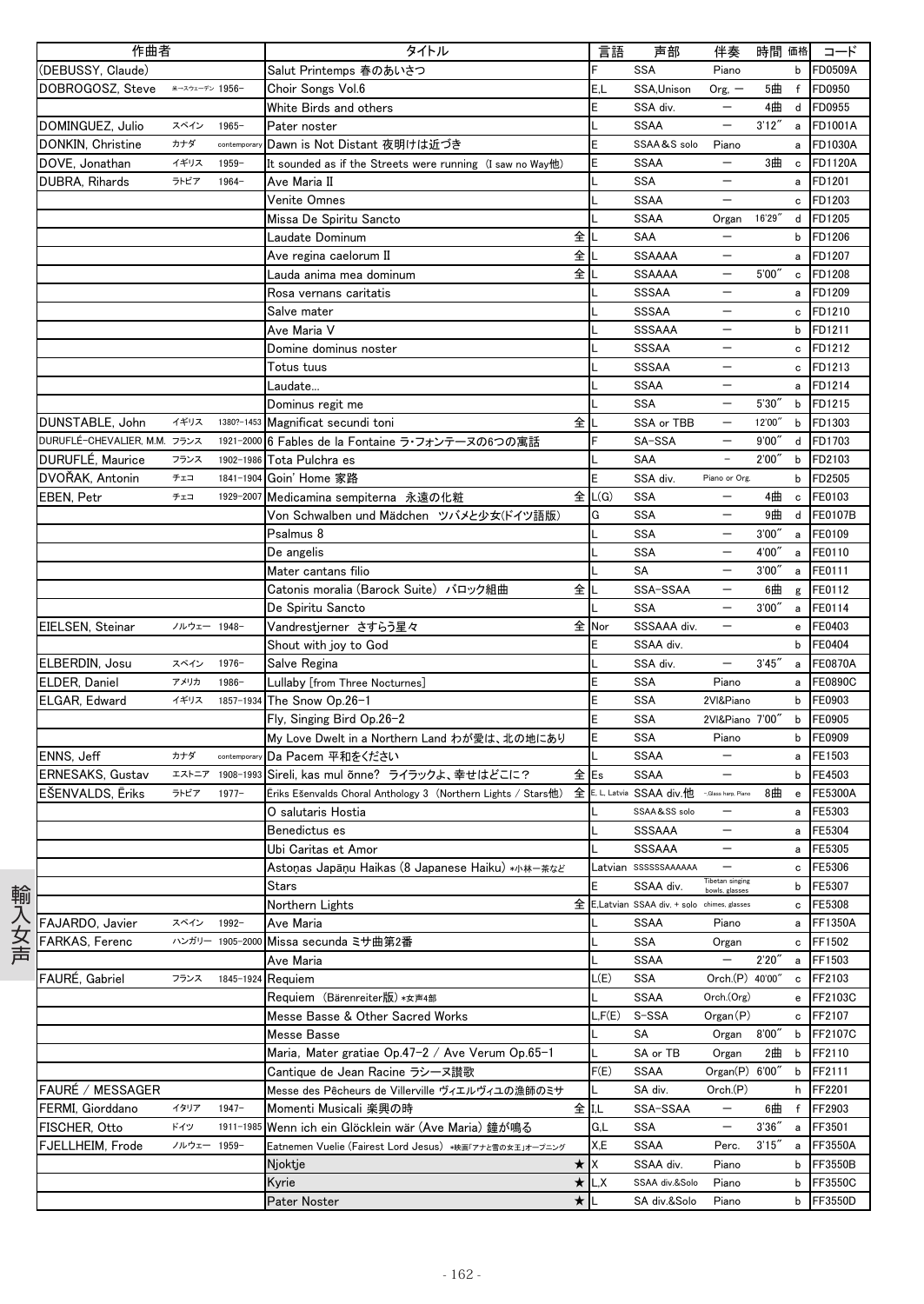| 作曲者                               |                |                     | タイトル                                                                      |         | 言語         | 声部                                         | 伴奏                       | 時間 価格  |              | コード            |
|-----------------------------------|----------------|---------------------|---------------------------------------------------------------------------|---------|------------|--------------------------------------------|--------------------------|--------|--------------|----------------|
| FORBES. Guv                       | アメリカ           | Contemporary        | Ave Maria                                                                 | 全       |            | <b>SSAA</b>                                |                          |        | a            | FF3601A        |
|                                   |                |                     | O Magnum Mysterium                                                        | 全       |            | SSAA div.                                  |                          |        | a            | FF3601B        |
|                                   |                |                     | Cantate Domino                                                            |         | 全 L(E)     | SSAA div.                                  |                          | 2'05'' | a            | FF3601C        |
| FOSTER, Stephen                   | アメリカ           |                     | 1826-1864 Immortal Melodies *混声42, 女声6, 男声12, 独唱26曲                       |         |            | SATB, SSA, TTBB -, Piano                   |                          |        | c            | GF2903         |
| FRANCK, Cesar                     | フランス           | 1822-1890           | Panis angelicus                                                           |         |            | SSAA&S solo                                | Organ                    |        | a            | FF3903         |
| FREEDMAN, Harry                   |                | ポーランドーカナダ 1922-2005 | Keewaydin キーワイデン                                                          | 全       | х          | SSA div.                                   | $-($ Tape opt.) $4'30'$  |        | a            | FF4103         |
| GALUPPI, Baldassare               | イタリア           | 1706-1785           | Dixit Dominus (Psalm 110)                                                 |         |            | <b>SSAA</b>                                | Strings(P) 10'00"        |        | c            | FG0303         |
|                                   |                |                     | Magnificat (永友博信編曲)                                                       |         |            | SSA&S solo                                 | Piano                    |        | d            | FG0305A        |
| GERSHWIN/SWINGLE アメリカ             |                |                     | 1898-1937 I Got Rhythm *ガーシュウィンの名曲をW.スウィングルが編曲                            |         | E          | <b>SSAA</b>                                | $\overline{\phantom{m}}$ | 3'00'' | b            | FG0350         |
| GIRVAN, Allison                   | カナダ            | contemporary        | V'la L'Bon Vent ほら、良い風だ *French Canadian Folksongのアレンジ                    |         |            | SSAA&SSAA soli                             |                          | 3'40'' | a            | FG0355A        |
| GJEILO, Ola                       | ノルウェー 1978-    |                     | Prelude                                                                   | 全       |            | SSAA div.                                  | $\overline{\phantom{m}}$ | 3'15'' | b            | FG0360A        |
|                                   |                |                     | Ubi caritas                                                               | 全儿      |            | <b>SSAA</b>                                | $\qquad \qquad -$        | 3'00'' | b            | FG0360B        |
|                                   |                |                     | Gloria                                                                    |         |            | SSAA                                       | Piano連弾 4'00"            |        | b            | FG0360C        |
|                                   |                |                     | Tundra                                                                    |         | Ε          | <b>SSAA</b>                                | Piano                    | 3'30'  | a            | FG0360D        |
|                                   |                |                     | Song of the Universal                                                     |         | Ë          | SSAA div.                                  | P&Str.                   | 11'30" | b            | FG0360E        |
|                                   |                |                     | Seasons 四季                                                                |         | E          | <b>SSA</b>                                 | P(Fl opt.) 3'00"         |        | a            | FG0360F        |
|                                   |                |                     | Northern Lights [SSAA]                                                    |         |            | SSAA div.&S solo                           |                          | 4'10'' | a            | FG0360G        |
|                                   |                |                     | Ave Generosa                                                              |         |            | SSAA div. + S solo                         |                          | 4'30"  | b            | FG0360H        |
|                                   |                |                     | Days of Beauty                                                            | $\star$ | IΕ         | SSAA                                       | P(Strings) 2'45"         |        | b            | FG0361         |
| <b>GLICK, Srul Irving</b>         | カナダ            | 1934-2002           | Psalm Trilogy 詩篇三部作                                                       |         | Hb+E       | <b>SSA</b>                                 | Piano                    | 12'00" | c            | FG0380A        |
| GOUNOD, Charles                   | フランス           |                     | 1818-1892 Messe Sainte Cecile                                             |         |            | SA                                         | Org. or Piano 40'00"     |        | i.           | FG0503         |
|                                   |                |                     | Missa No.4 in C                                                           |         |            | SA                                         | Organ                    | 12'00" | b            | <b>FG0507A</b> |
| GRAU, Alberto                     | ベネズエラ 1937-    |                     | La flor de la miel (The flower of the honey)                              | 全Sp     |            | SSAA div.&Solo                             |                          |        | a            | FG0850A        |
|                                   |                |                     | Como tu (Just like you)                                                   | 全Sp     |            | SSA div.                                   |                          |        | a            | <b>FG0850B</b> |
| GRIEG, Edward                     | ノルウェー          | 1843-1907           | Barnlige sanger Op.61 (7 Kinderlieder) *havet, Sang til juletraeet他全7曲    |         | N(G)       | <b>SSA</b>                                 |                          | 7曲     | b            | FG1303         |
|                                   |                | (Agnestig arr.      | En Grieg-Bukett *Våren, Ved Rondane, Solveigs sangなど5曲の女声合唱アレンジ           |         | Nr         | <b>SSAA</b>                                | $\overline{\phantom{m}}$ | 5曲     | b            | FG1305         |
|                                   |                | (Agnestig arr.      | Gavotte from "Holberg Suite" *ビアノ組曲「ホルベアの時代から」より「ガボット」の女声合唱アレンジ           |         | X          | <b>SSAA</b>                                | $\overline{\phantom{m}}$ | 5'00'' | a            | FG1307         |
|                                   |                | (Caplin arr.        | Solveigs sang from "Peer Gynt" *「ペールギュント」より「ソルヴェイグの歌」の女声合唱アレンジ            |         | Nr         | SSAA div.                                  |                          |        | a            | FG1311         |
| GUERRERO, Francisco スペイン          |                | 1528-1599           | Gabriel Archangelus/Sancta et immaculata/Virgo prudentissima              |         |            | <b>SSAA</b>                                |                          | 3曲     | c            | FG4501         |
| GUERRERO, Junkal                  | スペイン           | $1968 -$            | Ave Maria                                                                 |         |            | SAA                                        | $\qquad \qquad -$        | 2'06'' | a            | FG4701         |
|                                   |                |                     | Non degu, non?                                                            |         | Basque SSA |                                            | Piano                    | 5'37'' | a            | FG4703         |
|                                   |                |                     | Alleluia                                                                  |         |            | SA                                         | Piano                    |        | a            | FG4705         |
|                                   |                |                     | Eguzki printzak                                                           |         |            | Basque SSAA div.                           | $\overline{\phantom{0}}$ |        | a            | FG4707         |
| GUILLAUME, Sydney                 | ハイチ            | $1982 -$            | Koudjay *ハイチ語                                                             |         | Haiti      | <b>SSA</b>                                 | $\overline{\phantom{a}}$ |        | a            | FG4850A        |
| GUNDERSEN, Svein Erik ノルウェー 1945- |                |                     | Shout With Joy                                                            |         | E          | <b>SSAA</b>                                |                          |        | b            | FG4903         |
| GUSTAFSSON, Kaj-Erik フィンランド 1942- |                |                     | 3 Sacred Songs (Ave Maria / O saltaris hostia / Agnus Dei)                | 全       |            | <b>SSAA</b>                                |                          | 3曲     | b            | FG5003         |
|                                   |                |                     | Piae Cantiones Suite                                                      |         |            | <b>SSAA</b>                                | $\qquad \qquad -$        | 6曲     | b            | FG5005         |
| GYÖNGYÖSI, Levente ハンガリー 1975-    |                |                     | Famous Choral Works Vol.1 (Cantate Domino, Beatus vir, Vanitatum Vanitas) |         |            | SSA~SSSSAA                                 | $\overline{\phantom{m}}$ | 3曲     | d            | FG8001         |
|                                   |                |                     | Venite, exusultemus Domino                                                |         |            | SSA div.                                   |                          | 2'45'  | b            | FG8003         |
|                                   |                |                     | Famous Choral Works Vol.3 (光とそのみなもと[Missa Lux et Origo])                  |         |            | <b>SSSAA</b>                               | $\overline{\phantom{0}}$ | 15'00" | d            | FG8005         |
|                                   |                |                     | Confitemini Domino                                                        | 全       |            | SSA div.                                   | $\overline{\phantom{m}}$ | 3'00'' | b            | FG8007         |
|                                   |                |                     | Parvulus natus est nobis                                                  | 全       |            | <b>SSSSAA</b>                              | $\overline{\phantom{0}}$ | 4'30"  | b            | FG8009         |
|                                   |                |                     | Convertere, anima mea                                                     | 全∥∟     |            | SSA div.                                   |                          | 4'15'' |              | b FG8011       |
|                                   |                |                     | Ubi caritas et amor                                                       |         |            | SS solo & SSSSAA                           | $\overline{\phantom{m}}$ | 3'00'' | b            | FG8013         |
|                                   |                |                     | Quo ibo a spiritu tuo                                                     |         |            | SSAA div.                                  | $\qquad \qquad -$        | 3'30'' | a            | FG8015         |
|                                   |                |                     | Sicut cervus                                                              |         |            | SSSSAAAA                                   | $\qquad \qquad -$        | 4'30'' | b            | FG8017         |
|                                   |                |                     | Deus ultionum                                                             |         |            | SSA                                        | Tamb. (ad lib) 1'30"     |        | b            | FG8018         |
|                                   |                |                     | Vanitatum vanitas                                                         |         |            | <b>SSA</b>                                 | $\overline{\phantom{m}}$ | 6'30'' | b            | FG8019         |
|                                   |                |                     | Beatus vir                                                                | 全       |            | <b>SSSSAA</b>                              | $\overline{\phantom{m}}$ | 3'00'' | b            | FG8020         |
|                                   |                |                     | Laudate Dominum de coelis                                                 |         |            | SSSSAA                                     |                          | 4'00"  | b            | FG8021         |
|                                   |                |                     | O Maria, noli flere                                                       |         |            | SSAA div.                                  |                          | 3'00'' | b            | FG8022         |
|                                   |                |                     | O vos omnes                                                               |         |            | SSAA div.                                  | $\qquad \qquad -$        | 3'30'' | b            | FG8023         |
|                                   |                |                     | Gloria Kajoniensis                                                        | 全       |            | SSA div.&S soli Bongo, Tombourine, P 7'00" |                          |        | d            | FG8024         |
|                                   |                |                     | Laudate Dominum                                                           |         |            | SSA div.                                   | Tamb. (ad lib) 3'00"     |        | b            | FG8025         |
|                                   |                |                     | Asperges me わたしを清めてください                                                   |         |            | SSA                                        | Tambourine, Bongos 2'00" |        | b            | FG8026         |
|                                   |                |                     | Alleluia                                                                  | 全       |            | SSAA div.                                  | 2 Bongos 3'00"           |        | b            | FG8027         |
|                                   |                |                     | Ave Maria                                                                 |         |            | SSAA div.                                  |                          | 3'00'' | a            | FG8028         |
|                                   |                |                     | Missa Quarta                                                              | $\star$ |            | SSA div.                                   | $\overline{\phantom{m}}$ | 5曲     | $\mathtt{c}$ | FG8030         |
|                                   |                |                     | Iubilate Domino                                                           | $\star$ |            | SSA div.                                   | $\overline{\phantom{m}}$ |        | b            | FG8031         |
| HAMEL, Keith                      | カナダ            | $1956 -$            | Lullaby *英語、フランス語、イヌイット、イロコイ、スー、ナス川流域の諸部族の言葉                              |         | E,F他       | SSSAAA                                     | $\qquad \qquad -$        | 4'00"  | a            | <b>FH0150A</b> |
| HAMILTON, David                   | ニュージーランド 1955- |                     | Ave Maria                                                                 |         |            | SA&S solo                                  | Piano(0) 2'00"           |        | a            | FH0201         |
|                                   |                |                     | O Vos Omnes                                                               |         |            | SSAA                                       | $\overline{\phantom{m}}$ | 2'00'' | a            | FH0203         |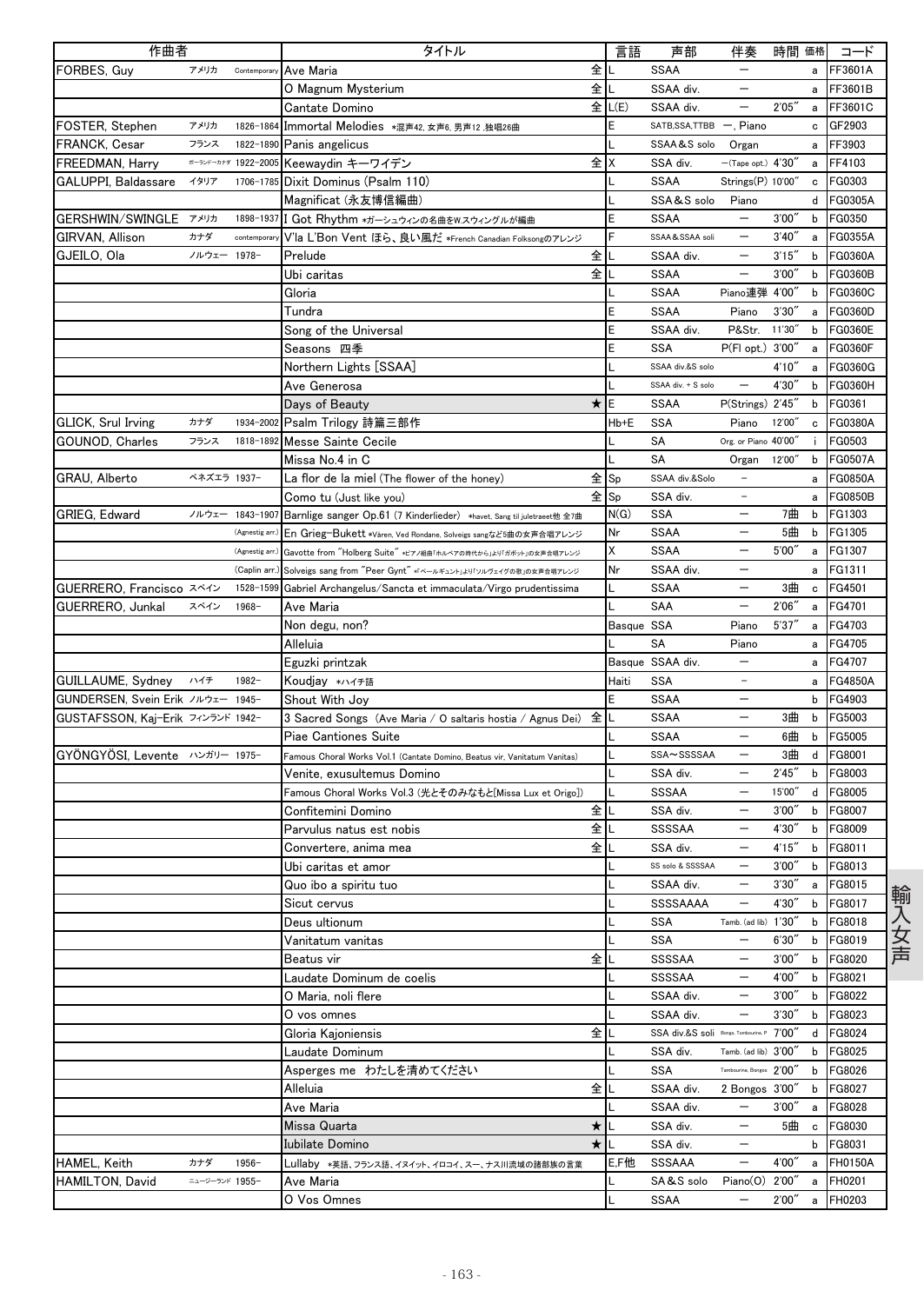| 作曲者                                        | タイトル                                                             | 言語     | 声部                                | 伴奏                         | 時間 価格  |              | コード            |
|--------------------------------------------|------------------------------------------------------------------|--------|-----------------------------------|----------------------------|--------|--------------|----------------|
| (HAMILTON, David)                          | Alleluia                                                         |        | <b>SSAA</b>                       |                            |        | a            | FH0209         |
| HANDL(GALLUS), Jacobus スロベニア 1550-1591     | Ascendit Deus in jubilatione                                     |        | SSSAA                             |                            | 2'00'' | a            | FH0305         |
| HÄNDEL, Georg Friedrich F49-4#02 1685-1759 | "Messiah" Chorus for female voices メサイア女声合唱曲集( <sub>音友)</sub>    | E(J)   | SSA-SSAA                          | Orch(P)                    | 20曲    | $\mathbf{e}$ | FH0501         |
|                                            | Hallelujah [SSA]                                                 | Ë      | <b>SSA</b>                        | Piano(O)                   |        | a            | FH0504         |
| ドイツ<br>HANELT, Thomas<br>$1962 -$          | Jubilate Deo                                                     |        | <b>SSSAAA</b>                     |                            |        | a            | FH0603A        |
| HATFIELD, Stephen<br>カナダ<br>$1948 -$       | Missa Brevis                                                     |        | <b>SSA</b>                        |                            | 12'00" | b            | FH0703         |
|                                            | 全<br>0-Y0-Y0                                                     |        | SSAA, TTBB, SATB Percussion 3'00" |                            |        | b            | FH0705         |
|                                            | 全Sp<br>Las Amarillas                                             |        | <b>SSA</b>                        | $\overline{\phantom{0}}$   | 2'15'' | a            | FH0707         |
|                                            | As She Goes                                                      |        | SA div.                           | Piano                      | 3'00'' | $\mathsf{a}$ | FH0709         |
|                                            | Überlebensgross (larger-than-life)                               | X      | <b>SSAA</b>                       | Bamboo poles,<br>triangle他 | 3'00'' | b            | FH0711         |
|                                            | Dubula *コーサ族(南アフリカ)の民謡                                           | Xhosa  | SSAA div.                         |                            | 3'30'' | b            | FH0713         |
| HAVRØY, Frank<br>ノルウェー 1969-               | Salve Regina                                                     |        | <b>SSAA</b>                       |                            |        | b            | FH0803A        |
| HAYDN, Franz Joseph オーストリア 1732-1809       | Missa Brevis In hon. St.Joannis de Deo in B (小オルガンミサ)            |        | SSA                               | Orch.(P) 17'00"            |        | h            | FH0903         |
|                                            | Missa Brevis St.Joannis de Deo (Bärenreiter版)                    |        | <b>SSAA</b>                       | Orch.(P)                   |        |              | d FH0903C      |
|                                            | Missa Brevis In hon. St.Joannis de Deo in B (永友博信編曲)             |        | SSA&S solo                        | Piano                      |        | c            | FH0903B        |
| HAYDN, Michael<br>オーストリア 1737-1806         | Laudate pueri Dominum                                            |        | <b>SSA</b>                        | 2 Violin, Bc               |        |              | d FH1301       |
|                                            | Missa sub titulo Sancti Leopoldi                                 |        | <b>SSA</b>                        | 2 Violin, Bc 20'00"        |        |              | f FH1304       |
| HASSLER, Hans Leo<br>ドイツ<br>1564-1612      | Cantate Domino                                                   |        | <b>SSAA</b>                       |                            |        |              | a FH1705       |
| <b>HEAD, Michael</b><br>イギリス<br>1900-1976  | Ave Maria                                                        |        | SSA&S solo                        | Piano                      | 4'00"  | a            | FH2703         |
| HEILLER, Anton<br>オーストリア 1923-1979         | 全<br>Deutches Proprium                                           | G      | <b>SSA</b>                        | $\overline{\phantom{0}}$   | 4曲     | b            | FH2903         |
|                                            | Missa in Nocte                                                   |        | SA                                | Organ                      |        |              | f FH2907       |
|                                            | Missa super "Salve Regina" et "Vater im Himmelreich"<br>全        |        | <b>SSA</b>                        |                            |        | e            | FH2909         |
| <b>HERRYMAN.</b> Ivette<br>キューバ<br>1982-   | Sigue (Continue Walking)                                         | Sp     | <b>SSAA</b>                       | Piano                      | 2'45'' | a            | FH3350A        |
| <b>HOLST. Gustav</b><br>イギリス<br>1874-1934  | Songs of Land, Sea and Air 大地と海と空の歌                              | E      | SA-SSA                            | Piano                      | 7曲     | c            | FH4103         |
|                                            | 7 Part-Songs                                                     | E      | <b>SSA</b>                        | Strings(P)                 | 7曲     | e            | FH4109         |
|                                            | Choral Hymns from the Rig Veda 2 リグ・ヴェーダからの合唱賛歌 2                | Ë      | SSA div.                          | Orch.(P)                   | 3曲     | c            | FH4111         |
|                                            | Choral Hymns from the Rig Veda 3 リグ・ヴェーダからの合唱賛歌 3                | E      | <b>SSAA</b>                       | Harp(P)                    | 4曲     | c            | FH4113         |
|                                            | 全<br>Ave Maria                                                   | L      | SSAA+SSAA                         | $\overline{\phantom{0}}$   | 5'00'' | a            | FH4121         |
|                                            | Dirge and Hymeneal *平成24年度全日本合唱コンクール課題曲                          | E      | SSA                               | Piano                      |        | b            | FH4123         |
| HOPKINS, Sarah<br>オーストラリア 1958-            | Two Kyries from The Winds of Heaven                              | L+E+X  | 7-9 voices                        | $\overline{\phantom{0}}$   | 2曲     | b            | FH4303         |
| HORVÁTH, Marton Levente ハンガリー 1983-        | Jubilate Deo                                                     |        | SSA div. & soli                   | $\overline{\phantom{m}}$   |        | a            | FH4403A        |
| HOVLAND, Egil<br>ノルウェー 1924-2013           | Laudate Dominum (Ps.150)<br>全                                    |        | <b>SSA</b>                        | $\overline{\phantom{m}}$   | 3'00'' | b            | FH4903         |
|                                            | We will tell to the coming generation Op.87-8                    | E      | SSA-SSAA                          | Piano                      | 5'00'' | c            | FH4905         |
|                                            | Se, dager kommer 見よ、日が昇る                                         | Nr     | SSSSAA                            |                            | 4'40'' | c            | FH4909         |
|                                            | O Come, Let Us Sing                                              | Ë      | <b>SSAA</b>                       | $\overline{\phantom{m}}$   | 2'40'  | a            | FH4911         |
| イギリス<br><b>HURD, Michael</b>               | 1928-2006 Missa Brevis                                           |        | <b>SSA</b>                        | Organ                      | 12'00" | c            | FH6105         |
| HYÖKKI, Matti<br>フィンランド 1946-              | Kaksi kansanlaulua (On suuri sun rantas autius他)                 | Fi     | SA div. & solo                    | $\qquad \qquad -$          | 2曲     | b            | FH8003         |
| <b>IBERT, Jacques</b><br>フランス<br>1890-1962 | 全<br>2 Chants de Carnaval 2つのカーニバルコーラス                           | F      | <b>SSA</b>                        | $\overline{\phantom{m}}$   | 2曲     | b            | FI0501         |
| JANÁČEK, Leoš<br>チェコ<br>1854-1928          | Hradčanské Pisníčky フラッチャニの歌                                     |        | Cz(G,E) SSAA div.                 | $-$ , $F$ I, Harp          | 3曲     | c            | FJ0505         |
| JANSSON, Mårten<br>スウェーデン 1965-            | Fear Thou Not 汝恐るるなかれ                                            | E      | SSSAA                             |                            | 4'20"  | b            | <b>FJ0530A</b> |
|                                            | I Never Saw a Moor 荒野を見たことはないけれども                                | E      | SSSSAA                            | $\qquad \qquad -$          |        | b            | FJ0530B        |
|                                            | Ingenting utanför (Nothing beyond)                               |        | SSSAA                             | $\overline{\phantom{m}}$   |        | b            | FJ0530C        |
|                                            | Missa Popularis *女声3部での演奏も可能                                     |        | SSATB or SSA Orch.(P)             |                            |        |              | f GJ0941A      |
| JEKABSONE, Laura<br>ラトビア<br>$1985 -$       | $\star$<br>Folk Mass                                             |        | SSSAAA                            | $\qquad \qquad -$          | 7曲     | k            | <b>FJ0680A</b> |
| JENKINS, Karl<br>イギリス<br>1944-             | Adiemus (Theme from "Songs of Sanctuary")                        | Χ      | <b>SSA</b>                        | Piano                      |        | c            | FJ0903A        |
| JOHANSSON, Bengt<br>フィンランド 1914-1989       | Stabat Mater Dolorosa                                            |        | SA-SSAA                           | $\qquad \qquad -$          | 5'00'' | b            | FJ1307         |
|                                            | 全E<br>Examine me 私を試したまえ                                         |        | SSA&Soli                          | $\overline{\phantom{m}}$   | 6'00'' | b            | FJ1309         |
| 南アフリカー英 1927-<br>JOUBERT, John             | Autumn Rain 秋の雨                                                  | E      | <b>SSAA</b>                       | Piano                      | 5'00'' | b            | <b>FJ1503A</b> |
| KANKAINEN, Jukka<br>フィンランド 1932-           | 全lFi<br>Waltari-Sarja ミッカ・ワルタリの詩による組曲                            |        | SSAA div.                         | $\qquad \qquad -$          | 3曲     | b            | FK1301         |
|                                            | Magnificat                                                       |        | <b>SSAA</b>                       | $\qquad \qquad -$          | 4'00'' | b            | FK1305         |
|                                            | Kaksi laulua naiskuorolle (Kesäyö (Summer night)/Sävel (Melody)) |        | SSAA                              |                            | 2曲     | b            | FK1307         |
| KARAI, József<br>ハンガリー 1927-2013           | カライ合唱曲集 I (Estéli nótázás / Ugrótánc) (ハルモニア出版)                  | 全 M(J) | <b>SSA</b>                        | Piano                      | 2曲     | d            | <b>FK0905</b>  |
|                                            | カライ合唱曲集 II(Tündér, Ha Lennék おかあさんに) (ハルモニア出版)                   | M(J)   | SA                                | Piano                      |        | b            | <b>FK0906</b>  |
|                                            | 全<br>カライ合唱曲集Ⅲ (Ave Maria2曲/Ave maris stella,Hodie Chiristus)     | L      | SSAA                              |                            | 4曲     | d            | FK0916         |
|                                            | カライ合唱曲集IV(花の哀歌/夜/シャールケズ地方の輪踊り 他)                                 | 全 M.G  | <b>SSAA</b>                       |                            | 5曲     | d            | FK0917         |
|                                            | Virágsirató 花の哀歌<br>全M                                           |        | SSSSAAAA                          | $\qquad \qquad -$          | 3'00'' | b            | <b>FK0907</b>  |
|                                            | Ave Maria I                                                      |        | <b>SSAA</b>                       |                            |        | а            | <b>FK0911A</b> |
|                                            | 全<br>Ave Maria II                                                |        | SSAA                              | $\qquad \qquad -$          | 3'20'' | a            | <b>FK0911B</b> |
|                                            | Ave Maris Stella                                                 |        | <b>SSAA</b>                       | $\qquad \qquad -$          | 3'15'' | a            | FK0912         |
|                                            | Hív a messzeség 彼方からよんでいる                                        | м      | SSA                               | Piano                      |        | а            | FK0918         |
| <b>KEKKONEN, Reijo</b><br>フィンランド 1961-     | Pacem                                                            |        | SSAA                              | $\qquad \qquad -$          | 3'48'' | а            | FK1503         |
|                                            | 全<br>Alleluia                                                    |        | SSAA div.                         |                            |        | a            | FK1507         |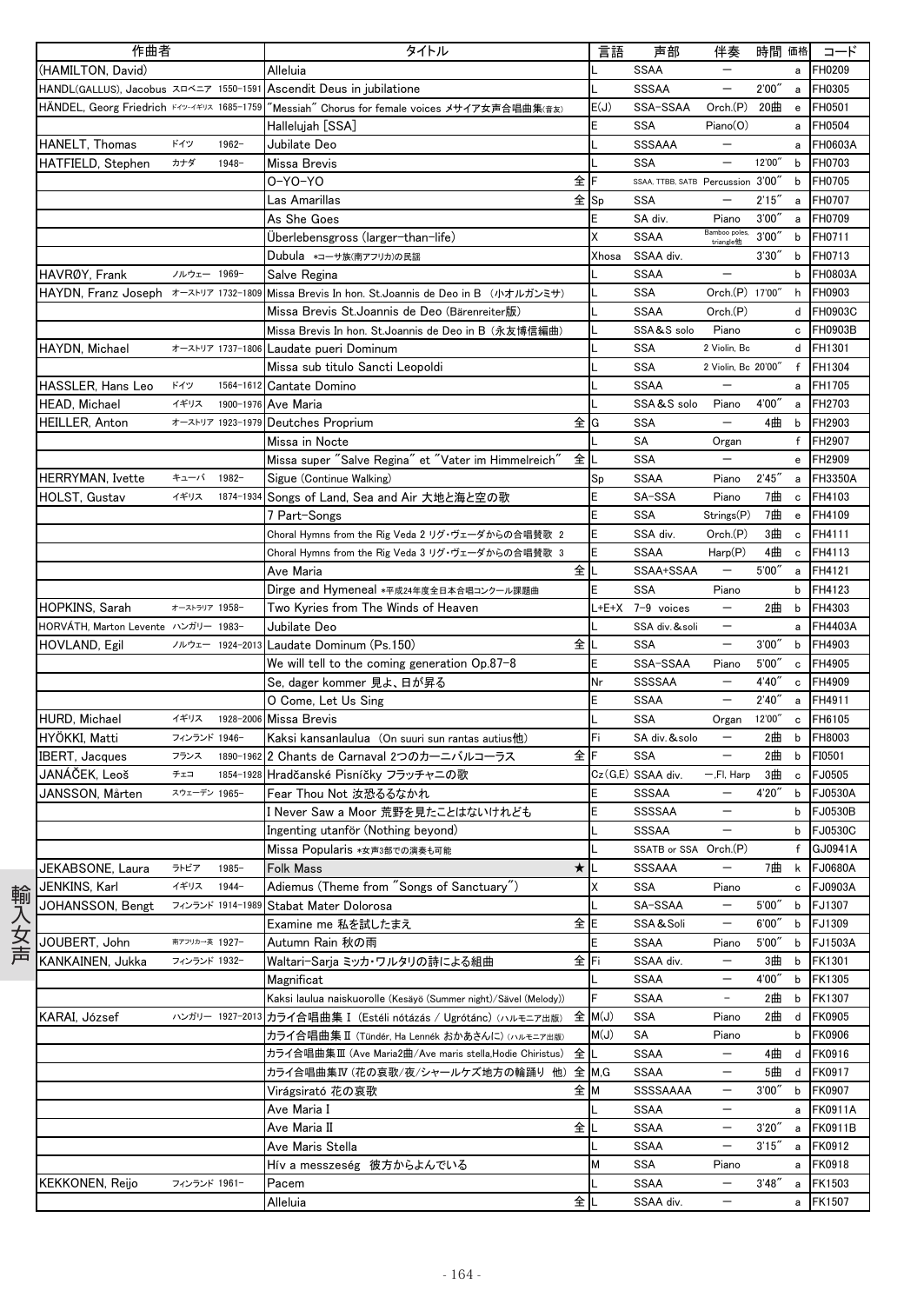| 作曲者                                                     |              |                 | タイトル                                                                  |         | 言語          | 声部                               | 伴奏                       | 時間 価格  |              | コード                      |
|---------------------------------------------------------|--------------|-----------------|-----------------------------------------------------------------------|---------|-------------|----------------------------------|--------------------------|--------|--------------|--------------------------|
| (KEKKONEN, Reijo)                                       |              |                 | The Sick Rose                                                         |         | E           | SSAA&Solo                        |                          |        | b            | FK1509                   |
| KIDD. Richard                                           | ドイツ          | 1954-           | Wind Song *テキストは世界各国の風に関する言葉                                          | 全       | Various SSA |                                  | $\overline{\phantom{m}}$ | 5'00"  | b            | FK1603                   |
| KLEBE, Giselher                                         | ドイツ          |                 | 1925-2009 4 Vocalisen Op.41                                           |         |             | <b>SSAA</b>                      |                          | 2'00'' | a            | FK2103                   |
| KLEIN, Richard Rudolf K1y                               |              | 1921-2011       | Alleluja                                                              |         |             | SSA div.&soli                    | $\overline{\phantom{0}}$ | 3'00'' | a            | FK2505                   |
| KOCSÁR, Miklós                                          | ハンガリー 1933-  |                 | Ave Maria                                                             |         |             | <b>SSA</b>                       | $\overline{\phantom{0}}$ | 3'34'' | a            | FK3301                   |
|                                                         |              |                 | Assumpta est Maria マリアは天に昇らせたもう                                       | 全       |             | SSA div.                         | $-($ Triangle $)$ 2'34"  |        | b            | FK3302                   |
|                                                         |              |                 | 6 Choruses to poems by C.Sandburg                                     | 全       |             | SSA-SSSAA                        |                          | 6曲     | b            | FK3303                   |
|                                                         |              |                 | O vos omnes すべて道行く人々よ                                                 | 全       |             | <b>SSA</b>                       | $\overline{\phantom{0}}$ | 2'33'' | $\mathsf{a}$ | FK3304                   |
|                                                         |              | (受注生産)          | Missa in A イ調のミサ (カワイ出版)                                              | 全       |             | SSA div.                         | $\overline{\phantom{m}}$ | 20'00" | d            | FK3305B                  |
|                                                         |              |                 | Salve Regina                                                          | 全       |             | SSA                              |                          | 3'22   | a            | <b>FK3306</b>            |
|                                                         |              |                 | Cat and Dog                                                           | 全       |             | SSA div.                         |                          | 3'00'' | b            | FK3307                   |
|                                                         |              |                 | Jubilate Deo                                                          |         |             | SSA+SSA                          | $-(Brass)$ 3'16"         |        | a            | FK3310                   |
|                                                         |              |                 | Három Nőikar 三つの女声合唱曲(愛の想い出、幻想、ああ雪の森の静寂)                              | 全 M     |             | <b>SSA</b>                       |                          | 3曲     | c            | FK3311                   |
|                                                         |              |                 | Famous Choral Works Vol.2 *発音の手引き、日本語訳詞付                              | 全M      |             | <b>SSA</b>                       | $\qquad \qquad -$        | 8曲     | d            | FK3312                   |
|                                                         |              |                 | Missa Secunda ミサ曲第2番                                                  | 全       |             | SSA                              | Organ                    | 14'00" | d            | FK3313B                  |
|                                                         |              |                 | Famous Choral Works Vol.3 (Teli alkony) 冬のたそがれ                        | 全 M     |             | SSA                              | $\qquad \qquad -$        | 3曲     | c            | FK3314                   |
|                                                         |              |                 | Famous Choral Works Vol.4 *発音の手引き、日本語訳詞付                              | 全M      |             | SSSSAA                           | $\overline{\phantom{m}}$ | 3曲     | d            | FK3315                   |
|                                                         |              |                 | Libera Me                                                             |         |             | SSA div. & soli                  |                          | 6'51'' | b            | FK3319A                  |
|                                                         |              |                 | Csili-csali nóták                                                     |         | Μ           | SSA                              |                          | 7曲     | b            | FK3320                   |
|                                                         |              |                 | Famous Choral Works Vol.9 *イムレ・チャナーディの詩による児童合唱曲集II.IV                 |         | М           | <b>SSA</b>                       | $\overline{\phantom{m}}$ | 8曲     | d            | FK3325                   |
|                                                         |              |                 | Famous Choral Works Vol.10 待降節のうた                                     |         |             | <b>SSA</b>                       | $\qquad \qquad -$        | 4曲     | d            | FK3326                   |
|                                                         |              |                 | 宗教合唱曲集 (Ave Maria, O vos, Salve regina, Jubilate, Assumpta est Maria) |         |             | SSA~SSA+SSA                      |                          | 5曲     | $\mathtt{c}$ | FK3332                   |
|                                                         |              |                 | Cantate Domino                                                        |         |             | SSA (TTB)                        | $\qquad \qquad -$        |        | b            | FK3333B                  |
|                                                         |              |                 | Super Flumina Babilonis バビロン川のほとりで                                    |         |             | SSA                              |                          |        | a            | FK3335                   |
|                                                         |              |                 | Mária énekek (Marian Songs)                                           |         |             | SSA div.                         |                          | 6曲     | $\mathtt{c}$ | FK3337                   |
|                                                         |              |                 | Famous Choral Works Vol.11 Requiem aeternam                           |         |             | SSA div.                         |                          | 9'24'' | c            | FK3338                   |
|                                                         |              |                 | Karácsony, Fekete Glória クリスマス、黒のグローリア                                | 全M      |             | <b>SSA</b>                       | $\qquad \qquad -$        | 7曲     | c            | FK3339                   |
|                                                         |              |                 | Famous Choral Works Vol.12 ハンガリーのクリスマス                                |         | м           | SSA div.&Solo                    | $\overline{\phantom{m}}$ | 10曲    | $\mathbf c$  | FK3341                   |
|                                                         |              |                 | Alleluia                                                              |         |             | SSA&soli                         |                          |        | a            | FK3342                   |
|                                                         |              |                 | Ave verum corpus                                                      |         |             | SSA div.                         |                          |        | a            | FK3343                   |
| KODÁLY, Zoltán                                          |              | ハンガリー 1882-1967 | Ave Maria (1898)                                                      |         |             | <b>SSA</b>                       | Organ                    | 3'37'' | a            | FK3704                   |
|                                                         |              |                 | Ave Maria                                                             | 全       |             | <b>SSA</b>                       | $\qquad \qquad -$        | 2'12'' | a            | <b>FK3705A</b>           |
|                                                         |              |                 | Két zoborvidéki népdal (2 Volkslieder) サボール地方の2つの民謡                   |         | M(G)        | SSAA&soli                        |                          | 2曲     | b            | FK3715                   |
|                                                         |              |                 | See the Gipsies (Túrót ëszik a cigány)                                |         | E           | <b>SSAA</b>                      | $\qquad \qquad -$        | 2'00'' | b            | <b>FK3721A</b>           |
|                                                         |              |                 | Angyalok és Pásztorok 天使と羊飼い(全音版)                                     | 全       | L, M(J)     | SA+SSA                           | $\qquad \qquad -$        | 4'00'' | c            | FK3723B                  |
|                                                         |              |                 | Mountain Nights(Hegyi Éjszakák)山の夜                                    | 全 X     |             | SSA-SSSSA                        |                          | 5曲     | $\mathbf{e}$ | FK3733                   |
|                                                         |              |                 |                                                                       |         | 全 M(G)      | <b>SSA</b>                       | $\overline{\phantom{0}}$ | 3'00'' | a            | <b>FK3737B</b>           |
|                                                         |              |                 | Esti dal タベの歌<br>Nyulacska 小兎                                         |         | м           | SA                               | $\qquad \qquad -$        | 1'00'' | a            | <b>FK3749A</b>           |
|                                                         |              |                 | Das Häschen (Nyulacska)                                               |         | G           | SA                               | $\overline{\phantom{m}}$ | 1'00'' | c            | <b>FK3749B</b>           |
|                                                         |              |                 | Vejnemöjnen muzsikál 楽に興ずるワイナモイネン                                     | 全M      |             |                                  | Harp(P)                  | 5'00'' | $\mathsf{b}$ |                          |
|                                                         |              |                 |                                                                       |         | 全 M.I.L     | SSAA<br>SA-SSSSAA                | $\overline{\phantom{m}}$ | 79曲    |              | FK3753A<br>FK3755        |
|                                                         |              |                 | Choral works for Children's and Female Voices 児童·女声合唱曲集               |         |             |                                  | $\qquad \qquad -$        |        | g            |                          |
|                                                         |              |                 | Famous Choral Works Vol.1 *ジプシータベの歌.詩篇150他3曲                          | 全 M     |             | SSA-SSAA                         |                          | 6曲     | d            | FK3757                   |
|                                                         |              |                 | Famous Choral Works Vol.2 *エジュテム,こうのとりのうた.緑の森に他6曲                     | 全 M     |             | SA-SSSAAA                        | $\overline{\phantom{m}}$ | 9曲     |              | d FK3758                 |
|                                                         |              |                 | Famous Choral Works Vol.3 *イタリアンマドリガル,ヴィッレー他2曲                        | 全 M,I   |             | SSA-SSAA                         | $\qquad \qquad -$        | 4曲     |              | d FK3759                 |
|                                                         |              |                 | Famous Choral Works Vol.4 *聖霊降臨節めぐり                                   | 全M      |             | SSA div.                         | $\qquad \qquad -$        | 4'00"  | d            | FK3763                   |
| KOERPPEN, Alfred                                        | ドイツ          | $1926 -$        | Geschichten von der Sonne                                             | 全IG     |             | SSAA&SA soli<br>SSAA div.&S Solo |                          | 5曲     | e            | FK4105                   |
| KHVOSHCHINSKY, Sergey ベラルーシ 1957-<br>KOMULAINEN, Juhani | フィンランド 1953- |                 | Ave Maria #1                                                          | $\star$ |             |                                  | —<br>$\qquad \qquad -$   |        | b            | <b>FK1550A</b><br>FK4203 |
|                                                         |              |                 | Hope is *東日本大震災の被災者のために作曲された作品                                        |         |             | <b>SSAA</b><br>SSAA div.         | $\qquad \qquad -$        |        | a            |                          |
|                                                         |              |                 | Lova Gud i Himmelshöjd                                                |         | 全 Sw        |                                  |                          |        | a            | <b>FK4205</b>            |
| KOOK, Hyun<br>KOSTIAINEN, Pekka                         | 韓国           | $1967 -$        | Sanctus                                                               | $\star$ |             | SSAA div.                        | $\qquad \qquad -$        | 2'15'' | a            | <b>FK4250A</b>           |
|                                                         | フィンランド 1944- |                 | Jaakobin pojat ヤコブの息子たち                                               | 全下i     |             | SSSAA                            | $\overline{\phantom{m}}$ | 4'00"  | b            | FK4503                   |
|                                                         |              |                 | Konsertti コンサート                                                       | 全下i     |             | SSAA                             |                          | 3'00'' | b            | <b>FK4505</b>            |
|                                                         |              |                 | Moni kakku päältä kaunisa                                             |         | Fi          | SSAA                             | $\overline{\phantom{a}}$ | 10'00" | b            | FK4507                   |
|                                                         |              |                 | Satakieli ナイチンゲール                                                     | 全       | Fi          | SSAA                             | $\overline{\phantom{m}}$ | 4'00"  | a            | FK4509                   |
|                                                         |              |                 | Regina angelorum                                                      | 全       |             | SSA+SAA                          | $\overline{\phantom{m}}$ | 5'00'' | b            | FK4511                   |
|                                                         |              |                 | Ave Maria                                                             |         |             | SSAA                             | Organ                    | 6'00'' | c            | FK4513                   |
|                                                         |              |                 | Kiurun tie ひばりの道                                                      | 全下i     |             | <b>SSAA</b>                      | $\overline{\phantom{a}}$ | 4'00"  | b            | FK4515                   |
|                                                         |              |                 | Revontulet (Northern Light) 北の光                                       |         | 全 Fi(E)     | SSAA                             | $\overline{\phantom{m}}$ | 8'25'' | d            | FK4517                   |
|                                                         |              |                 | Tikanpolkka                                                           |         | Fi          | <b>SSAA</b>                      | $\overline{\phantom{m}}$ | 2'49'' | b            | FK4521                   |
|                                                         |              |                 | There was… (8 Nonsense Songs) 8つのナンセンスソング                             |         | E           | SSAA div.                        | $\overline{\phantom{m}}$ | 8曲     | b            | <b>FK4525</b>            |
|                                                         |              |                 | Mater Christi                                                         |         |             | SSAA                             | $\overline{\phantom{m}}$ | 4'00"  | a            | FK4527                   |
|                                                         |              |                 | Amazing Grace *コスティアイネン編曲によるアメージング・グレース                               |         | E           | SSAA                             |                          |        | a            | FK4529                   |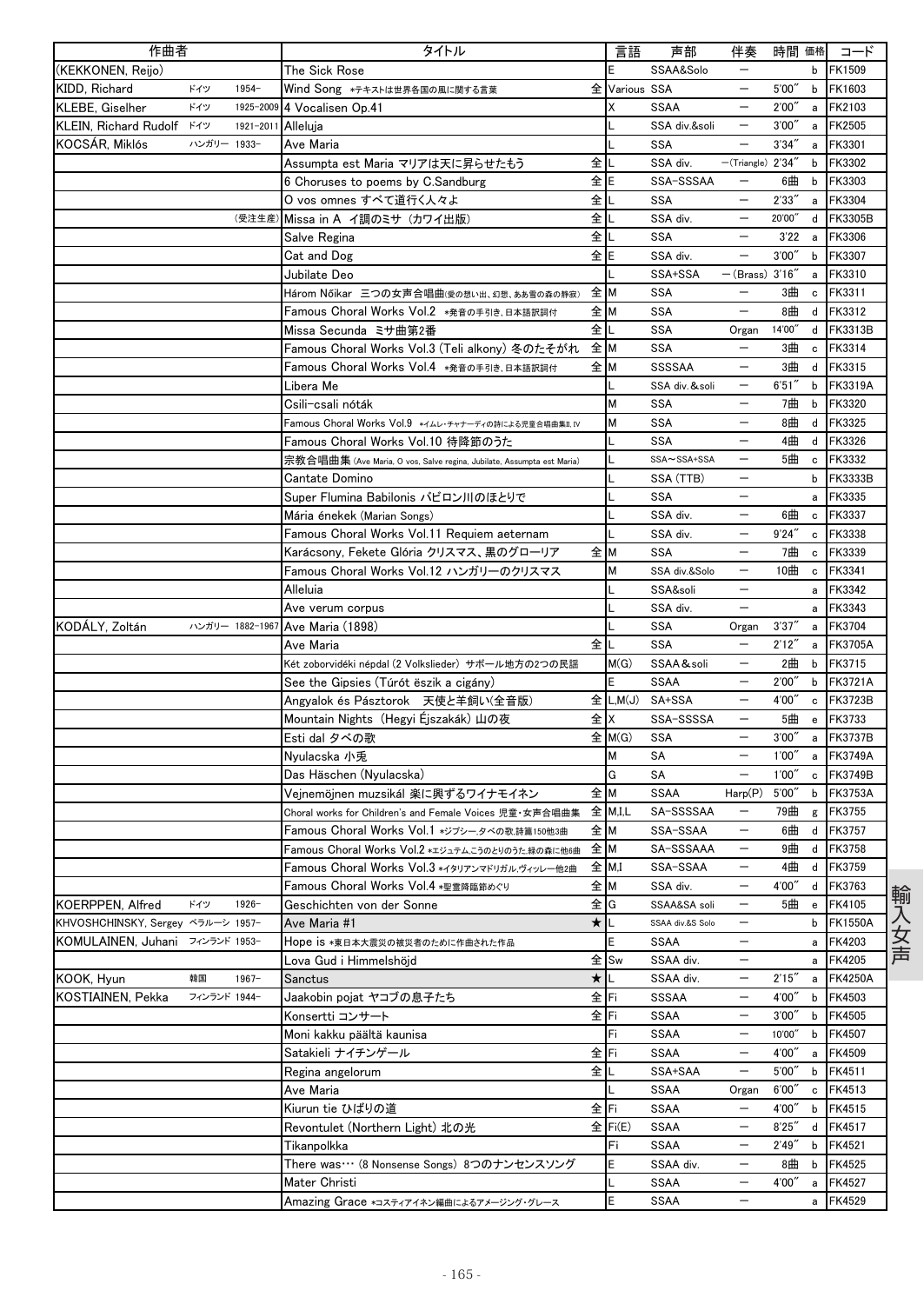| 作曲者                                  |              |                     | タイトル                                                       |                | 言語           | 声部                | 伴奏                       | 時間 価格  |                | コード            |
|--------------------------------------|--------------|---------------------|------------------------------------------------------------|----------------|--------------|-------------------|--------------------------|--------|----------------|----------------|
| (KOSTIAINEN, Pekka)                  |              |                     | Spes est! *東日本大震災の被災者のために作曲された作品                           |                |              | <b>SSAA</b>       | $\overline{\phantom{0}}$ | 2曲     | $\mathsf{a}$   | FK4531         |
| <b>KRENEK, Ernst</b>                 |              | オーストリアー米 1900-1991  | 2 Choruses on Jacobean Poems                               | 全E             |              | <b>SSAA</b>       | $\qquad \qquad -$        | 2曲     | b              | FK5305         |
|                                      |              |                     | In Paradisum                                               | 全              |              | <b>SSAA</b>       | $\overline{\phantom{0}}$ | 1'40'' | $\mathsf{a}$   | FK5307         |
| KUBIZEK, Augustin                    |              | オーストリア 1918-2009    | 3 Motetten Op.22 (Gaudia matris / Gloria / Laudate)        | L              |              | SSA-SSAA          | $\overline{\phantom{0}}$ | 3曲     | d              | <b>FK6505</b>  |
| KYLLÖNEN, Timo-Juhani フィンランド 1955-   |              |                     | Danza Negroide (from Suite for Children's Chorus No.1)     | Fi             |              | SA                | Piano,cajon, cajita      |        | b              | <b>FK8550A</b> |
| LAMBRECHTS, Jean                     | オランダ         | $1936 -$            | Ave Maria                                                  |                |              | <b>SSA</b>        | $\overline{\phantom{m}}$ | 2'00'' | a              | FL0303         |
|                                      |              |                     | Cantique de Jean Racine                                    | F              |              | SSA               |                          |        | $\mathsf b$    | FL0305         |
|                                      |              |                     | 全<br>La Messe des Anges 天使のミサ                              |                |              | <b>SSA</b>        | $\overline{\phantom{0}}$ | 4曲     | b              | FL0307         |
| LARSEN, Libby                        | アメリカ         | 1950-               | The Womanly Song of God                                    |                | $E+X$        | <b>SSSSAAAA</b>   | $\equiv$                 | 5'43'' | c              | FL0403         |
| LASSUS, Orlandus                     |              | (フランドル) 1532?-1594  | Alleluia, laus et gloria                                   |                |              | <b>SSSA</b>       |                          |        | a              | FL0505         |
|                                      |              |                     | Adoramus te                                                |                |              | <b>SSAA</b>       |                          |        | a              | FL0507         |
| LEBIČ, Lojze                         | スロヴェニア 1934- |                     | Urok 魔法の呪文                                                 |                | Slov         | SSSAAA            | $\equiv$                 |        | a              | <b>FL0603A</b> |
| LEIGHTON, Kenneth                    | イギリス         | 1929-1988           | Missa Cornelia                                             | E              |              | <b>SSA</b>        | Organ                    | 12'00" | c              | FL0703         |
| LIGETI, György                       |              |                     | ハンガリー 1923-2006 Idegen földön 故郷を離れて                       |                | $M(G,E)$ SSA |                   | $\overline{\phantom{0}}$ | 3'20'' | b              | FL1303         |
|                                      | →オーストリア      |                     | Mátraszentimrei Dalok マートラセントハイムの歌                         |                |              | M(G,E) SA-SSA     | $\equiv$                 | 4'20"  | c              | FL1305         |
| LINDMARK, Susanna                    |              | スウェーデン Contemporary | Songs of Hope 希望の歌                                         | E              |              | SSAA div.         | -,Cajon                  | 2曲     | b              | <b>FL1330A</b> |
| LINJAMA, Jouko                       | フィンランド 1934- |                     | Ave Maria                                                  |                |              | SSAA div.         |                          |        | a              | FL1350         |
| LINKOLA, Jukka                       | フィンランド 1955- |                     | Agnus Dei *東日本大震災の被災者のために作曲された作品                           |                |              | SSSAAA            |                          |        | a              | <b>FL1360A</b> |
|                                      |              |                     | Primitive Music                                            | 全X             |              | SSAA div.         | $\overline{\phantom{m}}$ | 5曲     | $\mathsf{e}\,$ | <b>FL1360B</b> |
| LLOYD WEBBER, Andrew イギリス            |              | $1948 -$            | Pie Jesu from Requiem                                      |                |              | <b>SSA</b>        | Piano                    | 2'30'' | a              | FL1503         |
|                                      |              |                     | Pie Jesu (SSAA / a cappella) [from Requiem]                | ★ IL           |              | SSAA div.         |                          |        | a              | FL1503A        |
| LOOMER, Diane                        | カナダ          | $1940 - 2012$       | Away from the Roll of the Sea *MACGILLIVRAY, Allister作曲    | E              |              | <b>SSAA</b>       | Piano                    |        | a              | FL1603A        |
| LOTTI, Antonio                       | イタリア         |                     | 1667?-1740 Missa in a                                      |                |              | <b>SSA</b>        | $\overline{\phantom{0}}$ |        | b              | FL2103         |
| LUBOFF, Norman                       | アメリカ         | 1917-1987           | Stuff 'N' Nonsense                                         | E              |              | <b>SSAA</b>       | Piano                    | 7'17'' | $\mathsf{a}$   | FL2203         |
| LUENGEN, Lamona                      | カナダ          | $1960 -$            | Missa Brevis                                               |                |              | SSAA              | $\overline{\phantom{0}}$ |        | a              | <b>FL2230A</b> |
|                                      |              |                     | Salve Regina                                               |                |              | <b>SSAA</b>       | -,(opt.flute)            |        | a              | <b>FL2230B</b> |
| LUZZI, Luigi                         | イタリア         | 1828-1876           | Ave Maria *声楽曲として有名な曲をSSAにアレンジ                             |                |              | <b>SSA</b>        | Piano                    | 3'20'  | $\mathsf b$    | FL2251         |
| LUKÁŠ, Zdeněk                        |              | スロヴァキア 1928-2007    | Ama Musicam! Amor Musicae! 楽を愛せよ!                          |                |              | <b>SSAA</b>       |                          | 3'31'' | a              | FL2307         |
| <b>ŁUKASZEWSKI Paweł ポーランド 1968-</b> |              |                     | O Radix Jesse おお、エッサイの根よ                                   |                |              | SSAA div.         |                          | 5'28'' | $\mathsf b$    | <b>FL2350A</b> |
|                                      |              |                     | O Clavis David                                             |                |              | SSSSAAAA          | $\overline{\phantom{0}}$ |        | b              | <b>FL2350B</b> |
| LUKOWSKY, Rolf                       | ドイツ          | $1926 -$            | 3 Geistliche Gesange (Ave Maria/Salve Regina/Pater Noster) |                |              | <b>SSAA</b>       | $\qquad \qquad -$        | 3曲     | $\mathtt{c}$   | FL2401         |
|                                      |              |                     | Missa vocale Romanum                                       | 全儿             |              | SSA+SSA           |                          | 5曲     | d              | FL2403         |
| LUTOSŁAWSKI, Witold ポーランド 1913-1994  |              |                     | About Mr.Tralalinski トゥララリンスキー氏について                        | E              |              | <b>SSA</b>        | Piano                    | 5'00'' | $\mathsf{e}\,$ | FL2505         |
| MacCOLL, Kate arr.                   | カナダ          | Comtemporary        | Changed Forever 二度と戻らない                                    | E              |              | SSA div.          | $\overline{\phantom{0}}$ |        | a              | <b>FM0503A</b> |
| MACDONALD, Don (Donald) カナダ          |              | Comtemporar         | There Is No Rose                                           | E              |              | SSAA div. &soli   | $\qquad \qquad -$        |        | a              | <b>FM0603A</b> |
|                                      |              |                     | Tabula Rasa                                                | Sp             |              | SSAA div.         |                          |        | a              | <b>FM0703A</b> |
| MÁCHA, Otmar                         | チェコ          | 1922-2006           | 全<br>Hoj, hura hoj!                                        | C <sub>Z</sub> |              | SSAA div.         | $\overline{\phantom{0}}$ | 2'20'' | $\mathsf{a}$   | <b>FM0905</b>  |
|                                      |              |                     | Ho−ja−ja, ho−ja−ja                                         | 全ICz           |              | <b>SSAA</b>       | $\overline{\phantom{m}}$ | 2'20'' | a              | FM0907         |
|                                      |              |                     | Ej, hoja hoja / Helo, helo, Anicka                         | Cz             |              | <b>SSAA</b>       | —                        | 2曲     | $\mathsf{a}$   | FM0909         |
|                                      |              |                     | Mateřská znaménka (Birthmarks)                             | Cz             |              | SSAA div.         |                          | 4曲     | $\mathsf b$    | FM0910         |
| MacINTYRE, David                     | カナダ          | $1952 -$            | Ave Maria                                                  | 全儿             |              | SSSAAA            | $\qquad \qquad -$        | 3'00'' | a              | FM1003         |
| MACONCHY, Elizabeth イギリス             |              | 1907-1994           | 2 Epitaphs 2つの墓碑銘                                          | E              |              | SSA               | $\qquad \qquad -$        | 2曲     | $\mathsf{a}$   | FM3703         |
|                                      |              |                     | Prayer Before Birth                                        | 全旧             |              | SSAA              | -                        | 5'00   |                | b FM3705       |
| <b>MAHLER, Gustav</b>                |              | オーストリア 1860-1911    | Symphonie No.3 (Bimm bamm) 交響曲3番 第5楽章                      | G              |              | <b>SSSSA</b>      | Orch.(P)                 |        |                | d FM4103       |
| MAIMETS, Riho Esko                   | エストニア 1988-  |                     | Laudate Dominum                                            |                |              | SSAA div.         |                          |        |                | d FM4150A      |
| MAKOR. Andrei                        | スロベニア 1987-  |                     | Dobro jutro mamica (Dve o slovesu No. 1) 2つのスロベニア民謡        |                |              | Slovenia SSAA     | $\overline{\phantom{m}}$ |        | a              | <b>FM4180A</b> |
|                                      |              |                     | Nevesta le jemlji slovo (Dve o slovesu No. 2) 2つのスロベニア民謡   |                |              | Slovenia SSAA     |                          |        | a              | <b>FM4180B</b> |
| MÄNTYJÄRVI, Jaakko フィンランド 1963-      |              |                     | Pseudo-Yoik Lite 偽ヨイク                                      | 全 X            |              | SSAA div.         |                          | 2'15'' | b              | FM4303         |
|                                      |              |                     | El Hambo DD                                                | Χ              |              | SSAA div.         | $\qquad \qquad -$        | 2'25'' | b              | FM4305         |
| <b>MARTIN, Stephanie</b>             | カナダ          | Contemporar         | Missa Brevis for Three Voices                              |                |              | <b>SSA</b>        | -                        |        | a              | <b>FM4703A</b> |
|                                      |              |                     | Tantum Ergo - Alleluia                                     |                |              | SSA (orTBB.orSAB) | $\qquad \qquad -$        | 2曲     | а              | FM4703B        |
| MAWBY, Colin                         | アイルランド 1936- |                     | 2 Chinese Poems                                            | E              |              | SSAA              | $\qquad \qquad -$        | 2曲     | b              | <b>FM5450A</b> |
|                                      |              |                     | Excelsus super omnes                                       | L              |              | SSAA              | $\qquad \qquad -$        |        | a              | <b>FM5451A</b> |
|                                      |              |                     | Et incarnatus est                                          | L              |              | SSAA div.         | -                        |        | a              | <b>FM5451B</b> |
|                                      |              |                     | Confitebor tibi                                            |                |              | <b>SSAA</b>       |                          |        | a              | <b>FM5451C</b> |
| McDOWALL, Cecilia                    | イギリス         | $1951 -$            | Would Like To Meet 会いたい                                    | E              |              | <b>SSA</b>        | Piano                    |        | b              | <b>FM5550A</b> |
|                                      |              |                     | Regina Caeli                                               |                |              | SSAA div.         |                          |        | b              | <b>FM5550B</b> |
| MEALOR, Paul                         | イギリス         | $1975 -$            | Wherever You Are *イギリスで大ヒットした「愛」をテーマにした作品                  | E              |              | SSA               | Piano                    | 2'30'' | b              | <b>FM5650A</b> |
|                                      |              |                     | A spotless rose 汚れなき薔薇                                     | E              |              | SSAA div.         | $\overline{\phantom{0}}$ |        | b              | <b>FM5650B</b> |
| MELLNÄS, Arne                        |              | スウェーデン 1933-2002    | Aglepta おまじない                                              | 全   X          |              | SSA               | —                        |        | a              | FM5703         |
| MEMLEY, Kevin A.                     | アメリカ         | $1971 -$            | The Time of Roses<br>★                                     | ΙE             |              | SSAA div.         | $\qquad \qquad -$        |        | а              | <b>FM5850A</b> |
| MENCE, Selga                         | ラトビア         | $1953 -$            | Tris Miniatūras (Three Miniatures)                         |                |              | Latvian SSSAAA    | $\qquad \qquad -$        | 3曲     | b              | <b>FM6000A</b> |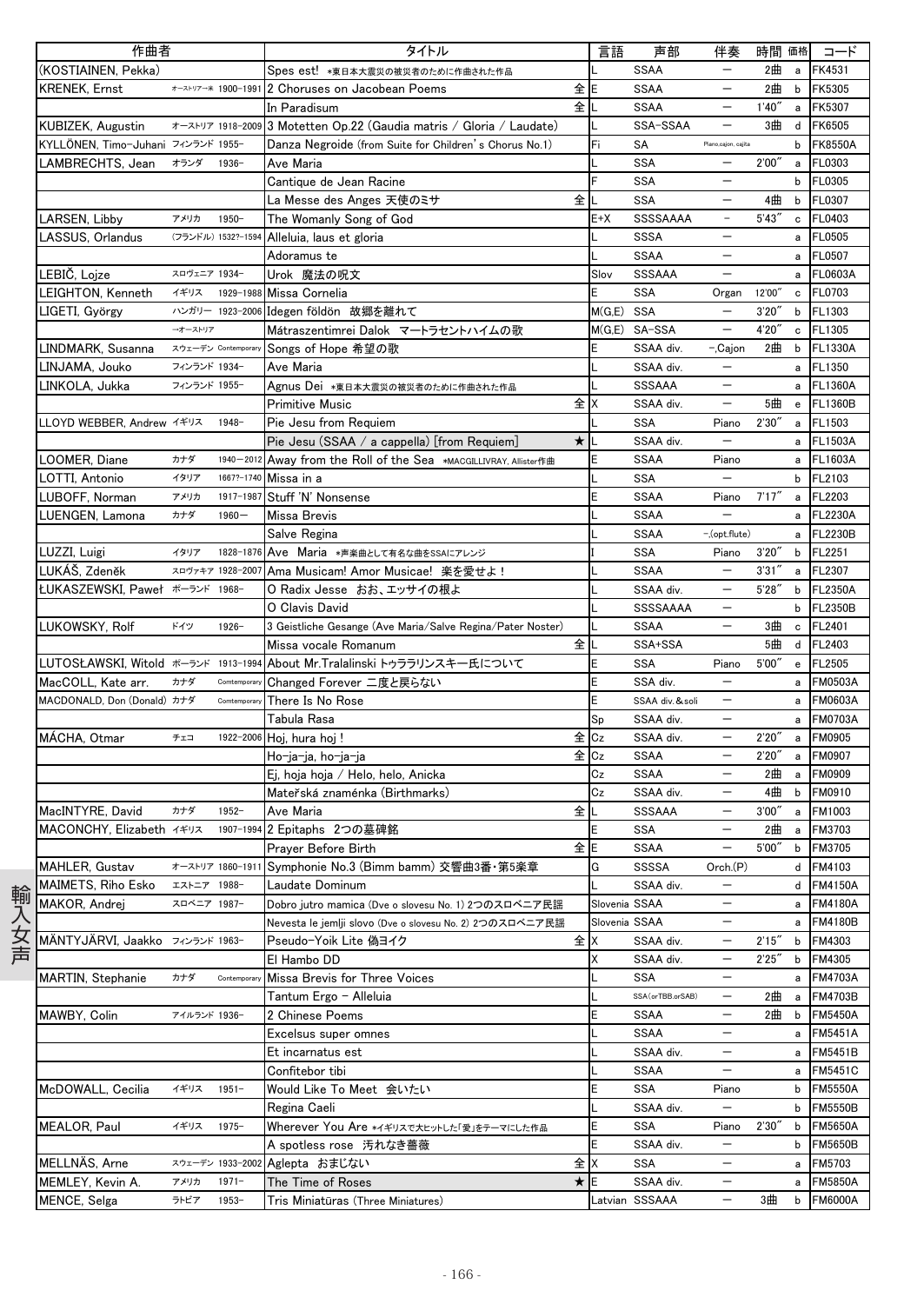| 作曲者                                           |               |                 | タイトル                                                        | 言語                        | 声部                           | 伴奏                       | 時間 価格  |                                   | コード            |
|-----------------------------------------------|---------------|-----------------|-------------------------------------------------------------|---------------------------|------------------------------|--------------------------|--------|-----------------------------------|----------------|
| (MENCE, Selga)                                |               |                 | Mārtiņi (St.Martin's Day)                                   | Latvian SSAA              |                              |                          |        | b                                 | <b>FM6000B</b> |
| MENDELSSOHN, Felix K49                        |               | 1809-1847       | Duette 二重唱曲集                                                | G                         | SA                           | Piano                    | 19曲    | $\mathsf{e}% _{t}\left( t\right)$ | FM6503         |
|                                               |               |                 | 全<br>3 Motetten Op.39 *平成27年度全日本合唱コンクール課題曲                  | L(E)                      | SSA-SSAA                     | Organ(P) 18'00"          |        | d                                 | FM6507         |
|                                               |               |                 | Hebe deine Augen auf aus"Elias" 詩篇121番                      | G(E),L(E) SSA             |                              | $-$ , $P$                | 2曲     | $\mathsf{a}$                      | FM6509         |
| MILLIKEN, Sandra                              | オーストラリア 1961- |                 | Missa brevis                                                |                           | <b>SSAA</b>                  | $\overline{\phantom{m}}$ | 4曲     | b                                 | FM6950         |
|                                               |               |                 | <b>Elbows</b>                                               | E                         | SA                           | Piano                    | 3'00'' | b                                 | <b>FM6951A</b> |
|                                               |               |                 | Stand by our side                                           | E                         | SA                           | Piano                    | 2'00'' | b                                 | FM6951B        |
|                                               |               |                 | The squirrel                                                | E                         | SA                           | Piano                    | 2'25'' | b                                 | FM6951C        |
|                                               |               |                 | Snowflakes                                                  | E                         | <b>SSAA</b>                  | Piano                    | 4'35'' | b                                 | FM6951D        |
|                                               |               |                 | Cantate Domino                                              |                           | <b>SSA</b>                   |                          | 1'15'' | b                                 | FM6951E        |
|                                               |               |                 | Missa piccola                                               |                           | <b>SSAA</b>                  |                          | 4'00"  | b                                 | <b>FM6951F</b> |
|                                               |               |                 | Anthem                                                      | E                         | <b>SSA</b>                   | Piano                    | 3'45'' | b                                 | <b>FM6951G</b> |
|                                               |               |                 | Sudoku (数独) *1から9までの数字を6ヶ国語で歌う                              | 各                         | SSA                          | Piano                    | 2'00'' | b                                 | FM6951H        |
|                                               |               |                 | Dona nobis pacem                                            |                           | SSA                          |                          | 1'45'' | a                                 | FM6951I        |
|                                               |               |                 | Panis Dei                                                   |                           | <b>SSAA</b>                  | $\overline{\phantom{0}}$ | 2'40'' | b                                 | FM6951K        |
|                                               |               |                 | Upper Voices Anthology 1 ミリケン女声合唱作品集1                       | E.L                       | SA他                          | $-$ , $P$                | 13曲    | d                                 | <b>FM6952A</b> |
|                                               |               |                 | Upper Voices Anthology 2 ミリケン女声合唱作品集2                       | E.L                       | SA他                          | $-, P$                   | 7曲     | d                                 | FM6952B        |
| <b>MISKINIS, Vytautas</b>                     | リトアニア         | 1954-           | 全<br>Ave Regina Coelorum                                    |                           | SSAAAA                       |                          | 3'00'' | b                                 | FM7003         |
|                                               |               |                 | Ave maris stella                                            |                           | <b>SSAA</b>                  | $\overline{\phantom{0}}$ |        | a                                 | FM7007         |
|                                               |               |                 | 全<br>Ave maris stella Nr.2                                  |                           | <b>SSSSAAAA</b>              | $\overline{\phantom{m}}$ |        | a                                 | FM7009         |
|                                               |               |                 | Verum caro factum est                                       |                           | SSAA+SSAA                    | $\overline{\phantom{m}}$ |        | b                                 | FM7011         |
|                                               |               |                 | Miisa brevis (Missa Sancti Martini)                         |                           | <b>SSAA</b>                  | Organ                    | 20'00" | f                                 | <b>FM7013</b>  |
|                                               |               |                 | 全<br>Judica me, Deus                                        |                           | SSSSAAAA                     | $\qquad \qquad -$        | 5'00'' | c                                 | FM7015         |
|                                               |               |                 | Cantate Domino                                              |                           | SSAA div.                    |                          |        | a                                 | FM7016         |
| MOCNIK, Damijan                               | スロベニア 1967-   |                 | Blagri (The Beatitudes) *スロベニア語発音解説付                        | Slovene SSA               |                              |                          | 2'45'' | a                                 | <b>FM7050</b>  |
|                                               |               |                 | Prošnja (The Prayer) *スロベニア語発音解説付                           | Slovene SSA               |                              | $\overline{\phantom{m}}$ | 3'07'' | a                                 | FM7051         |
|                                               |               |                 | Kralj (The King)<br>*スロベニア語発音解説付                            | Slovene SSAA              |                              | $\qquad \qquad -$        | 3'03'' | a                                 | FM7052         |
| MONTEVERDI, Claudio イタリア                      |               | 1567-1643       | Canzonetten カンツォネッタ                                         | I(G)                      | SSA                          | $\overline{\phantom{m}}$ | 10曲    | $\mathbf c$                       | FM7103         |
| MORALES, Cristóbal de スペイン                    |               | 1500?-1553      | O Magnum Mysterium<br>*平成16年度全日本合唱コンクール課題曲                  |                           | <b>SSAA</b>                  |                          |        | a                                 | FM7203         |
| MOZART / 千原英喜                                 |               |                 | Requiem KV.626 / Ave verum corpus KV.618 (千原英喜編曲)           |                           | S(S)A                        | Piano                    |        | e                                 | FM7301         |
| MOZART, Wolfgang Amadeus オーストリア 1756-1791     |               |                 | Missa Brevis in D K.V.194                                   |                           | SSA&SSA soli Orch.(P) 18'00" |                          |        | d                                 | <b>FM7303A</b> |
|                                               |               |                 | Missa in C KV.220 雀ミサ                                       |                           | <b>SSAA</b>                  | Orch.(P)                 |        | d                                 | <b>FM7304A</b> |
|                                               |               |                 | Missa Brevis in B KV275                                     |                           | <b>SSAA</b>                  | Orch.(P) 25'00"          |        | $\mathsf{e}\,$                    | FM7305         |
|                                               |               |                 | Missa in C KV.317 戴冠式ミサ                                     |                           | SSA&SATB soli Orch.(P)       |                          |        | d                                 | <b>FM7306A</b> |
|                                               |               |                 | Missa in C KV.317 戴冠式ミサ(永友博信編曲)                             |                           | SSA&SSA soli                 | Piano                    |        | c                                 | <b>FM7306B</b> |
|                                               |               |                 | Ave Verum Corpus (Brian Trant編曲)                            |                           | <b>SSA</b>                   | Orch.(P) 4'00"           |        | b                                 | FM7311         |
|                                               |               |                 | Exsultate, jubilate KV.165 *ソプラノ独唱のモテット「踊れ、喜べ、幸いなる魂よ」       |                           | S                            | Orch(P)                  | 15'00" |                                   | c,d FM7317     |
| MUL, Jan                                      | オランダ          |                 | 1911-1971 Missa Canonica                                    |                           | SSA-SSAA                     | $\qquad \qquad -$        | 8'00'' | c                                 | FM7703         |
|                                               |               |                 | Missa in Promptu                                            |                           | <b>SSA</b>                   | $\overline{\phantom{m}}$ | 4'00"  | b                                 | FM7707         |
| NANCE, Richard                                | アメリカ          | $1955 -$        | Set me as a seal                                            | E                         | <b>SSAA</b>                  | Horn&Piano 4'00"         |        | a                                 | <b>FN0150A</b> |
| NAPLAN, Allan E                               | アメリカ          | $1972 -$        | Al Shlosha d'Varim (The world is sustained by three things) | 他                         | SA                           | Piano                    | 4'00"  | b                                 | <b>FN0180A</b> |
| NEUKOMM, Sigismund オーストリア 1778-1858 Mass in C |               |                 |                                                             |                           | SΑ                           | Strings(P) 20'00"        |        | d                                 | FN0303         |
|                                               |               |                 | Mass in F                                                   |                           | SSA                          | Organ(P) 20'00           |        | c                                 | <b>FN0305</b>  |
| NICKEL, Larry arr.                            | カナダ           | $1952 -$        | Four Strong Winds (TYSON, Ian作曲)                            | E                         | SSAA                         | Piano                    |        | a                                 | <b>FN0450A</b> |
|                                               |               |                 | I Dreamed of Rain (GARRETT, Jan作曲)                          | E                         | SSA                          | Piano                    |        | a                                 | <b>FN0450B</b> |
|                                               |               |                 | All the Diamonds (COCKBURN, Bruce作曲)                        | E                         | SSA div.                     | Piano                    |        | a                                 | <b>FN0450C</b> |
|                                               |               |                 | ★lE<br>Be Still and Consider                                |                           | SSA                          | Piano                    |        | a                                 | <b>FN0450D</b> |
| NOON, Timothy                                 | イギリス          | $1974-$         | Evocation to a Friend                                       | E                         | <b>SSAA</b>                  | Piano                    |        | a                                 | <b>FN0603A</b> |
| NORDHEIM, Arne                                | ノルウェー         | 1931-2010       | Music to two fragments to music by Shelley                  | E                         | <b>SSAA</b>                  | $\qquad \qquad -$        | 7'00'' | c                                 | <b>FN0703A</b> |
| NYSTEDT, Knut                                 |               | ノルウェー 1915-2014 | 全 E<br>Seek Ye The Lord あなた方は 神を求めよ                         |                           | SSAA div.                    | $\overline{\phantom{m}}$ | 4'30'' | a                                 | FN1307         |
|                                               |               |                 | 全<br>Hosanna                                                |                           | SSAA                         |                          | 4'00"  | b                                 | FN1309         |
|                                               |               |                 | Shells 貝                                                    |                           | SSAA div.                    | $\qquad \qquad -$        | 5'00'' | b                                 | FN1313         |
|                                               |               |                 | Sancta Maria Op.138<br>全                                    |                           | SSAA div.                    | $\overline{\phantom{m}}$ | 4'00"  | b                                 | FN1315         |
|                                               |               |                 | Festo Pentecostes Op.136                                    |                           | SSAA div.                    | $\qquad \qquad -$        | 11'00" | c                                 | FN1317         |
|                                               |               |                 | 全E<br>Mary's Song                                           |                           | SSAA div.                    |                          | 5'00'' | b                                 | FN1319         |
|                                               |               |                 | I am my brother's keeper                                    |                           | <b>SSAA</b>                  | $\qquad \qquad -$        | 3'30'' | b                                 | FN1321         |
|                                               |               |                 | 全 Nr<br>Søk Herren                                          |                           | <b>SSSA</b>                  | $\overline{\phantom{a}}$ | 4'30"  | b                                 | FN1323         |
| ØDEGAARD, Henrik                              | ノルウェー 1955-   |                 | Cantus I: Resurrexi                                         |                           | SSAA                         | $\overline{\phantom{m}}$ | 2'30'' | b                                 | FO0303A        |
|                                               |               |                 | Cantus IV: Ubi caritas                                      |                           | <b>SSA</b>                   | $\overline{\phantom{m}}$ | 3'45'' | b                                 | FO0303B        |
|                                               |               |                 | Cantus V: Nubes pluant justum (Rorate caeli)                |                           | <b>SSAA</b>                  | $\overline{\phantom{m}}$ | 2'30'' | b                                 | FO0303C        |
| OHANA, Maurice                                | フランス          | 1914-1992       | 4 Choeurs                                                   | $\hat{\mathbf{\pm}}$ F, X | $\sim$ SSSSAAAA              | $\overline{\phantom{a}}$ | 4曲     | b                                 | FO0503         |
| OHLS, Petter                                  | フィンランド 1948-  |                 | Mötet (The Meeting) 出会い                                     | Sw                        | SSA div.                     | -                        |        | b                                 | FO0550A        |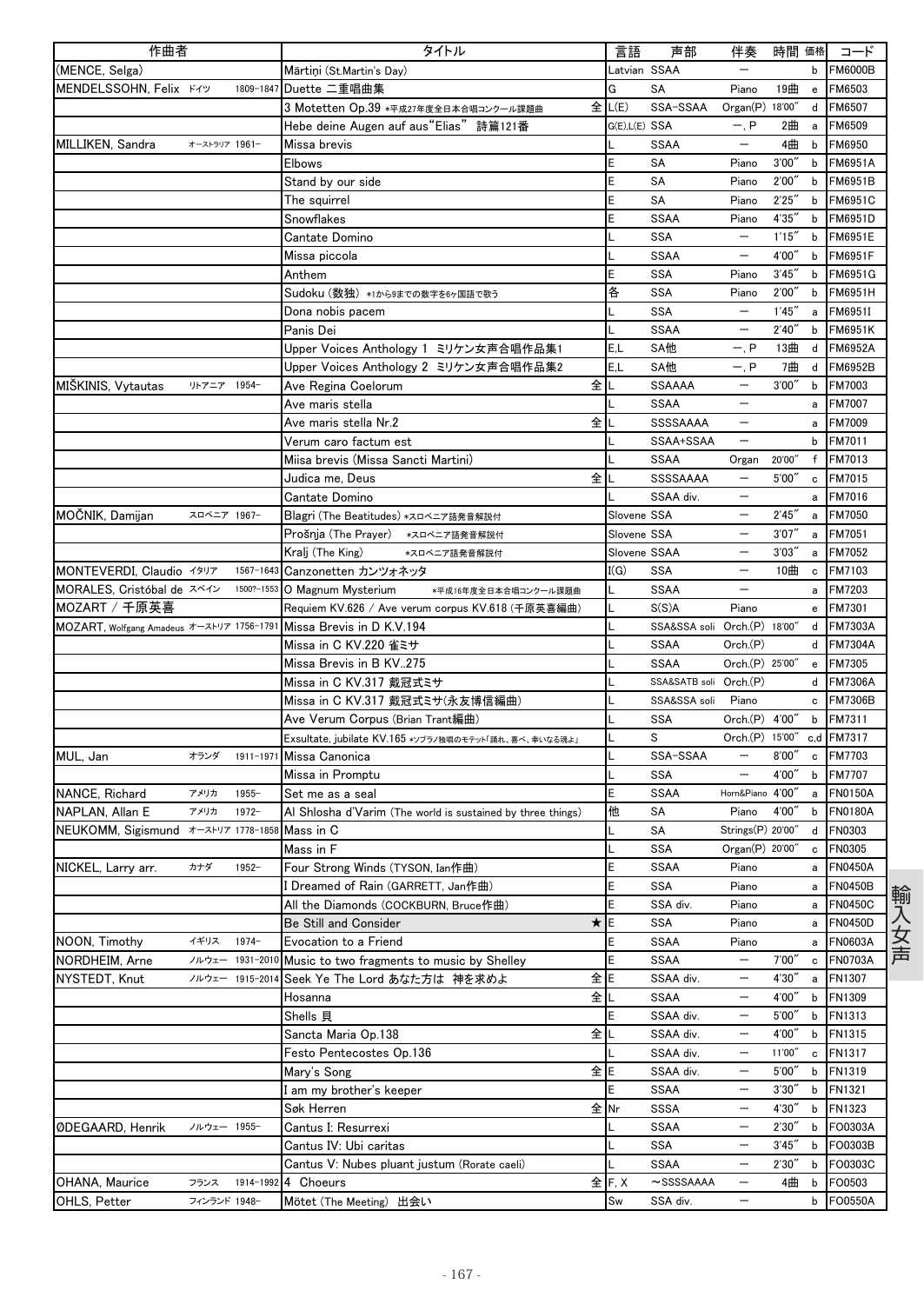| 作曲者                                |             |                  | タイトル                                                           |    | 言語           | 声部               | 伴奏                       | 時間 価格  |              | コード            |
|------------------------------------|-------------|------------------|----------------------------------------------------------------|----|--------------|------------------|--------------------------|--------|--------------|----------------|
| ORBAN, György                      | ハンガリー 1947- |                  | Ave Maria                                                      | 全  |              | SA               | Piano                    | 1'37'' | a            | FO0901         |
|                                    |             |                  | Audi Voces                                                     | 全  |              | <b>SSAA</b>      | $\overline{\phantom{m}}$ | 1'13'' | a            | FO0902         |
|                                    |             |                  | Mundi renovatio 世の改め                                           | 全  |              | SSAA or TTBB     | $\qquad \qquad -$        | 3'00'' | b            | FO0903         |
|                                    |             |                  | Lauda Sion シオンをたたえよ                                            | 全  |              | <b>SSSA</b>      | $\overline{\phantom{0}}$ | 3'30'' | $\mathsf{b}$ | FO0904         |
|                                    |             |                  | Adeste Fideles 神の御子は今宵しも                                       | 全  |              | <b>SSAA</b>      | $\overline{\phantom{m}}$ | 3'00'' | a            | FO0905         |
|                                    |             |                  | Caeli cives                                                    | 全  |              | <b>SSA</b>       | $\overline{\phantom{0}}$ | 2'30'' | a            | FO0906         |
|                                    |             |                  | De vitae vanitate                                              | 全  |              | SSA-SSAA         |                          | 3'00'' | a            | FO0907         |
|                                    |             |                  |                                                                |    |              |                  | $\overline{\phantom{m}}$ |        |              |                |
|                                    |             |                  | Dei Matris                                                     |    |              | <b>SSAA</b>      |                          | 2'00'' | a            | FO0908         |
|                                    |             |                  | Missa Sexta (Mass No.6) ミサ曲第6番                                 | 全  |              | SA div.          | Piano                    | 13'00" | d            | FO0909         |
|                                    |             |                  | Mass No.9 (Missa Nona) ミサ曲第9番                                  | 全  |              | <b>SSAA</b>      | Piano                    | 20'10" | d            | FO0910         |
|                                    |             |                  | O Gloriosa                                                     |    |              | <b>SSA</b>       |                          | 1'56'' | a            | FO0911         |
|                                    |             |                  | Horae - Mater Innocentiae 時間 (けがれなき母)                          |    |              | <b>SSAA</b>      | $\equiv$                 | 4'28"  | b            | FO0912         |
|                                    |             |                  | Noli Flere 泣きたもうなマリア                                           | 全  |              | <b>SSAA</b>      | $\overline{\phantom{0}}$ | 2'19'' | a            | FO0913         |
|                                    |             |                  | Juxta crucem 十字架のもとへ                                           |    |              | <b>SSAA</b>      |                          | 1'20'' | a            | FO0914         |
|                                    |             |                  | Ludvércz 鬼火                                                    | 全  | M            | <b>SSA</b>       | $\overline{\phantom{0}}$ | 1'51'' | a            | FO0915         |
|                                    |             |                  | Hajnalban 夜明けに                                                 |    | м            | <b>SSA</b>       | $\overline{\phantom{m}}$ | 2'15'' | a            | FO0916         |
|                                    |             |                  | Pange Lingua 舌もて語らしめよ                                          | 全  |              | <b>SSAA</b>      | $\overline{\phantom{m}}$ | 2'30'' | b            | FO0917         |
|                                    |             |                  | Sicut cervus desiderat 鹿が谷川の水を慕うごとく                            | 全  | L            | <b>SSAA</b>      | Org.                     | 5'40'' | c            | FO0918         |
|                                    |             |                  | Fülemüe (The Nightingale) ナイチンゲール                              |    | M(E)         | <b>SSAA</b>      |                          | 1'00'' | a            | FO0921         |
|                                    |             |                  | Stabat Mater in B                                              |    |              | <b>SSSA</b>      | Orch.(P) 22'00"          |        | e            | FO0922A        |
|                                    |             |                  | Daemon Irrepit Callidus 悪魔は巧妙に忍び寄る                             | 全  |              | TTBB(SSAA)       | $\qquad \qquad -$        | 1'23'' | a            | MO0703         |
| O'REGAN, Tarik                     | イギリス        | $1978 -$         | Alleluia, laus et gloria                                       | 全  |              | SSA div.         |                          | 2'11'' | b            | FO1503         |
|                                    |             |                  |                                                                |    | E            | <b>SSAA</b>      | Str(P)                   | 17'00" | d            | FO1505         |
|                                    |             |                  | Triptych *Ryan Brandau編曲                                       |    |              |                  |                          |        |              |                |
|                                    |             |                  | Columba aspexit                                                |    |              | SSA div.         | $-(P)$                   |        | b            | FO1507         |
| ORFF, Carl                         | ドイツ         |                  | 1895-1982 2 geistliche Chorsatze (Mater et filia / Media vita) |    | $L + G$      | <b>SSAA</b>      | $\qquad \qquad -$        |        | b            | FO1703         |
| PALESTRINA, G.P.da                 | イタリア        | 1525-1594        | Missa Regina Caeli                                             |    |              | <b>SSA</b>       | $\overline{\phantom{m}}$ | 5曲     | f            | FP0903         |
|                                    |             |                  | Missa Montovana (Missa sine nomine)                            | 全  |              | <b>SSAA</b>      | $\overline{\phantom{m}}$ | 23'30" | d            | FP0905         |
|                                    |             |                  | Pueri Hebraeorum ヘブライの子らよ                                      |    |              | <b>SSAA</b>      | $\overline{\phantom{m}}$ |        | a            | FP0911         |
|                                    |             |                  | Surrexit pastor bonus * 平成22年度全日本合唱コンクール課題曲                    |    |              | <b>SSAA</b>      |                          |        | a            | FP0913         |
| PANUFNIK, Roxanna                  | イギリス        | 1968-            | Angels Sing! (4 Traditional Polish Carols)                     |    |              | SA-SSA           | Piano                    | 12'00" | $\mathbf{e}$ | FP1003         |
| PARK, Owain                        | イギリス        | $1993 -$         | Cradle Lullaby                                                 |    | E            | SA&solo          | P(O)                     |        | b            | FP1070A        |
| PART, Arvo                         | エストニア 1935- |                  | Zwei Beter 祈る二人                                                | 全  | G            | SSSAAA           | $\overline{\phantom{m}}$ | 5'00'' | d            | FP1103         |
|                                    |             |                  | Peace upon you, Jerusalem (Psalm 122)                          |    | E            | <b>SSAA</b>      | $\overline{\phantom{m}}$ | 5'00'' | d            | FP1105         |
| PATRIQUIN, Donald                  | カナダ         | $1938 -$         | Hey Ho, Nobody Home */*リス・キャロル                                 |    | Ë            | SSA &soli        | Piano                    |        | a            | FP1403A        |
|                                    |             |                  | J'entends le moulin (I Hear the Millweel) *ケベック民謡              |    | F            | <b>SSA</b>       | $\overline{\phantom{a}}$ |        | a            | FP1403B        |
| PAULMICHL, Herbert                 | イタリア        | $1935 -$         | 5 geistliche Moteten                                           | 全  | $L + G$      | <b>SSAA</b>      | $\qquad \qquad -$        | 16'00" | c            | FP1503         |
|                                    |             |                  | 2 kleine Motetten                                              |    | G            | SSA              | $\qquad \qquad -$        | 2曲     | $\mathbf{a}$ | FP1505         |
|                                    |             |                  |                                                                |    | L.G          | <b>SSA</b>       | $-$ (Org.)               |        | b            | FP1507B        |
|                                    |             |                  | Missa brevis Op.194                                            |    |              |                  |                          |        |              |                |
| PERGOLESI. Giambattista イタリア       |             |                  | 1710-1736 Stabat Mater [SA]                                    | 全  |              | SA&Solo          | Strings(P) 50'00"        |        | e            | FP1703         |
|                                    |             |                  | Stabat Mater [SSA]                                             |    |              | SSA&Solo         | Strings(P) 50'00"        |        | d            | FP1703E        |
| PETERSON, Oscar                    | カナダ         |                  | 1925-2007 Hymn to Freedom 自由への賛歌                               |    |              | <b>SSA</b>       | Piano                    | 4'05"  | a            | FP1803         |
| PETERSSON, Per Gunnar スウェーデン 1954- |             |                  | In Honorem Sancte Birgitte I - Introitus                       | 全  |              | SSSSAAAA         | $\overline{\phantom{0}}$ |        | c            | FP1850A        |
|                                    |             |                  | In Honorem Sancte Birgitte II.- Alleluia                       | 全に |              | SSAA&S solo      | $\qquad \qquad -$        |        |              | d FP1850B      |
| PETROVICS, Emil                    | セルビア        | 1930-2011        | Lamentation Song (Imogen Sírja Fölött) 哀歌                      |    | 全 E(M)       | SSA div.         |                          | 6'00'' | a            | FP1901         |
|                                    | →ハンガリー      |                  | Mennyi Minden こんなにいっぱい *発音・日本語訳付                               |    | 全 M(J)       | SA-SSA           | $\qquad \qquad -$        | 6曲     | d            | FP1903         |
| PIAZZOLLA, Astor                   |             | アルゼンチン 1921-1992 | Libertango (Oscar Escalada編曲)                                  |    | Χ            | <b>SSA</b>       | Piano                    |        | a            | FP2703         |
| PLAKIDIS, Pēteris                  | ラトビア        | 1947-2017        | Mīstat linus, mīstītāji (Song of the Flax-Brakers)             |    |              | Latvian SSSAAA   | $\qquad \qquad -$        | 2'21'' | c            | FP3503         |
|                                    |             |                  | Aicināiums (Invitation)                                        |    | Latvian SSAA |                  |                          |        | b            | FP3504         |
|                                    |             |                  | Kam tu kliedzi, vālodzīte (The Song of The Golden Oriole)      |    |              | Latvian SSSSAAAA | $\qquad \qquad -$        |        | b            | FP3505         |
| PODGAITS, Efrem (Iphraim)          | ロシア         | $1949 -$         | Ave Maria                                                      |    |              | SSAA div.        | $\qquad \qquad -$        | 5'13'' | a            | FP3903         |
|                                    |             |                  | Dithyramb (Gloria!)                                            | 全  | L            | SSAA div.        |                          |        | b            | FP3904         |
| POULENC, Francis                   | フランス        | 1899-1963        | Petites Voix 小さな声                                              | 全  | F            | SSA              |                          | 5曲     | c            | FP4903         |
|                                    |             |                  |                                                                |    |              |                  |                          |        |              |                |
|                                    |             |                  | Ave Maria                                                      |    | 全 L(E)       | SSA              | Organ(P)                 |        | b            | FP4905         |
|                                    |             |                  | Ave verum corpus                                               | 全  | L(E)         | SSA              |                          | 2'00'' | c            | FP4907         |
|                                    |             |                  | Litanies á la Virge Noire de Rocomadour ロコマドゥールの黒衣の聖母へのリタニア    |    |              | SSA              | Organ                    | 6'00'' | e            | <b>FP4909A</b> |
|                                    |             |                  | Musique pour chœur a cappella 4 (Pettites Voix & Ave Verum)    | 全  | F            | <b>SSA</b>       | $\overline{\phantom{0}}$ |        | d            | FP4911         |
| PRAETORIUS, Michael ドイツ            |             | 1571-1621        | Ecce Maria                                                     |    |              | <b>SSAA</b>      | $\overline{\phantom{m}}$ |        | a            | FP5307         |
| PURCELL, Henry                     | イギリス        | 1659?-1695       | Come ye sons of Art (Ode for the Birthday of Queen Mary 1694)  |    | E            | SSA              | Orch.(P) 15'00"          |        | c            | FP6103         |
| QUARTEL, Sarah                     | カナダ         | $1982 -$         | Songbird ソングバード                                                |    | E            | <b>SSA</b>       |                          |        | b            | FQ7800A        |
|                                    |             |                  | Sister Song                                                    |    | E            | <b>SSA</b>       | Piano                    |        | b            | FQ7800B        |
|                                    |             |                  | Alice ∗「不思議の国のアリス」に寄せて書かれた作品                                   |    | E            | SSA              | Piano                    |        | b            | FQ7800C        |
|                                    |             |                  | Here on these Branches *クラベスとフィンガーシンバル(ジル)を伴う                  |    | E            | <b>SSAA</b>      | Percussion               |        | b            | FQ7800D        |
|                                    |             |                  |                                                                |    |              |                  |                          |        |              |                |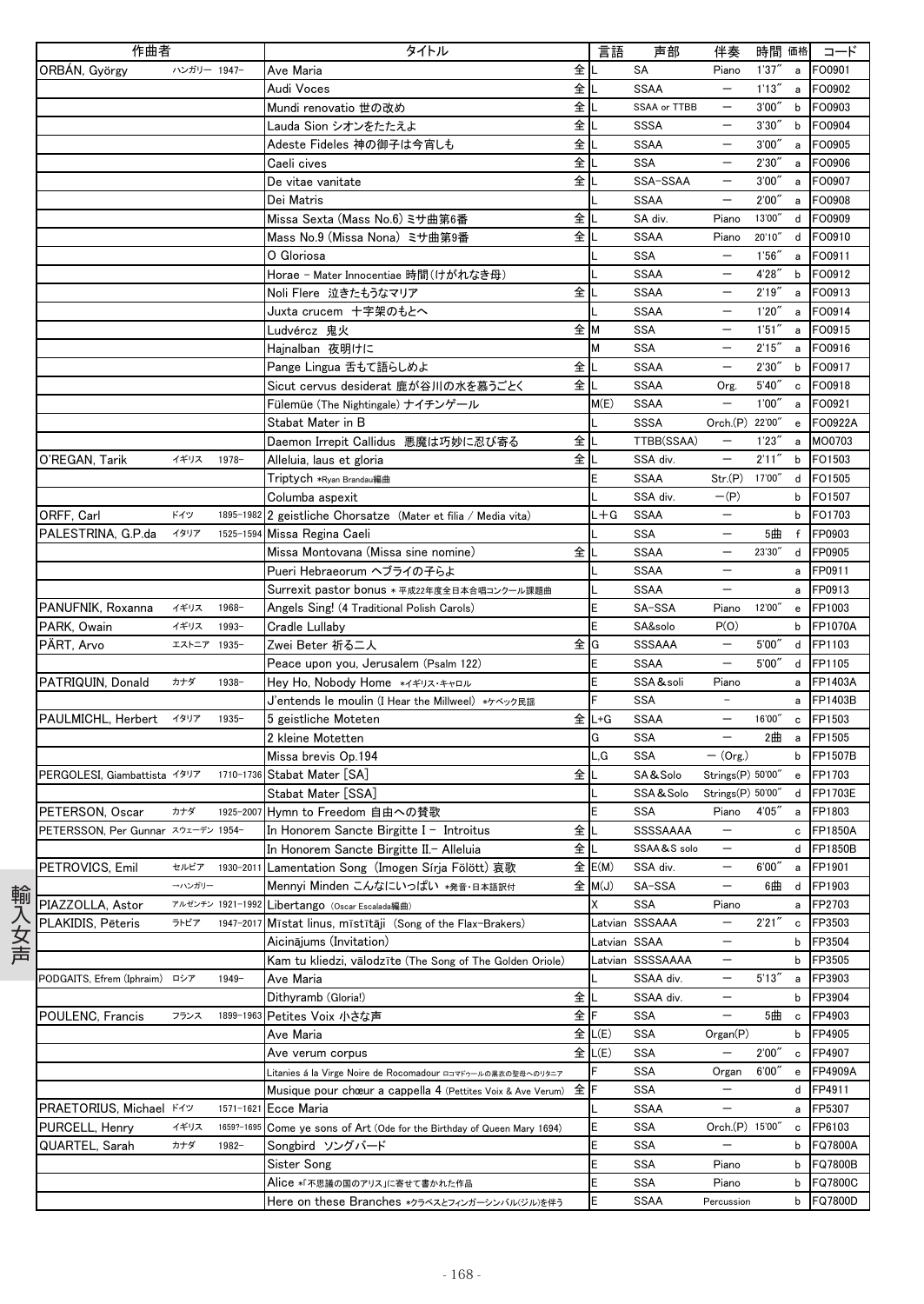| 作曲者                                            | タイトル                                                                                        | 言語           | 声部                        | 伴奏                       | 時間 価格  |              | コード                              |
|------------------------------------------------|---------------------------------------------------------------------------------------------|--------------|---------------------------|--------------------------|--------|--------------|----------------------------------|
| (QUARTEL, Sarah)                               | I remember 覚えているよ                                                                           | Ε            | SA                        | Piano                    |        | b            | <b>FQ7800E</b>                   |
|                                                | Morning Light 朝の光                                                                           | E            | <b>SSAA</b>               |                          |        | b            | <b>FQ7800F</b>                   |
|                                                | Here in my heart わたしのなかで                                                                    | E            | SSAA div.                 | Piano                    |        | b            | <b>FQ7800G</b>                   |
|                                                | Voice on the Wind 風に乗る声                                                                     | E            | <b>SSAA</b>               | -(hand drum)             |        | b            | FQ7800H                          |
|                                                | Sanctum                                                                                     |              | <b>SSAA</b>               |                          | 4曲     | b            | FQ7800I                          |
|                                                | God will give orders / Sweet Child ("Snow Angel"より)                                         | E            | SSAA + soli P. Djembe, Vo |                          |        | b            | FQ7800J                          |
|                                                | The Beat of a Different Drum                                                                | E            | SA + soli                 | P. Perc.                 | 3'00'' | b            | <b>FQ7800K</b>                   |
|                                                | Snow Angel 雪の天使                                                                             | E            | SSAA + soli               | P, Djembe, Vc            | 5曲     | d            | FQ7803A                          |
| RACHMANINOV, Sergei ロシア                        | 1873-1943 6 Choruses Op.15<br>(* in phonetic symbols)                                       | $R(*)$       | SA                        | Piano                    | 6曲     | f            | FR0503                           |
| ラトビアーカナダ 1943-<br>RAMINSH, Imants              | Ave Verum Corpus                                                                            |              | <b>SSAA</b>               | Piano(0)                 | 5'00'  | a            | FR0504                           |
| RAUTAVAARA, Einojuhani フィンランド 1928-2016        | Suite De Lorca ガルシア・ロルカの詩による組曲                                                              | 全 Sp(Fi)     | <b>SSAA</b>               |                          | 4曲     |              | d FR0901A                        |
|                                                | 全<br>The First Runo                                                                         | E            | SSAA div.                 | $\qquad \qquad -$        | 8'00'  | d            | FR0909                           |
| REHNQVIST, Karin<br>スウェーデン 1957-               | I himmelen 天の国では                                                                            | Sw(E)        | SSA+SA&4 soli             | $\qquad \qquad -$        | 3'30'  | b            | FR1903A                          |
| RHEINBERGER, Josef Gabriel VE7>シュタイン 1839-1901 | 6 Marianische Hymnen Op.171                                                                 | L(E)         | S-SA-SSA                  | Organ                    | 6曲     | h            | FR2102                           |
| →ドイツ                                           | 3 Lateinische Hymnen Op.96 (Regina coeli/Adoramus te/Ave vivens)                            |              | <b>SSA</b>                | Organ                    | 3曲     | c            | FR2104                           |
|                                                | 6 Zweistimmige Hymnen Op.118                                                                |              | SA                        | Organ                    | 6曲     | $\mathbf{e}$ | FR2105                           |
|                                                | 3 Geistliche Chore WoO.7 (Ave Maria/Ad hoc templum/Venite populi)                           |              | SA                        | Organ                    | 3曲     | c            | FR2106                           |
|                                                | Wie lieblich sind deine Wohnungen                                                           | G            | <b>SSAA</b>               | Harp(P)+(0) 5'00"        |        | b            | FR2107                           |
|                                                | Messe in A Op.126                                                                           |              | <b>SSA</b>                | Organ(Str.) 18'00"       |        | c            | FR2111                           |
|                                                | Messe in Es Op.155                                                                          |              | SSA                       | Organ                    | 14'00" | e            | FR2113                           |
|                                                | 全<br>Messe in g Op.187                                                                      |              | <b>SSA</b>                | Organ                    | 15'00" | e            | FR2115                           |
|                                                | $\star$ G<br>Abendlied op.69-3 *G-dur                                                       |              | <b>SSSAAA</b>             |                          | 3'00'  | a            | FR2117                           |
|                                                | Abendlied op.69-3 *F-dur(混声版と同じ)<br>$\star$ IG                                              |              | SSSAAA                    | $\qquad \qquad -$        |        | d            | FR2117A                          |
|                                                | Weltlich Musik für Frauenchor *無伴奏女声合唱のための世俗合唱曲集                                            | G            | SSA-SSAA                  | $\overline{\phantom{m}}$ | 7曲     | c            | FR2121                           |
| ROLDAN, Jude B.<br>フィリピン<br>Contemporary       | O Lord, hear My Prayer                                                                      | E            | SSAA div.                 |                          |        | a            | <b>FR2250A</b>                   |
| ROGERS, Wavland<br>アメリカ<br>$1941 -$            | 3 Japanese Lyrics *まど・みちおの詩(英訳)がテキスト                                                        | E            | <b>SSAA</b>               | Piano                    | 11'30" | d            | FR2403                           |
| ROPARTZ, Guy<br>フランス<br>1864-1955              | Messe Brève en l'honneur de Sainte-Anne                                                     |              | SSA                       | Organ                    | 12'00" | e            | FR2503                           |
| ルーマニア Contemporary<br>ROTAU, Doina             | Roata / Tocatia *Tocatiaは女声版、混声版を収録(ハルモニア出版)                                                | Χ            | SSA (SATB) Percussion     |                          |        | d            | FR3104                           |
| 伊→アルゼンチン 1934-<br>RUSSO, Antnio M.             | 全sp<br>4 Canciones para niños                                                               |              | SSSA-SSSSAA               | $\qquad \qquad -$        | 4曲     | b            | FR3605                           |
| ドイツ<br>RUTT, Herwig<br>$1921 -$                | The Duck and the Kangaroo あひるとカンガルー                                                         | E            | <b>SSAA</b>               | Piano                    |        | c            | FR3650A                          |
| イギリス<br>$1945 -$<br>RUTTER, John               | All things bright and beautiful                                                             | E            | Unison (一部div.)           | Piano                    | 2'40'  | a            | FR3701                           |
|                                                | The Lord bless you and keep you                                                             | E            | SA                        | Piano                    | 2'35'' | a            | FR3702                           |
|                                                | For the Beauty of the Earth                                                                 | E            | SΑ                        | Orch(P)                  | 3'00'' | a            | FR3703                           |
|                                                | Candlelight Carol                                                                           | E            | <b>SSAA</b>               | Orch. (O)                | 3'00'' | a            | FR3705A                          |
|                                                | Shepherd's Pipe Carol                                                                       | E            | <b>SSAA</b>               | Orch.(P)                 | 4'00'' | b            | FR3707                           |
|                                                | Nativity Carol                                                                              | E            | SSA                       | Orch.(P)                 | 3'00'' | a            | FR3709                           |
|                                                | Angels' Carol                                                                               | E            | SΑ                        | Orch(P)                  |        | b            | <b>FR3710A</b>                   |
|                                                | Donkey Carol                                                                                | E            | SA                        | Orch.(P)                 | 6'00'' | b            | FR3711                           |
|                                                | Dancing Day                                                                                 | E            | SSA                       | Harp(P) 22'00"           |        | f            | FR3713                           |
|                                                | 3 Carols                                                                                    | E            | SA-SSA                    | $\overline{\phantom{0}}$ | 3曲     | b            | FR3715                           |
|                                                |                                                                                             | E            | <b>SSA</b>                | $\qquad \qquad -$        | 1'00'  | a            | FR3719                           |
|                                                | God be in my head<br>3 Birthday Madrigals for upper voices                                  | E            | SA-SSAA                   | $P, -$                   | 8'30'' | d            | FR3721                           |
|                                                |                                                                                             |              |                           |                          | 3'28'' |              | b FR3723                         |
|                                                | Magical Kingdom<br>The Colours of Christmas                                                 | E<br>E       | SА<br>SΑ                  | Piano<br>Piano           |        |              | FR3724                           |
|                                                | Christmas Lullaby                                                                           | E            | <b>SSA</b>                | Piano (O)                |        | a            | FR3725                           |
|                                                | A Clare Benediction                                                                         | E            | SSA                       | Piano                    | 3'30'' | a<br>a       | FR3727A                          |
|                                                | Give me wings 翼があれば                                                                         | E            | SA                        | Piano                    |        | a            | FR3728                           |
|                                                | A flower remembered[永遠の花]                                                                   | E(J)         | <b>SSA</b>                | Piano                    |        | a            | FR3729                           |
|                                                | O give thanks unto the Lord 主に感謝を捧げよ                                                        | E            | SSA                       | Organ                    |        | b            | FR3730                           |
|                                                | Visions                                                                                     | L,E          | SA                        | P(Hp, Vn, Str) 20'00"    |        | $\mathbf{e}$ | FR3731                           |
| 【日本語で歌うジョン・ラター・シリーズ) (ヘルビック貴子 日本語詞)            | 素晴らしきものすべてを (All things bright and beautiful)                                               | J            | SA                        | P or Orch 3'00"          |        | b            | FR3799A                          |
|                                                | このうるわしき大地に (For the beauty of the earth)                                                    | J            | SA                        | P or Orch 3'30"          |        | b            | FR3799B                          |
|                                                | 主はあなたを恵みて守り (The Lord bless you and keep you)                                               | J            | SA                        | P or Orch 2'30"          |        | b            | FR3799C                          |
| SAINT-SAËNS, Camille フランス<br>1835-1921         | Ave Verum                                                                                   | L(E)         | SSA                       | Piano                    | 2'45'' | a            | <b>FS0503</b>                    |
|                                                |                                                                                             |              | <b>SSA</b>                | Piano                    | 2'45'' | b            | <b>FS0507</b>                    |
|                                                | Ave Maria *オリジナルの2声をSSAにアレンジ、永友博信編曲<br>MESSE DE REQUIEM Op.54 *女声合唱へのアレンジ、永友博信編曲<br>$\star$ |              | SA&S,Br Solo              | Piano                    | 8曲     | e            | <b>FS0509</b>                    |
| SALLINEN, Aulis<br>フィンランド 1935-                |                                                                                             | I,J,Fi,E SSA |                           | —                        | 8'00'' | d            | <b>FS0903</b>                    |
| SALMENKANGAS, Janne フィンランド 1984-               | Song Around Song Op.50 *イタリア・日本・フィンランド・アメリカの民謡をバレーで                                         |              | SSSAAA                    |                          |        |              | <b>FS0950A</b>                   |
| SANDSTROM, Jan<br>スウェーデン 1954-                 | Regina coeli<br>Sanctus                                                                     |              | SSA                       | $\qquad \qquad -$        | 3'22'' | a<br>a       | <b>FS1003</b>                    |
| SANDSTRÖM, Sven-David スウェーデン 1942-             |                                                                                             |              | SSSSAA                    | $\overline{\phantom{m}}$ |        | b            | <b>FS1021</b>                    |
| SARASOLA, Xabier<br>スペイン                       | Ave Maria                                                                                   |              |                           |                          |        |              |                                  |
| 1960-                                          | Ave Maria                                                                                   |              | SSA div.<br><b>SSA</b>    | Org. or Piano 2'30"      |        | a            | <b>FS1050A</b><br><b>FS1050B</b> |
|                                                | Ave Iesu                                                                                    |              |                           | Piano +(Horn) 6'00"      |        | a            |                                  |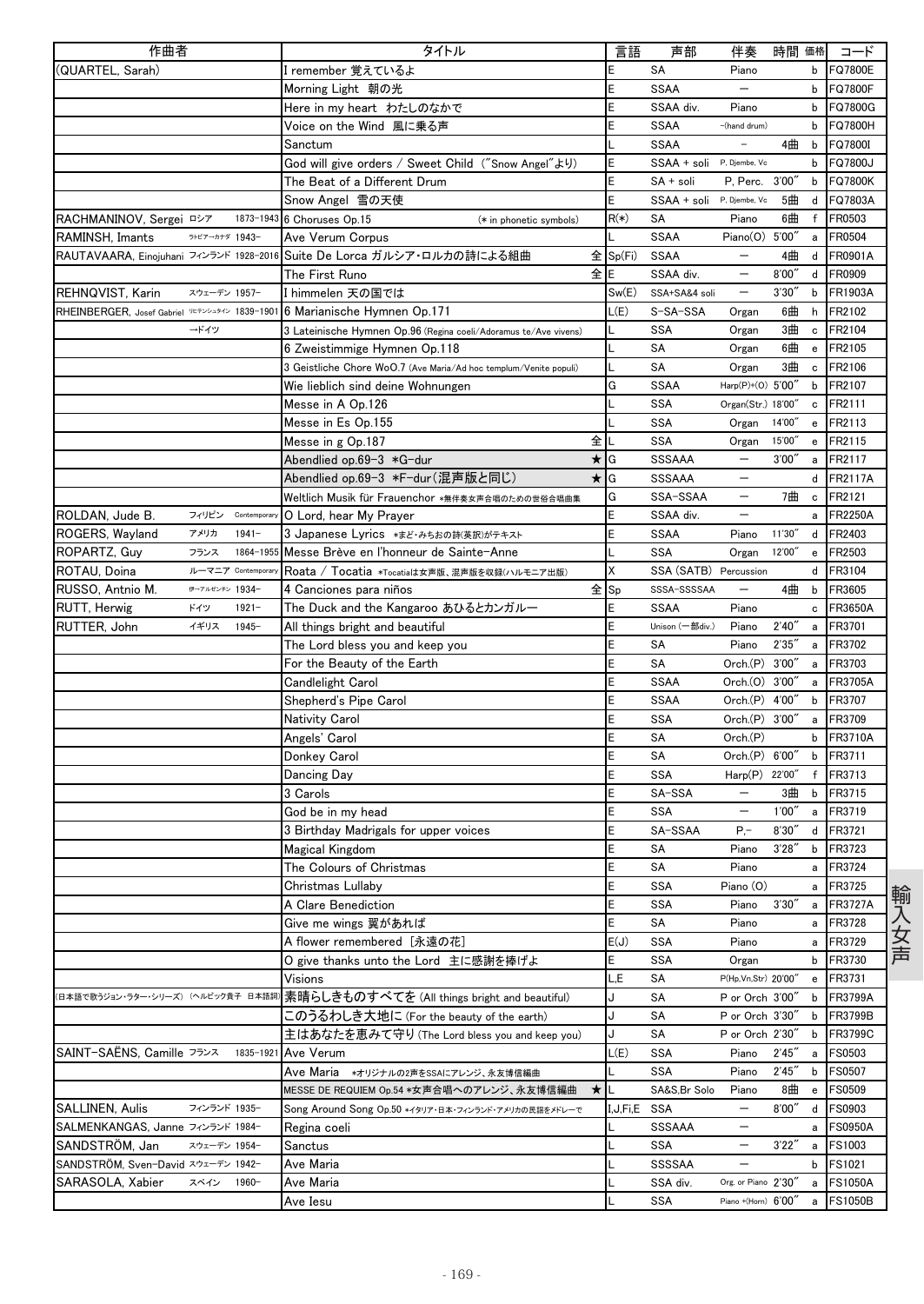|     | 作曲者                                         |              |                  | タイトル                                                   |               | 言語             | 声部                        | 伴奏                       | 時間 価格  |              | コード            |
|-----|---------------------------------------------|--------------|------------------|--------------------------------------------------------|---------------|----------------|---------------------------|--------------------------|--------|--------------|----------------|
|     | (SARASOLA, Xabier)                          |              |                  | Izarapean                                              |               | Basque SSAA    |                           | $\overline{\phantom{m}}$ | 3'50'' | a            | <b>FS1050C</b> |
|     |                                             |              |                  | Xulufraia                                              |               | Basque SAA     |                           | $\qquad \qquad -$        | 3'15'' | a            | <b>FS1050D</b> |
|     |                                             |              |                  | Haizeak dakar                                          |               | Basque SA div. |                           | Piano                    | 6'28'' |              | a FS1050E      |
|     |                                             |              |                  | Pange lingua                                           |               |                | SA                        | <b>P&amp;2FI</b>         | 5'18'' | $\mathbf{a}$ | <b>FS1050F</b> |
|     |                                             |              |                  | Pueri Hebraeorum へブライの子ら                               | 全儿            |                | <b>SSAA</b>               | $\overline{\phantom{m}}$ | 3'36'' | a            | <b>FS1050G</b> |
|     |                                             |              |                  | Jubilate Deo                                           |               |                | <b>SSA</b>                |                          | 2'50'' |              | a FS1050H      |
|     |                                             |              |                  | Veni Creator Spiritus                                  |               |                | SSAA+SSAA                 | $\overline{\phantom{m}}$ | 3'30'' |              | a FS1050I      |
|     |                                             |              |                  | Pater noster                                           |               |                | SA div.                   | Piano                    | 4'04"  |              | a FS1050J      |
|     |                                             |              |                  | Agur Maria                                             |               | Basque(L) SSAA |                           | Organ                    | 4'11'' |              | a FS1050K      |
|     |                                             |              |                  | Justus ut palma florebit                               |               |                | <b>SSAA</b>               | $\qquad \qquad -$        |        | $\mathsf{a}$ | <b>FS1050L</b> |
|     | SARMANTO, Heikki                            | フィンランド 1939- |                  | Hanget soi (Singing Snow)                              |               | 全 Fi(E)        | SSA                       | Piano                    | 3'00'' | $\mathsf b$  | <b>FS1103</b>  |
|     | SÁRY, Bánk                                  | ハンガリー 1973-  |                  | Kék ég (Blue Sky)                                      |               | $M + L$        | <b>SSAA</b>               | $\overline{\phantom{m}}$ |        | a            | <b>FS1150A</b> |
|     | SAUKA, Ansis                                | ラトビア         | $1963 -$         | Sen nav redzētas zvaigznes ずっと見えなかった星々                 |               |                | Latvian SSSSAA            | $\overline{\phantom{m}}$ |        | a            | <b>FS1203A</b> |
|     | SCHAFER, R.Murray                           | カナダ          | $1933 -$         | Miniwanka ミニワンカ                                        |               |                | 全 E,Other SA or SATB div. | $\qquad \qquad -$        | 5'00'' | $\mathbf c$  | GS4301         |
|     |                                             |              |                  | Snowforms 雪の形                                          |               | X              | SA div.                   | $\overline{\phantom{0}}$ | 6'50'' | $\mathbf c$  | FS1307         |
|     |                                             |              |                  | Gamelan ガムラン                                           | 全IX           |                | 4 Voices                  | $\overline{\phantom{m}}$ | 3'00'' | $\mathbf c$  | FS1309         |
|     |                                             |              |                  | The Star Princess and The Waterlilies                  |               | E              | SSAA div.                 | Inst.                    | 15'00" |              | c FS1311       |
|     |                                             |              |                  | 3 Songs from The Enchanted Forest「魔法の森」からの3つの歌         |               | E              | <b>SSAA</b>               |                          | 8'00'' |              | c FS1313       |
|     |                                             |              |                  | Beautiful Spanish Song                                 | 全sp           |                | SSSAAA                    | $\overline{\phantom{0}}$ | 4'30"  |              | c FS1315       |
|     | SCHMITT, Florent                            | フランス         |                  | 1870-1958 En Bonnes Voix Op.91 よい声で                    | 全F            |                | <b>SSA</b>                | $\overline{\phantom{0}}$ | 6曲     | f            | <b>FS1704</b>  |
|     |                                             |              |                  | De Vives Voix Op.131 元気な声で                             | 全下            |                | <b>SSA</b>                |                          | 5曲     |              | e FS1707       |
|     | SCHRAM, Ruth Elaine アメリカ                    |              | $1956 -$         | Gloria and Alleluia                                    |               |                | <b>SA</b>                 |                          | 2曲     | a            | <b>FS1850A</b> |
|     | VIZCONDE-ROLDAN, Maria Theresa フィリピン        |              | Contemporary     | Orde-e *Madukayan Folk Song                            |               |                | Philippines SSA div.      | $\qquad \qquad -$        | 3'50'' | a            | <b>FS1950A</b> |
|     |                                             |              |                  | Da Kami Ay Anan-Ak *カンカナイ民謡                            |               |                | Philippines SSAA div.     | $\overline{\phantom{0}}$ |        | a            | <b>FS1950B</b> |
|     | SCHROEDER, Hermann K4Y                      |              |                  | 1904-1984 Marienmesse                                  |               |                | <b>SSA</b>                | Org. or $- 14'00''$      |        | $\mathbf c$  | <b>FS2101</b>  |
|     | SCHUBERT, Franz                             |              |                  | オーストリア 1797-1828 Deutsche Messe                        |               | G              | <b>SSA</b>                | Organ                    | 16'00" | $\mathbf{e}$ | FS2503         |
|     |                                             |              |                  | Messe in G                                             |               |                | <b>SSA</b>                | Orch.(P) 24'00"          |        | d            | <b>FS2505A</b> |
|     |                                             |              |                  | Gott in der Natur Op.133 自然の中の神                        |               | G              | <b>SSAA</b>               | Piano                    | 6'00'' | $\mathsf b$  | <b>FS2509</b>  |
|     |                                             |              |                  | The Lord is my shepherd 神はわが牧人                         |               | E              | <b>SSAA</b>               | Piano                    | 4'00"  | $\mathsf b$  | FS2511         |
|     |                                             |              |                  | Psalm 23 Op.132                                        |               | G              | <b>SSAA</b>               | Piano                    | 5'00"  | $\mathsf b$  | FS2513         |
|     |                                             |              |                  | 3 Partsongs (Psalm 23 / Gott in der Natur / Ständchen) |               | G(E)           | <b>SSAA</b>               | Piano                    | 3曲     | $\mathtt{c}$ | FS2517         |
|     | SCHUMANN, Robert                            | ドイツ          |                  | 1810-1856 Gesänge (Op.69, Op.91, Op.114, Op.29-2)      | 全lG           |                | SSA-SSSAAA                | 一,Piano 16曲              |        | $\mathbf{e}$ | FS2903         |
|     |                                             |              |                  | Romanzen Op.69 & Op.91                                 | $\hat{\pm}$ G |                | <b>SSAA</b>               | $\overline{\phantom{m}}$ | 12曲    | $\mathsf g$  | FS2904         |
|     |                                             |              |                  | Die Capelle Op.69-6                                    |               | G              | <b>SSAA</b>               | $\overline{\phantom{m}}$ |        | a            | FS2909         |
|     |                                             |              |                  | Frühlingsgruss 春の挨拶                                    |               | G              | <b>SSA</b>                | $\qquad \qquad -$        | 2'30'' | b            | FS2913         |
|     | ŠESTÁK, Zdeněk                              | チェコ          | $1925 -$         | Létala mi lastověnka (A Swallow was Flying) 燕が飛んでいた    |               | Slovak SSAA    |                           | Piano                    | 4'00"  | a            | <b>FS3003A</b> |
|     | SHEPPARD, John                              | イギリス         | 1515?-1560       | Audivi vocem de caelo venientem                        |               |                | <b>SSAA</b>               | $\equiv$                 |        | a            | <b>FS3203A</b> |
|     | SIBELIUS, Jean                              |              |                  | フィンランド 1865-1957 Finlandia Hymn Op.26-7 フィンランディア賛歌     |               | Fi             | <b>SSAA</b>               | $\qquad \qquad -$        | 2'00"  | $\mathsf b$  | FS3305         |
|     | SIRETT, Mark                                | カナダ          | $1952 -$         | Pierless Bridge                                        |               | E              | <b>SSA</b>                | Piano                    |        |              | a FS4003A      |
|     | SISASK, Urmas                               | エストニア 1960-  |                  | Kyrie (Canon)                                          |               |                | SA-SSAA                   | $\equiv$                 |        |              | d FS4103       |
|     |                                             |              |                  | Gratias Agamus Domino Deo Nostro                       | 全             |                | SSAA+SSAA                 | $\qquad \qquad -$        | 8'00'' |              | d FS4105       |
|     | SKEMPTON, Howard                            | イギリス         | $1947 -$         | Song's Eternity                                        |               | E              | SS                        | $\overline{\phantom{m}}$ |        | a            | <b>FS4250A</b> |
|     | SKOLD, Agneta                               | スウェーデン 1947- |                  | Kyrie ∕ Gloria                                         | 全儿            |                | SSAA                      | -,Piano                  |        |              | a FS4301       |
|     |                                             |              |                  | Sanctus                                                |               |                | <b>SSA</b>                | Piano                    |        | b            | FS4303         |
|     | SLOOTMAEKERS, Martin ベルギー                   |              | 1968-            | <b>Irish Blessing</b>                                  |               | E              | SA                        | Piano                    | 2'30'' | b            | <b>FS4350A</b> |
| 輸   | SMIRNOV, Dmitri                             | ベラルーシ 1948-  |                  | Ecclesiastic Choral Music (スラヴ語による5つの宗教曲他) 全 SI        |               |                | SSAA div.                 |                          | 11曲    | $\mathbf{e}$ | <b>FS4380A</b> |
| 入女声 | SMITH, Stephen                              | カナダ          | Contemporary     | Consider the Lilies 百合のことを思いなさい                        |               | Ε              | SSAA div.                 | Piano                    |        | a            | <b>FS4420A</b> |
|     | SOLBERG, Leif                               |              |                  | ノルウェー 1914-2016 Missa Brevis                           |               |                | SSAA                      | $\overline{\phantom{0}}$ | 9'00'' | b            | FS4503         |
|     | SOMMEREYNS, Gwendolyn arr. ベルギー             |              | 1982-            | Uti vår hage ぼくらの森へ                                    |               | Sw             | SA                        | $\qquad \qquad -$        |        | b            | <b>FS4703A</b> |
|     | STANFORD, Charles Villiers アイルランド 1852-1924 |              |                  | The Blue Bird                                          |               | E              | <b>SSA</b>                | Piano                    | 3'00'' | a            | FS4903         |
|     | STOKES, Tobin                               | カナダ          | 1966-            | Ikimilikiliklik                                        |               | Χ              | SSAA div.                 | $\qquad \qquad -$        |        | а            | FS5903A        |
|     | STRATEGIER, Herman オランダ                     |              | 1912-1988        | Missa Sine Nomine 無名のミサ                                |               |                | <b>SSA</b>                | $\overline{\phantom{0}}$ |        | b            | FS6303         |
|     | STRAUSS, Johann                             |              | オーストリア 1825-1899 | Die Fledermaus Walzer 蝙蝠のワルツ (蒔田尚昊編曲)                  |               | G(J)           | SSA or TTB                | 2Piano                   |        | d            | FS6501         |
|     |                                             |              |                  | An der schönen blauen Donau Op.314 美しき青きドナウ            | 全IG           |                | SAA                       | Piano                    |        | d            | FS6503A        |
|     |                                             |              |                  | Kaiser-Walzer Op.437 皇帝円舞曲                             |               | G              | SSAA&solo                 | Piano                    |        | c            | <b>FS6507A</b> |
|     | STROHBACH, Siegfried ドイツ                    |              | $1929 -$         | Missa Beatae Virginis                                  |               |                | SSA div.                  | Organ                    | 28'00" | p            | <b>FS7303A</b> |
|     |                                             |              |                  | Ave Maria                                              | 全             |                | SSSAA                     | $\overline{\phantom{m}}$ | 3'49'' | b            | <b>FS7307</b>  |
|     |                                             |              |                  | Greensleeves グリーン・スリーブス                                |               | E(G)           | <b>SSAA</b>               | $\overline{\phantom{m}}$ | 5'00'' | a            | <b>FS7308</b>  |
|     |                                             |              |                  | Ave Regina coelorum                                    | 全             |                | <b>SSAA</b>               | $\overline{\phantom{m}}$ | 4'00"  | b            | FS7309         |
|     |                                             |              |                  | Ave maris stella                                       | 全儿            |                | <b>SSAA</b>               | $\qquad \qquad -$        | 8'00'' | b            | FS7310         |
|     |                                             |              |                  | Salve Regina                                           |               |                | <b>SSAA</b>               | $\qquad \qquad -$        | 3'00'' | a            | FS7311         |
|     |                                             |              |                  | Gloria in excelsis Deo                                 |               | F(G)           | SSAA                      |                          |        | a            | FS7312         |
|     |                                             |              |                  |                                                        |               |                |                           |                          |        |              |                |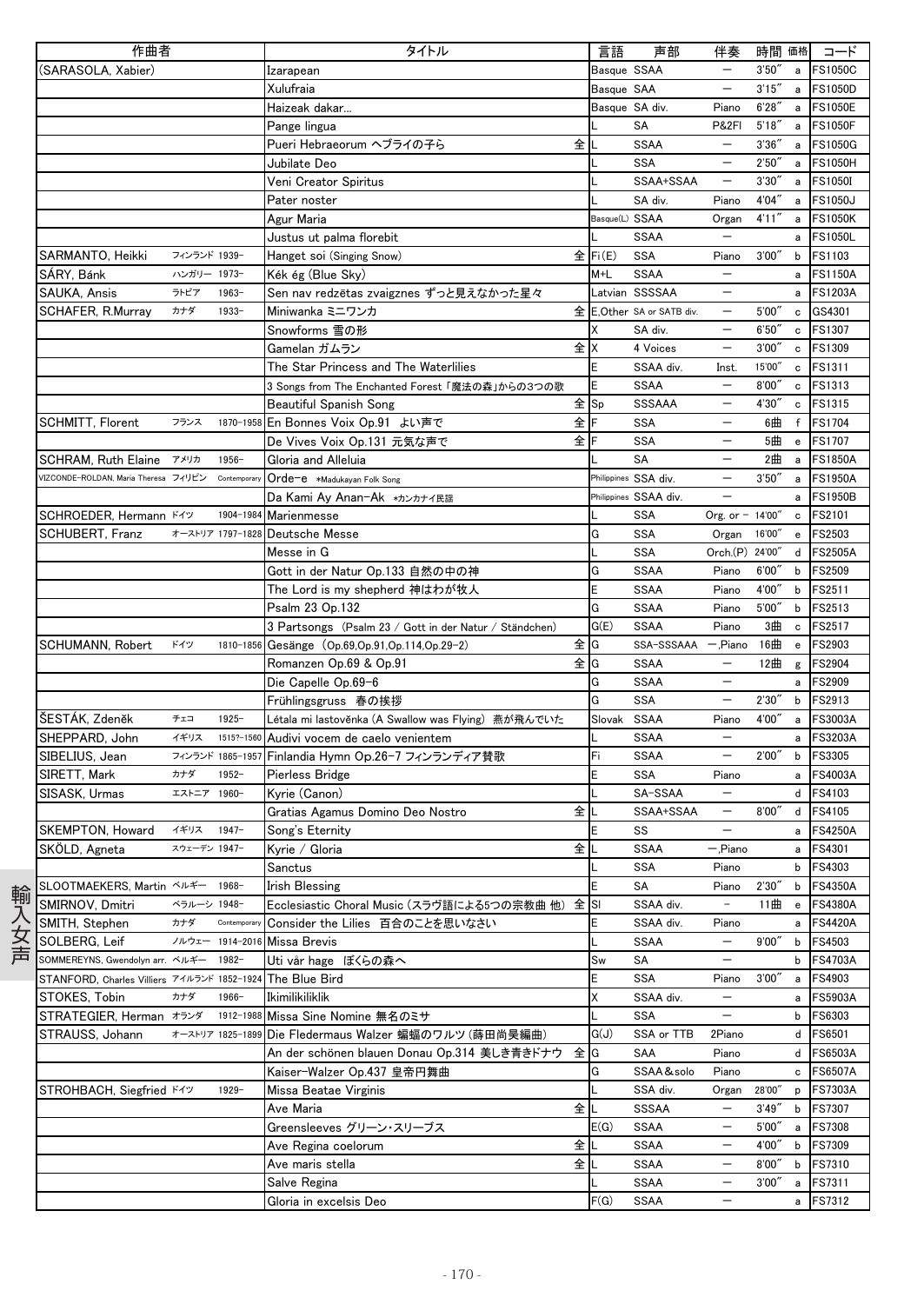| 作曲者                           |             |                  | タイトル                                                               | 言語                         | 声部                   | 伴奏                       | 時間 価格  |              | コード            |
|-------------------------------|-------------|------------------|--------------------------------------------------------------------|----------------------------|----------------------|--------------------------|--------|--------------|----------------|
| STROOPE, Z.Randall            | アメリカ        | $1953 -$         | 全<br>Magnificat                                                    |                            | <b>SSAA</b>          | Piano 4H 4'22"           |        | a            | <b>FS7400A</b> |
|                               |             |                  | Psalm 23                                                           |                            | SSA                  | P. Fl. Ob 5'17"          |        | a            | <b>FS7400B</b> |
|                               |             |                  | 全<br>There is no rose                                              | E                          | <b>SSA</b>           | P, Ob                    | 5'58'' | a            | <b>FS7400C</b> |
|                               |             |                  | Homeland *ホルスト「Jupiter」を女声合唱に編曲                                    |                            | <b>SSA</b>           | Piano                    | 5'00'' | a            | <b>FS7400D</b> |
|                               |             |                  | 全<br>Resonet in Laudibus                                           |                            | <b>SSAA</b>          | Piano                    |        | a            | <b>FS7400E</b> |
|                               |             |                  | Dies Irae                                                          |                            | <b>SSA</b>           | Piano                    |        | a            | <b>FS7400F</b> |
|                               |             |                  | Invocation                                                         |                            | <b>SSAA</b>          | Piano                    |        | a            | <b>FS7400G</b> |
|                               |             |                  | Revelation                                                         |                            | <b>SSAA</b>          | Piano                    |        | a            | <b>FS7400H</b> |
|                               |             |                  | I Will Lift Up My Eyes                                             | E                          | <b>SSAA</b>          | Piano                    |        | a            | <b>FS7400I</b> |
|                               |             |                  | Lux Aeterna (Movement IV from "Missa")                             |                            | SSA div.             | P(or Org) 4'08"          |        | a            | <b>FS7400J</b> |
| SUGÁR, Miklós                 | ハンガリー 1952- |                  | Cantate Domino (11 choral works for equal voices)                  |                            | SSA-SSSAAA           | $\overline{\phantom{0}}$ | 11曲    | d            | FS7503         |
| SUGÁR, Rezső                  |             | ハンガリー 1919-1988  | Ot egyneműkar (5 choruses for equal voices)                        | М                          | SSA-SSAA             | $\qquad \qquad -$        | 5曲     | c            | FS7603         |
| SUSLIN, Viktor                | ロシア         | 1942-2012        | 3 Choruses on Poems by Daniil Kharms ダニエル・ハルムスの詩による3つの合唱曲          |                            | R(G,E) SSA&narrator  | $\overline{\phantom{m}}$ | 7'00'  | e            | <b>FS7650A</b> |
| SWEELINCK, Jan Pieterszo オランダ |             | 1562-1621        | Lascia Filli mia cara                                              |                            | <b>SSA</b>           |                          |        | b            | FS8003         |
| SZŐNYI, Erzsébet              | ハンガリー 1924- |                  | Salve Regina                                                       |                            | SSA div.             | $\overline{\phantom{m}}$ | 3'55'  | b            | <b>FS9970A</b> |
| SZYMKO, Joan                  | アメリカ        | $1957-$          | Hodie                                                              |                            | <b>SSAA</b>          | $\overline{\phantom{m}}$ | 3'00'' | a            | <b>FS9980A</b> |
| TAMULIONIS, Jonas             | リトアニア       | 1949-            | Rapata Pa                                                          | 全sp                        | <b>SSAA</b>          |                          |        | b            | FT0030A        |
| TAS, Rudi                     | ベルギー        | $1957 -$         | Do not stand at my grave and weep *歌詞は有名な「千の風になって」                 | E                          | SAA&solo             |                          | 4'44'' | $\mathsf b$  | FT0050         |
| TEGNÉR, Alice                 |             | スウェーデン 1864-1943 | 全<br>Tre diskantsatser (O, salve regina / Ave Maria / Godnattsang) | L,Sw                       | <b>SSAA</b>          | $\overline{\phantom{0}}$ | 3曲     | b            | FT0203         |
| TELFER, Nancy                 | カナダ         | 1950-            | 全<br>Missa Brevis                                                  |                            | <b>SSA</b>           | $\overline{\phantom{m}}$ | 10'00" | b            | FT0303         |
|                               |             |                  | Magnificat                                                         | 全IE                        | <b>SSA</b>           |                          | 10'00" | b            | FT0305         |
|                               |             |                  | The St.George Missa Brevis                                         | L+E                        | SSA                  | $\overline{\phantom{0}}$ | 8'45'' | a            | FT0307         |
|                               |             |                  | Sicut Cervus Desiderat (Psalm 42) 鹿が谷川の水を慕うがごとく                    |                            | <b>SSA</b>           | $\overline{\phantom{m}}$ | 3'15'' | a            | FT0309         |
|                               |             |                  | Requiem aeternam *パーカッションパート付                                      |                            | <b>SSAA</b>          | Piano & Perc. 13'40"     |        | e            | FT0311         |
|                               |             |                  | Fireworks 花火                                                       | x                          | SSSAAA               |                          | 5'00'' | $\mathsf{b}$ | FT0313         |
|                               |             |                  | The Flower Song                                                    |                            | <b>SSA</b>           | $\qquad \qquad -$        | 4'00"  | b            | FT0315         |
|                               |             |                  | 全<br>Gloria                                                        |                            | <b>SSA</b>           |                          | 5曲     | $\mathbf c$  | FT0317         |
|                               |             |                  | The Blue Eye of God                                                | F                          | <b>SSAA</b>          |                          |        | a            | FT0321         |
|                               |             |                  | Two Mythical Creatures (The Unicorn / The Dragon)                  |                            | SA or Unison         | Piano                    | 2曲     | b            | FT0323         |
| THOMPSON, Randall             | アメリカ        | 1899-1984        | Alleluia                                                           |                            | <b>SSAA</b>          | $\overline{\phantom{m}}$ | 4'00'' | b            | FT0503         |
| TILLAI, Aurel                 | ハンガリー 1930- |                  | Cantate Domino                                                     |                            | <b>SSA</b>           | $\overline{\phantom{m}}$ |        | a            | FT1030A        |
|                               |             |                  | Lauda Sion シオンをたたえよ                                                |                            | <b>SSAA</b>          |                          | 2'10'' | a            | FT1030B        |
| TODD, Will                    | イギリス        | 1970-            | This other world                                                   | E                          | SSA                  | Piano                    | 3'30'' | b            | FT1050A        |
|                               |             |                  | The Call of Wisdom                                                 |                            | SS(or SA)            | Organ                    | 4'00"  | b            | FT1050B        |
| TOMASI, Henri                 | フランス        | 1901-1971        | 全<br>Chants de l'île de Corse コルシカ島の12の歌                           |                            | SA-SSAA              |                          | 12曲    | e            | FT1103         |
|                               |             |                  | Dio vi Salvi Regina                                                |                            | <b>SSA</b>           | Organ                    | 12'00" | b            | FT1105         |
| TORMIS, Veljo                 |             | エストニア 1930-2017  | Kolme Karjalan Neitoa (3 Karelian Maidens) 3人のカレリアの少女              | Fi                         | <b>SSA</b>           | $\qquad \qquad -$        | 3曲     | c            | FT1503         |
|                               |             |                  | Kevadkillud (Spring Sketches) 春のスケッチ                               | Es(E)                      | SSAA div.            | $\overline{\phantom{m}}$ | 6曲     | c            | FT1504A        |
|                               |             |                  | Suvemotiivid (Summer Motifs) 夏のモチーフ                                | Es(E)                      | SSAA div.            | $\overline{\phantom{0}}$ | 3曲     | $\mathbf c$  | FT1504B        |
|                               |             |                  | Sügismaastikud (Autumn Landscapes) 秋の風景                            | 全Es                        | <b>SSAA</b>          | $\overline{\phantom{0}}$ | 7曲     | d            | FT1505         |
|                               |             |                  | Talvemustrid (Winter Patterns) 冬模様                                 | $\hat{\mathbf{\pm}}$ Es(E) | SSAA-SSSSAAAA        | $\overline{\phantom{m}}$ | 4曲     | d            | FT1506         |
|                               |             |                  | Karjan kotiinkutsu カレリアへの帰郷                                        | Fi                         | SAAA                 | $\overline{\phantom{0}}$ |        | a            | FT1509         |
|                               |             |                  | Kadrilaulud(St.Catherine's Day Songs) 聖キャサリンの日の歌                   | Es(E)                      | SSAA div.            |                          | 5'59'' |              | e FT1511       |
|                               |             |                  | Kiigelaulud (Swing Songs)スウィング・ソング                                 | Es(E)                      | SSAA div.            | $\overline{\phantom{m}}$ | 10'27" | e            | FT1513         |
|                               |             |                  | Laulusild (Bridge of Song) 歌の橋                                     | Fi+Es                      | <b>SSAA</b>          |                          |        | b            | FT1515         |
|                               |             |                  | Raua needmine (Curse Upon Iron) 鉄への呪い                              | Es(E)                      | SSAA or TTBB         | $-(Drum) 10'00''$        |        | e            | FT1523         |
|                               |             |                  | Vanavanemate Viisivakk (The Grandparents' Chest of Tunes)          | Es(E)                      | SA-SSAA              |                          | 32曲    | d            | FT1525         |
|                               |             |                  | Lauliku lapsepoli (The Singer's Childhood) 歌手の子供時代                 | Es                         | SA+SA                | $\qquad \qquad -$        | 2'45'' | а            | FT1527         |
|                               |             |                  | Modaalsed etuudid 教会旋法によるエチュード                                     | Es(E)                      | SSA                  | $\qquad \qquad -$        | 7曲     | f            | FT1529         |
| TWARDOWSKI, Romuald リトアニア     |             | 1930-            | 2 Folk Songs (Na polu wierzba / Idzie Chmura)                      | Po                         | <b>SSA</b>           |                          | 3'00'' | a            | FT8303         |
| UGALDE, Eva                   | スペイン        | $1973 -$         | Ave Maria                                                          |                            | SAA div.             |                          | 2'00'' | a            | FU1001         |
|                               |             |                  | Miserere                                                           |                            | SSA div.             | $\qquad \qquad -$        | 3'38'  | a            | FU1003         |
|                               |             |                  | Ave maris stella                                                   |                            | <b>SSSA</b>          | $\qquad \qquad -$        | 3'00'' | a            | <b>FU1005</b>  |
|                               |             |                  | Uraren besotik                                                     |                            | Basque SSA div.      |                          |        | a            | <b>FU1007</b>  |
| VAIVODS, Juris                | ラトビア        | 1966-            | Aizalaida sauleite (The Sun behind the clouds) 太陽が隠れるとき            |                            | Latvian SSAA         | $\qquad \qquad -$        | 2'24'' | b            | FV0051         |
|                               | ハンガリー 1949- |                  |                                                                    |                            |                      | $\qquad \qquad -$        | 13'00" |              | FV0101         |
| VAJDA, János                  |             |                  | Missa in D<br>Kyrie from Missa in D                                |                            | <b>SSSAA</b><br>SSSA | —                        |        | d            | <b>FV0102A</b> |
|                               |             |                  |                                                                    |                            | SSA div.             |                          |        | a            | <b>FV0102B</b> |
|                               |             |                  | Gloria from Missa in D                                             |                            | <b>SSA</b>           | $\qquad \qquad -$        | 4'00"  | a            |                |
|                               |             |                  | Sanctus - Benedictus from Missa in D                               |                            | SSA                  | $\overline{\phantom{m}}$ |        | b            | <b>FV0102C</b> |
|                               |             |                  | Agnus Dei from Missa in D                                          |                            |                      |                          |        | a            | <b>FV0102D</b> |
| VAN DER ROOST, Jan ベルギー       |             | 1956-            | A Year Has Four Lives *ギター譜付                                       |                            | SSA                  | Gt.                      | 4曲     | d            | <b>FV0150A</b> |
| <b>VASKS, Peteris</b>         | ラトビア        | $1946 -$         | Skumjas (Sorrow)                                                   |                            | atvian SSAA          | $\overline{\phantom{0}}$ | 3曲     | c            | <b>FV0203A</b> |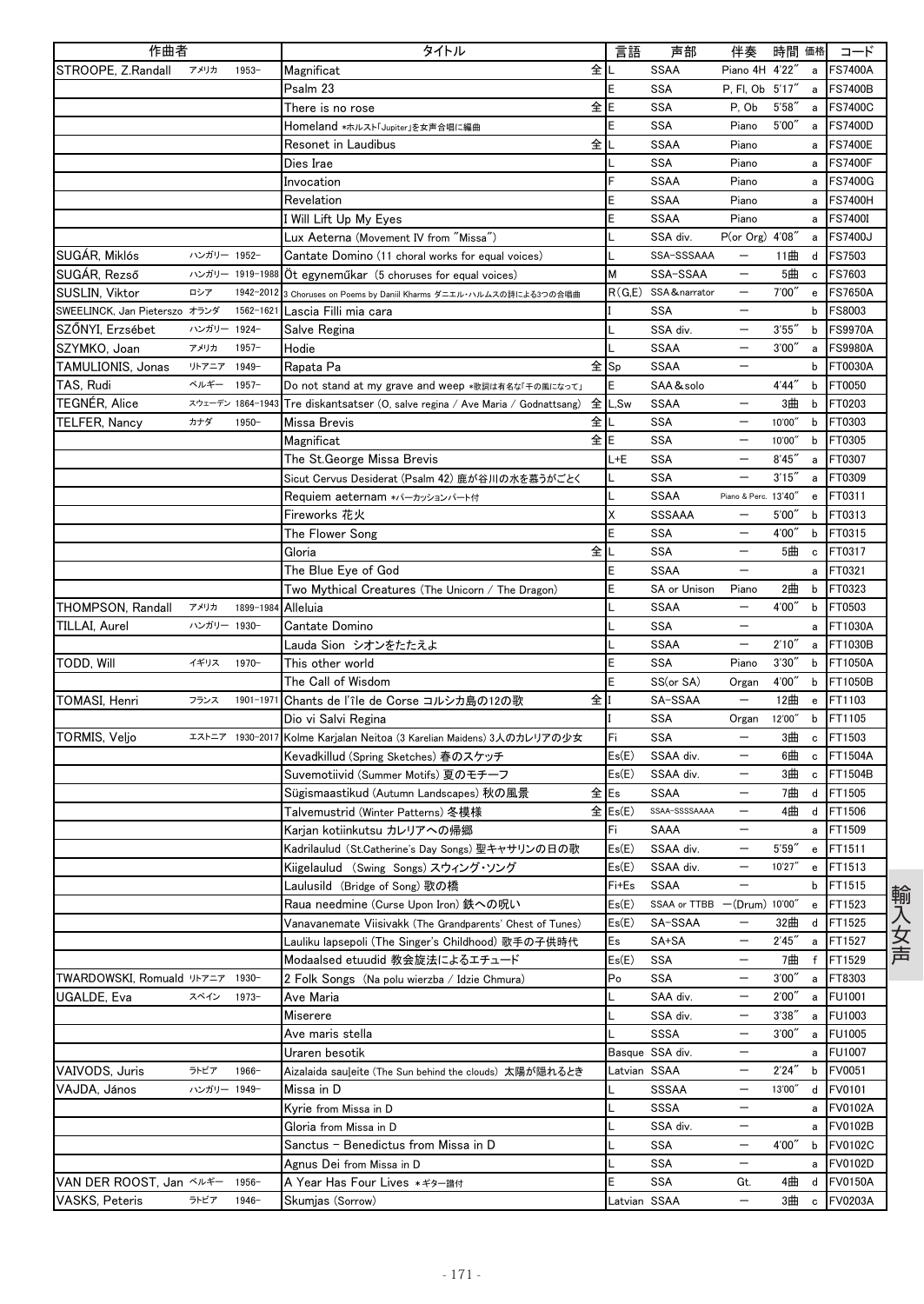| 作曲者  |                                          |                          |            | タイトル                                                                                                            | 言語           | 声部                   | 伴奏                         | 時間 価格  |                                                  | コード            |
|------|------------------------------------------|--------------------------|------------|-----------------------------------------------------------------------------------------------------------------|--------------|----------------------|----------------------------|--------|--------------------------------------------------|----------------|
|      | (VASKS, Peteris)                         |                          |            | Dzimtene (Home)                                                                                                 | Latvian SSAA |                      | $\qquad \qquad -$          | 3曲     | $\mathtt{c}$                                     | <b>FV0203B</b> |
|      | VAUGHAN WILLIAMS, Ralph イギリス             |                          | 1872-1958  | Sweet Day                                                                                                       | E            | <b>SSA</b>           | Piano                      | 2'00'' | a                                                | FV0305         |
|      |                                          |                          |            | Magnificat                                                                                                      | E            | SA&A solo            | Orch.(P.FI)                |        | d                                                | <b>FV0309B</b> |
|      | VERDI, Giuseppe                          | イタリア                     | 1813-1901  | Laudi alla vergine Maria (Quattro pezzi sacri Nr.3)                                                             | 全 I(G)       | <b>SSAA</b>          | $\overline{\phantom{0}}$   | 4'00'' | b                                                | FV0503         |
|      | VICTORIA, Tomas Luis de スペイン             |                          | 1548?-1611 | Duo Seraphim *平成21年度全日本合唱コンクール課題曲                                                                               |              | <b>SSSA</b>          | $\qquad \qquad -$          |        | a                                                | FV1303         |
|      |                                          |                          |            | O Magnum Mysterium                                                                                              |              | SSSA                 | $\qquad \qquad -$          | 3'00'  | a                                                | <b>FV1307C</b> |
|      |                                          |                          |            | Domine, non sum dignus *平成19年度全日本合唱コンクール課題曲                                                                     |              | <b>SSSA</b>          |                            | 3'00'' | a                                                | FV1309         |
|      | VILLA-LOBOS, Heitor ブラジル                 |                          |            | 1887-1959 Mass in honor of Saint Sebastian (Missa São Sebastião)<br>全                                           |              | SSA or TBB           | $\qquad \qquad -$          | 22'00" | $\mathbf c$                                      | FV0903         |
|      | VINTER, Ülo                              |                          |            | エストニア 1924-2000 Kellad ケラード                                                                                     | Es           | <b>SSAA</b>          | —                          |        | b                                                | FV1501         |
|      | VIVALDI, Antonio                         | イタリア                     |            | 1678-1741 Gloria RV.589                                                                                         | L(E)         | SSA+Solo             | Orch.(P) 33'00"            |        | c                                                | <b>FV1703A</b> |
|      |                                          |                          |            | Gloria RV.589 *マルコム・ブルーノ編によるオリジナル版の復元                                                                           |              | <b>SSAA</b>          | Orch.(P)                   |        | d                                                | <b>FV1703B</b> |
|      |                                          |                          |            | Gloria RV.589 [SA] (永友博信編曲)                                                                                     |              | <b>SA</b>            | Piano                      |        |                                                  | d FV1703C      |
|      |                                          |                          |            | Kyrie RV.587                                                                                                    |              | SSAA+SSAA Orch.(P)   |                            |        | c                                                | <b>FV1705A</b> |
|      | <b>WALTON, William</b>                   | イギリス                     |            | 1902-1983 A Litany (Version 1) 祈り                                                                               | E            | <b>SSAA</b>          |                            |        | a                                                | FW0511         |
|      | WERNER, Heinrich                         | ドイツ                      |            | 1800-1833 Heidenröslein 野ばら                                                                                     | G            | <b>SSA</b>           |                            |        | a                                                | FW0803A        |
|      | WHITACRE, Eric                           | アメリカ                     | $1970 -$   | 全IE<br>She Weeps Over Rahoon                                                                                    |              | <b>SSA</b>           | Eng.horn&P 4'50"           |        | a                                                | FW3403         |
|      |                                          |                          |            | 5 Hebrew Love Songs                                                                                             | Hb           | SA                   | Piano&Violin 9'56"         |        | a                                                | FW3405         |
|      |                                          |                          |            | The Seal Lullaby アザラシの子守唄                                                                                       | E            | <b>SSA</b>           | Piano                      | 4'00"  | a                                                | FW3407         |
|      | WILHELMS, Jenny                          | フィンランド 1974-             |            | Hjaðningaríma                                                                                                   | Ic           | <b>SSAA</b>          | $\overline{\phantom{0}}$   |        | b                                                | FW3703         |
|      | WIPPERMANN, Raimund ドイツ                  |                          | $1956 -$   | La le lu                                                                                                        | Ġ            | SSAA div.            | $\qquad \qquad -$          |        | b                                                | FW4500         |
|      | YEKIMOV, Sergei Viktorovich ロシア          |                          | $1974 -$   |                                                                                                                 | R            |                      |                            | 3曲     |                                                  |                |
|      |                                          | インドネシア 1975-             |            | Three Romances to the Verses by M. Lermontov                                                                    |              | SA div.<br>SSAA      | Piano<br>$\qquad \qquad -$ |        | $\mathbf{e}$                                     | <b>FY1350A</b> |
|      | YOHAN, Ivan                              |                          |            | Salve Regina                                                                                                    |              | <b>SSAA</b>          | $\overline{\phantom{0}}$   |        | a                                                | FY5003         |
|      | ZIEGLER, Josef Wolfgang オーストリア 1906-2000 |                          |            | Oratio Pro Pace (Missa Tokushima) 徳島ミサ                                                                          |              |                      |                            |        | c                                                | <b>FZ0860</b>  |
|      |                                          |                          |            | Oratio Pro Mundi Pace (Missa Nagano) ミサ長野                                                                       |              | SSA div.             | $\qquad \qquad -$          |        | c                                                | FZ0865         |
|      |                                          |                          |            | 全<br>Missa Pro Juventute                                                                                        | L            | <b>SSA</b>           |                            | 13'00" | $\mathtt{c}$                                     | FZ0866         |
|      |                                          |                          |            | 4 geistliche Gesänge (Ave Maria / Gloria-Motette / Salve Regina他)                                               | L,G          | <b>SSA</b>           | $\overline{\phantom{0}}$   | 4曲     | $\mathsf{a}$                                     | FZ0867         |
|      | ZOLL, Paul                               | ドイツ                      |            | 1907-1978 Iberisches Liederspiel                                                                                | G            | <b>SSAA</b>          | Piano                      | 6曲     | g                                                | FZ2503         |
|      |                                          |                          |            |                                                                                                                 |              |                      |                            |        |                                                  |                |
|      |                                          |                          |            | 曲集 Anthology / ポピュラー Popular                                                                                    |              |                      |                            |        |                                                  |                |
|      |                                          |                          |            |                                                                                                                 |              |                      |                            |        |                                                  |                |
|      | Negro Spirituals                         | (John Phillips arr.)     |            | 8 Negro Spirituals (Mary had a baby / Steal away / Nobady knows / Dry Bones他)                                   | E            | <b>SSA</b>           | —                          | 8曲     | $\mathbf c$                                      | KF0001         |
|      |                                          | (Gwyn Arch arr.)         |            | 4 Negro Spirituals (All my Trials / Jamaica Farewell / Donna Donna 他)                                           | E            | <b>SSA</b>           | $Piano, -$                 | 4曲     | $\mathsf{e}\,$                                   | <b>KF0002</b>  |
|      |                                          | (Akos Papp arr.)         |            | 7 Negro Spirituals (Soon Ah Will Be Done / Rock-a My Soul 他)                                                    | E            | <b>SSAA</b>          | $\overline{\phantom{0}}$   | 7曲     | d                                                | <b>KF0004A</b> |
|      |                                          |                          |            | Spirituals for Upper Voices                                                                                     | E            | SA-SSAA              | - Piano                    | 12曲    | $\mathsf{f}$                                     | <b>KF0004B</b> |
|      |                                          | (Kari Ala-Pöllänen arr.) |            | 7 Negro Spirituals (Every time I feel… / Little David / Mary had a baby他)                                       | E            | SSA-SSAA             | $\qquad \qquad -$          | 7曲     | d                                                | KF0005         |
|      |                                          |                          |            | (Kari Ala-Pöllänen arr.) 5 Negro Spiritual (Listen to the Lambs / Let It Shine / Swing Low / Were you there? 他) | E            | <b>SSAA</b>          |                            | 5曲     | $\mathbf b$                                      | <b>KF0006</b>  |
|      |                                          | (Franz Biebl arr.)       |            | 12 Spirituals (Deep River / I got a robe / Go tell it on the mountain / Rise up他)                               | E            | SSA-SSAA             | $\qquad \qquad -$          | 12曲    | $\mathbf{e}% _{t}\left  \mathbf{v}_{t}\right $   | KF0007         |
|      |                                          | (Jan Vermulst arr.)      |            | 9 Negro Spirituals (Alleluia / Calvary / Go tell it ··· / Rise up / Mary had a baby他)                           | E            | SSA or TTB           | $\qquad \qquad -$          | 9曲     | b                                                | <b>KF0008</b>  |
|      | African Song                             | (Donald Moore arr.)      |            | Siyahamba (South African Folksong)                                                                              | Zulu+E SA    |                      | Piano(+Perc.)              |        | a                                                | KF0009A        |
|      | Gospel                                   |                          |            | A Gospel Christmas for SSA                                                                                      | E            | <b>SSA</b>           | Piano                      | 5曲     | $\mathtt{c}$                                     | KF0011         |
|      |                                          |                          |            | Favourite Gospels for SSA                                                                                       | E            | SSA                  | Piano                      | 5曲     | d                                                | KF0012         |
|      | Novello Ladies' Barbershop シリーズ          |                          |            | The Sound of Silence                                                                                            | E            | <b>SSAA</b>          | $\qquad \qquad -$          |        | a                                                | <b>KF0019A</b> |
|      |                                          |                          |            | Fly me to the moon                                                                                              | E            | SSAA                 | —                          |        |                                                  | a KF0019B      |
|      |                                          |                          |            | Do You Want to Know a Secret?                                                                                   | E            | <b>SSAA</b>          |                            |        | a                                                | <b>KF0019C</b> |
|      |                                          |                          |            | Sailing                                                                                                         | E            | <b>SSAA</b>          | $\qquad \qquad -$          |        | a                                                | <b>KF0019D</b> |
| 輸入女声 |                                          |                          |            | Ladies Barbershop Songbook(Close Harmony)*曲集                                                                    | E            | <b>SSAA</b>          | $\qquad \qquad -$          | 12曲    | e                                                | KF0020         |
|      | Swingle Singers                          |                          |            | It Was a Lover and His Lass 好いた同士の彼氏と彼女                                                                         | E            | SSAA div.&S soli     |                            |        | b                                                | <b>KF9810A</b> |
|      | Popular                                  | (B.Rice arr.)            |            | <b>Jazz Classics     *Fly Me to The Moon, Misty,Lullaby of Birdland,Fever他</b>                                  | E            | <b>SSA</b>           | Piano                      | 5曲     | d                                                | KF0025         |
|      |                                          | (K.Shaw arr.)            |            | Fly me to the Moon (In other words)                                                                             | E            | <b>SSA</b>           | Piano                      | 2'25'' | а                                                | <b>KF0022B</b> |
|      | Bärenreiter社                             | ドイツ                      |            | Christmas for female voices                                                                                     | E,G,他        | SA, SSA 他            | $Piano, -$                 | 141曲   |                                                  | KF0303         |
|      | Carus社                                   | ドイツ                      |            | Chorbuch Mozart/Haydn [SSA/TTB] *L&W.Mozart,M&J.Haydn 4人の作品                                                     | G            | SSA, SSAA, TTB, TTBB | $P, O, -$                  | 53曲    | g                                                | KF0505A        |
|      |                                          |                          |            | European Folk Songs for equal voices                                                                            |              | Various SA∼SSAA      | —                          | 42曲    | $\mathbf{e}% _{t}\left  \mathbf{1}\right\rangle$ | <b>KF0514A</b> |
|      | Boosey & Hawkes社                         | イギリス                     |            | Rao's Choral Music Experience Anthology for Senior 1                                                            | E,Other SSAA |                      | -,Piano                    | 6曲     | b                                                | KF0803         |
|      |                                          | (R.Wayland arr.)         |            | Mo Li Hua 茉莉花 (Jasmine Flower) ジャスミンの花 *中国民謡                                                                    | Chinese SA   |                      | FI., (Str.)                | 3'00'' | a                                                | <b>KF0807A</b> |
|      |                                          | (C.Delanoy arr.)         |            | Snow on A Moonlit Night 月夜に舞う雪 *スメタナ「モルダウ」を合唱編曲で                                                                | E            | SA                   | Piano                      | 3'30'' | а                                                | <b>KF0807B</b> |
|      | Oxford社                                  | イギリス                     |            | Anthems for Choirs 2                                                                                            | E.L.G        | $S-SA$               | -,Piano                    | 24曲    | g                                                | KF1001         |
|      |                                          |                          |            | Anthems for Choirs 3                                                                                            |              | E,L,G,F SSA-SSAA     | -,Piano                    | 25曲    | h                                                | KF1002         |
|      |                                          |                          |            | Carols for Choirs 4                                                                                             | E            | SA-SSAA              |                            | 50曲    | h                                                | KF1003         |
|      |                                          |                          |            | Songs of Africa for Upper Voices Set 1                                                                          |              | Various Lead + SA    | Percussion                 | 3曲     | b                                                | <b>KF1009A</b> |
|      |                                          |                          |            | Hark Hark, the Lark (8 Shakespeare settings)                                                                    | E            | SSA他                 | $Piano, -$                 | 8曲     | f                                                | <b>KF1010A</b> |
|      | Novello社                                 | イギリス                     |            | 8 Madrigals by Elizabethan Composers                                                                            | E            | SSA-SSAA             | — Piano                    | 8曲     | b                                                | KF1103         |
|      |                                          |                          |            |                                                                                                                 | E            | SSA-SSAA             |                            | 12曲    | e                                                | KF1105         |
|      |                                          |                          |            | 12 Madrigals                                                                                                    |              |                      |                            |        |                                                  |                |

- 172 -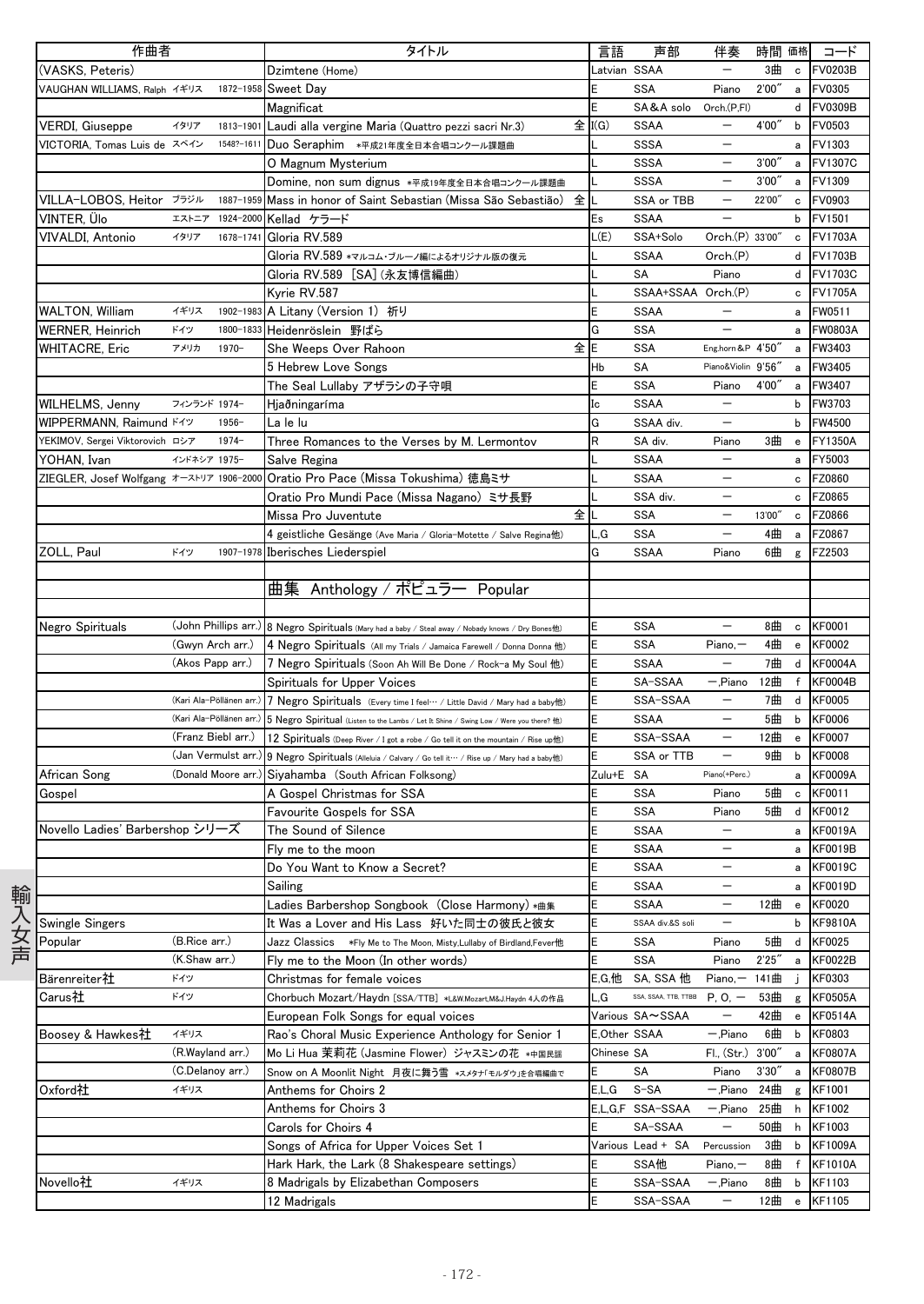| 作曲者                              |                  | タイトル                                                                | 言語            | 声部                            | 伴奏                       | 時間 価格  |        | コード            |
|----------------------------------|------------------|---------------------------------------------------------------------|---------------|-------------------------------|--------------------------|--------|--------|----------------|
| (Novello社)                       |                  | 10 Folk Songs (Waly Waly, The Ash Grove, Nobady Knows, John Peel他)  | E             | SSA-SSAA                      |                          | 10曲    | d      | KF1107         |
|                                  |                  | Little Voices Film Songs                                            | Ε             | SΑ                            | Piano                    | 5曲     | d      | <b>KF1115E</b> |
|                                  |                  | Little Voices The Beatles [with CD]                                 | E             | <b>SA</b>                     | Piano                    | 5曲     | e      | <b>KF1115F</b> |
|                                  |                  | Short and Easy Anthems for upper voices アンセム集                       | E,L           | SA, SSAA tal                  |                          | 34曲    | e      | <b>KF1120A</b> |
| G.Schirmer社                      | アメリカ             | European Madrigals                                                  | I.G.F.L       | SSA-SSAA                      | $\overline{\phantom{m}}$ | 29曲    | e      | KF1503         |
| Breitkopf社                       | ドイツ              | Chorbibliothek für Frauen- und Kinderchor<br>合唱ライブラリー               |               | G.L.E など SA, SSAA など 一, Piano |                          | 73曲    | i.     | KF1603A        |
| Stainer & Bell社                  | イギリス             | Laudate Pueri∼34 Latin Motets                                       |               | SA-SSAA                       |                          | 34曲    | e      | KF2203         |
|                                  |                  | Invitation to Madrigals 3                                           | E.L           | <b>SSA</b>                    | $\overline{\phantom{m}}$ | 23曲    | c      | KF2205         |
|                                  |                  | Invitation to Madrigals 4                                           |               | X.L.E.F SA or TB              | $\overline{\phantom{m}}$ | 24曲    | с      | KF2206         |
| EMB 社                            | ハンガリー            | 111 Bicinia *15世紀の作曲家による2声の作品を111曲収録                                |               | SA, SB など                     |                          | 111曲   | g      | KF2401         |
|                                  |                  | 122 Bicinia *16世紀の作曲家による2声の作品を122曲収録                                |               | SA, SB など                     |                          | 122曲   | h      | KF2402         |
| Faber社                           | イギリス             | Fauré & Saint=Saëns 6 Motets                                        |               | SA-SSA                        | Organ                    | 6曲     | c      | KF4505         |
|                                  |                  | French Motets *フランク、マスネー、フォーレ、サンサーンス、グノー、カプレのモテット                   | L,F           | SA div.                       | Piano, Organ             | 7曲     | c      | KF4507         |
|                                  |                  | 30 Sacred Masterworks for upper voice choir                         | E.L.G.I       | Unison-SSAA                   | $P, O, -$                | 30曲    | h      | KF4509         |
| Helbling社                        | オーストリア           | Swinging Baroque [SSA]                                              | Χ             | <b>SSA</b>                    |                          | 7曲     | d      | <b>KF4901A</b> |
| A.Bank社                          | オランダ             | 8 Latin Motets *オランダの現代作曲家Mul,Klerk,Strategierによるラテン語モテット           |               | SSA                           | $\overline{\phantom{m}}$ | 8曲     | d      | KF5103         |
|                                  |                  | 5 Famous Motets from the Renaissance                                |               | <b>SSSA</b>                   |                          | 5曲     | b      | KF5105         |
| CASA Official Song Book アメリカ     |                  | Contemporary A Cappella Songbook Vol.4 *Lollipop, A Natural Womanなど | E             | <b>SSSA</b>                   |                          | 10曲    | d      | KF5414         |
| E.C.Schirmer社                    | アメリカ             | The a cappella singer                                               | E.L           | SSA-SSAA                      |                          | 30曲    | f      | KF7405         |
| Peters社                          |                  | Baltic Songs for Upper Voices 1 バルト合唱音楽集女声編1                        |               | Latvia,L SSA, SSAA他           | $-$ ,Piano               | 17曲    | e      | <b>KF7421A</b> |
|                                  |                  | Baltic Songs for Upper Voices 2 バルト合唱音楽集女声編2                        | Latvia,L SSAA |                               | — Piano                  | 12曲    | e      | <b>KF7421B</b> |
| Musica Baltica社                  |                  | Anima Solla Selected Songs アニマ・ソラ ベストソングス                           |               | L, Lat他 SSSAAA他               |                          | 15曲    | e      | <b>KF7425A</b> |
|                                  |                  | Latvian Voices Selected Songs I ラトビアン・ボイシズ ベストソングス                  | Lat           | SSSAAA他                       | $\qquad \qquad -$        | 10曲    | с      | <b>KF7426A</b> |
| Musicals                         |                  | Tonight from West Side Story トゥナイト *「ウェストサイド・ストーリー」より               | E             | <b>SSA</b>                    | Piano                    | 4'00"  | a      | KF9901         |
|                                  |                  | America from West Side Story アメリカ *「ウェストサイド・ストーリー」より                | E             | <b>SSA</b>                    | Piano                    | 5'00'' | a      | KF9902         |
|                                  |                  | l Feel Pretty from West Side Story すてきな気持ち *「ウェストサイドストーリー」ょり        | E             | <b>SSA</b>                    | Piano                    | 4'00'  | а      | KF9903         |
|                                  |                  | Somewhere from West Side Story どこかで *「ウェストサイド・ストーリー」より              | E             | <b>SSA</b>                    | Piano                    | 4'00'  | а      | KF9905         |
|                                  |                  | West Side Story ウェストサイド・ストーリー・メドレー                                  | E             | SA                            | Piano                    | 18'00" | b      | KF9906         |
|                                  |                  | Cats Medley キャッツメドレー                                                | E             | <b>SSA</b>                    | Piano&Inst. 12'15"       |        | b      | KF9911         |
|                                  |                  |                                                                     | E             | <b>SSA</b>                    | Piano                    | 4曲     |        | KF9913         |
|                                  |                  | Memory & other choruses from Cats メモリー他 *「キャッツ」より                   | E             | <b>SSA</b>                    | Piano                    | 7曲     | c      | KF9915         |
|                                  |                  | Les Miserables Medley                                               | E             | <b>SSA</b>                    | Piano                    | 3'45'  | b<br>b | KF9916         |
|                                  |                  | I Dreamed a Dream from Les Miserables 夢やぶれて *「レ・ミゼラブル」より            | E             | SSA                           | Piano                    | 4曲     |        | KF9921         |
|                                  |                  | The Sound of Music Medley サウンド・オブ・ミュージッック・メドレー                      | E             |                               |                          | 4'10'  | а      |                |
|                                  |                  | Edelweiss エーデルワイス *「サウンドオブミュージック」ょり                                 |               | SA                            | Piano                    |        | а      | KF9921A        |
|                                  |                  | Wicked (Choral Highlights) ウィキッド・コーラル・ハイライツ                         | E             | <b>SSA</b>                    | Piano                    | 6曲     | b      | <b>KF9930A</b> |
|                                  |                  | You'll never walk alone *「回転木馬」より                                   | E<br>E        | <b>SSA</b>                    | Piano                    | 3'40'  | a      | KF9933B        |
|                                  |                  | Sister Act Medley  天使にラヴソングを」メドレー                                   |               | <b>SSA</b>                    | Piano                    | 5'30'  | a      | KF9935         |
|                                  |                  | Hail Holy Queen ヘイル・ホーリー・クイーン *「天使にラブソングを」より                        | E             | <b>SSA</b>                    | Piano                    | 3'20'  | a      | <b>KF9936A</b> |
|                                  |                  | Joyful, Joyful from Sister Act 2 *「天使にラブソングを2」より                    | Ε             | <b>SSA</b>                    | Piano                    | 3'45'' | a      | KF9945         |
|                                  |                  | Mamma Mia! Medley マンマ・ミーア・メドレー                                      | E             | <b>SSA</b>                    | Piano                    | 8曲     | b      | <b>KF9947A</b> |
|                                  |                  | Seasons of Love (from Rent) ミュージカル「レント」より                           | E             | SA                            | Piano                    | 2'30'  | a      | <b>KF9948A</b> |
| <b>Beatles</b>                   |                  | Michelle ミッシェル                                                      | E             | <b>SSA</b>                    | P, G, Bass 3'00"         |        | b      | KF9954         |
| John Lennon                      |                  | Imagine イマジン                                                        | E             | SSA                           | Piano                    | 4'00   | b      | KF9958         |
| Simon & Garfunkel                |                  | The Sound of Silence サウンド・オブ・サイレンス                                  | E             | SSA                           | Piano                    | 4'00"  | b      | KF9960         |
|                                  |                  | Scarborough Fair スカボロー・フェア                                          | E             | <b>SSA</b>                    | Piano                    |        | a      | KF9964         |
|                                  | (C.Sechler arr.) | Bridge over troubled water 明日に架ける橋                                  | E             | SSA                           | Piano                    |        | b      | KF9966         |
|                                  | (K.Shaw arr.)    | Bridge over troubled water 明日に架ける橋                                  | E             | SSA                           | Piano                    | 5'30'' | a      | KF9966B        |
| Andrea Bocelli & Sarah Brightman |                  | Time to Say Goodbye (Con Te Partiro) タイム・トゥー・セイ・グッバイ                | I+E           | <b>SSA</b>                    | Piano                    | 4'00"  | a      | KF9969B        |
| Il Divo                          |                  | Nella Fantasia (In My Fantasy)                                      | I(E)          | <b>SSAA</b>                   | Piano                    | 3'20'' | a      | <b>KF9969C</b> |
| Celtic Women                     |                  | You Raise Me Up ユー・レイズ・ミー・アップ                                       | E             | <b>SSA</b>                    | Piano                    | 4'45'' | а      | KF9969D        |
| Mariah Carey                     |                  | All I want for Christmas is you 恋人たちのクリスマス                          | E             | <b>SSA</b>                    | Piano                    |        | b      | <b>KF9969E</b> |
| ABBA                             |                  | 5 ABBA Hits for SSA (Dancing Queen, Chiquitita他)                    | E             | <b>SSA</b>                    | Piano                    | 5曲     | d      | KF9971         |
| Christmas                        |                  | Christmas Hits for SSA Choir (Last Christmas,Happy Xmas他)           | E             | <b>SSA</b>                    | Piano                    | 4曲     | d      | KF9970         |
|                                  |                  | Christmas classics for SSA Choir (Winter Wonderland他)               | E             | SSA                           | Piano                    | 5曲     |        | d KF9972A      |
|                                  |                  | Hanukkah ハヌカー *ユダヤ教のお祭りの歌                                           | E             | SSA                           | Piano                    | 3'00'' | a      | <b>KF9972D</b> |
|                                  |                  | Mister Santa ミスター・サンタ                                               | E             | SA                            | Piano                    | 2'00'' | а      | KF9972E        |
|                                  |                  | The Three Kings (Chilcott作曲)                                        | E             | <b>SSA</b>                    | Piano                    | 4'30"  | b      | <b>KF9972F</b> |
| Popular                          | (S. Zegree arr.) | On The Sunny Side of The Street                                     | E             | SA                            | Piano                    | 2'30'  | а      | KF9974B        |
|                                  |                  | Favourite Pops for SSA (A Woman in Love, Stop 他)                    | E             | SSA                           | Piano                    | 4曲     | c      | KF9977         |
| Screen                           |                  | My Heart Will Go On from Titanic タイタニックのテーマ                         | E             | <b>SSA</b>                    | Piano                    | 4'30'' | a      | KF9978         |
|                                  |                  | As Time Goes By from Casablanca 時の過ぎ行くまま *「カサブランカ」より                | E             | <b>SSA</b>                    | Piano                    | 4'25'' | а      | <b>KF9979A</b> |
|                                  |                  | Compere Guilleri 相棒ギエリ*映画「コーラス」ょり                                   | F(E)          | SA                            | Piano                    | 0'30'' | a      | <b>KF9980F</b> |